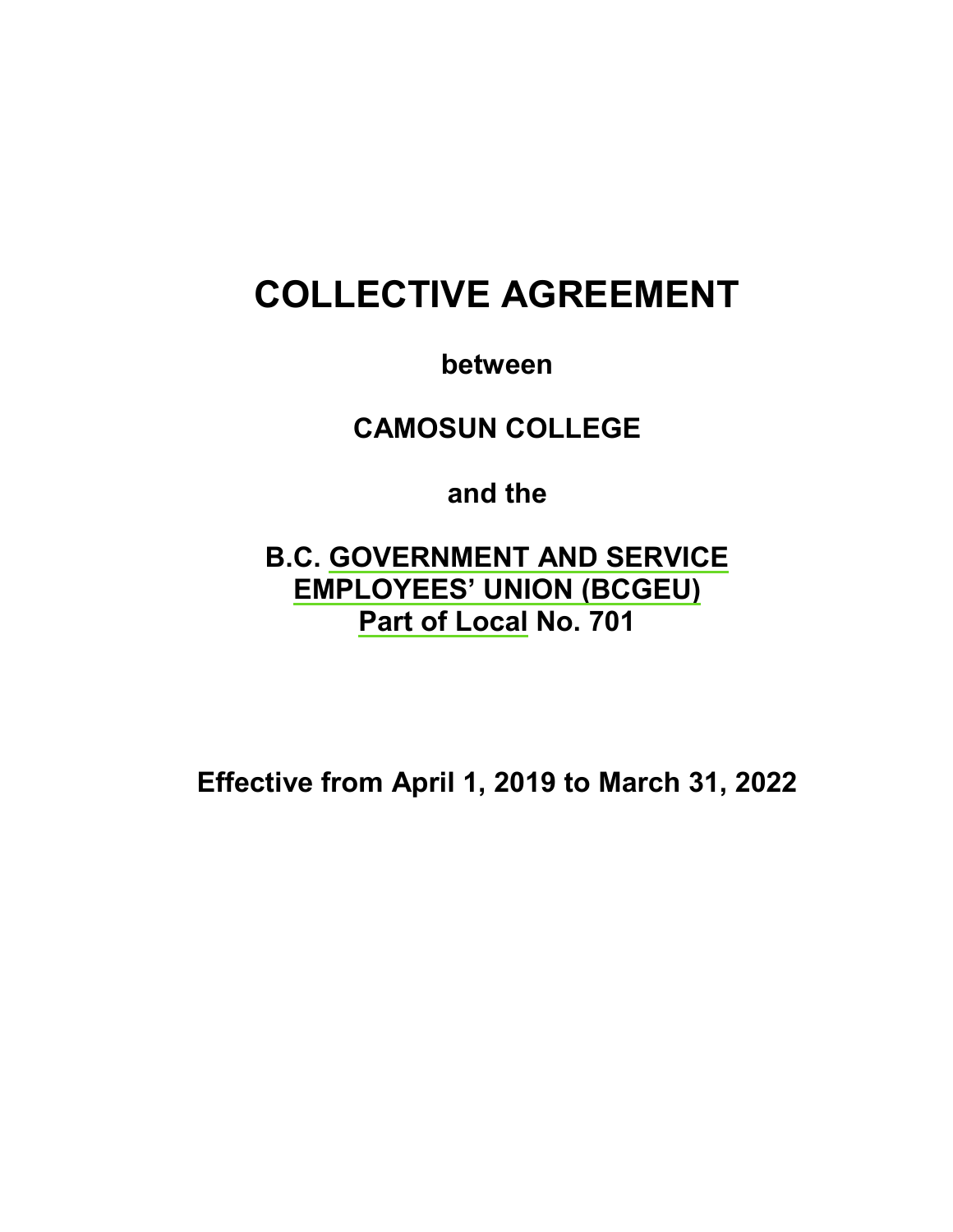| 1.1 |                                                           |  |
|-----|-----------------------------------------------------------|--|
| 1.2 |                                                           |  |
| 1.3 |                                                           |  |
| 1.4 |                                                           |  |
| 1.5 |                                                           |  |
| 1.6 |                                                           |  |
| 1.7 |                                                           |  |
|     |                                                           |  |
| 2.1 |                                                           |  |
| 2.2 |                                                           |  |
| 2.3 |                                                           |  |
| 2.4 | Dismissal, Suspension, and Discipline Burden of Proof  12 |  |
| 2.5 |                                                           |  |
| 2.6 |                                                           |  |
| 2.7 |                                                           |  |
| 2.8 |                                                           |  |
|     |                                                           |  |
| 3.1 |                                                           |  |
| 3.2 |                                                           |  |
| 3.3 |                                                           |  |
| 3.4 |                                                           |  |
| 3.5 |                                                           |  |
|     |                                                           |  |
| 4.1 |                                                           |  |
| 4.2 |                                                           |  |
| 4.3 |                                                           |  |
| 4.4 |                                                           |  |
| 4.5 |                                                           |  |
|     |                                                           |  |
| 5.1 |                                                           |  |

### **TABLE OF CONTENTS**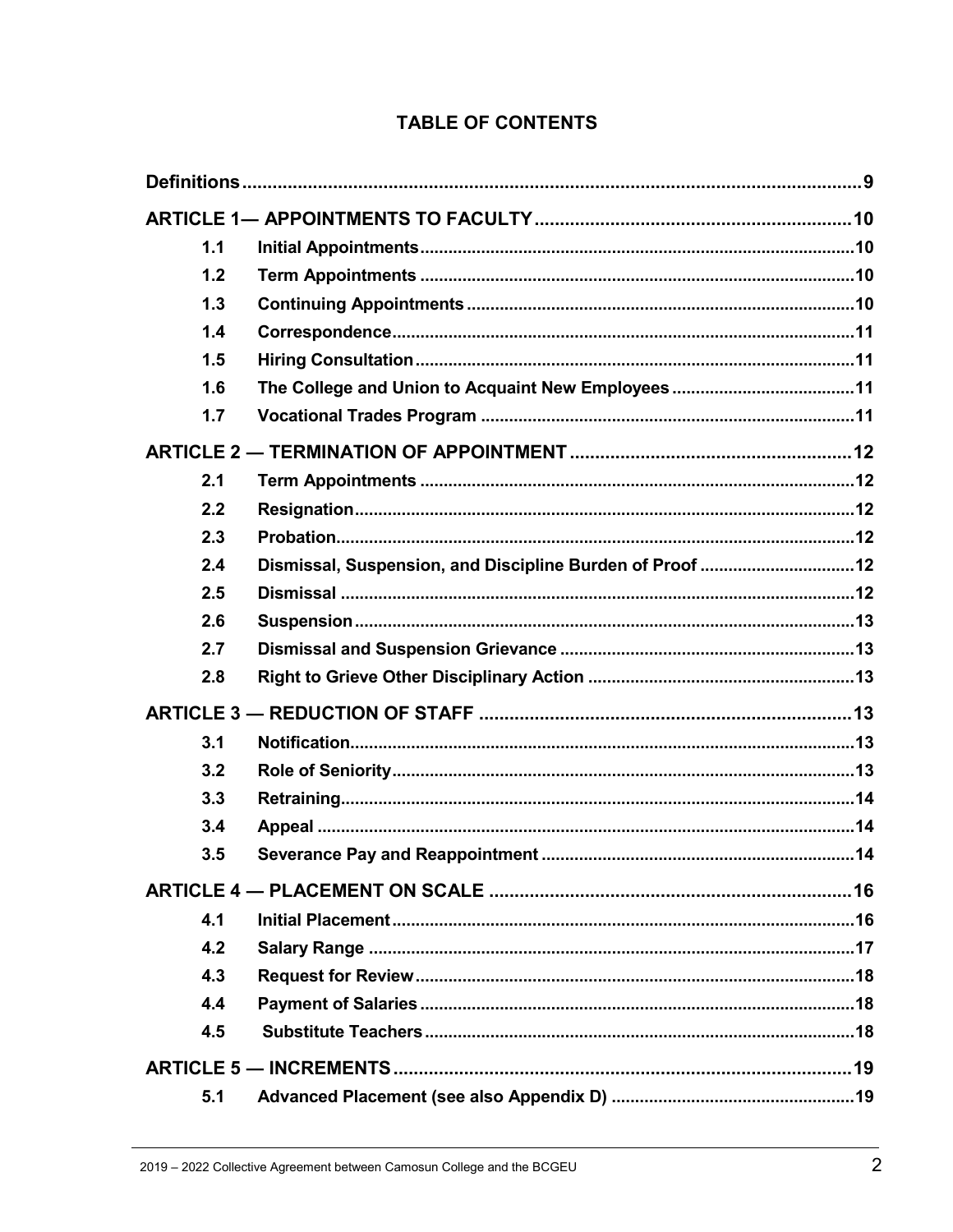| 5.2  |     |
|------|-----|
| 5.3  |     |
|      |     |
| 6.1  |     |
| 6.2  |     |
| 6.3  |     |
| 6.4  |     |
| 6.5  |     |
| 6.6  |     |
| 6.7  |     |
|      |     |
| 7.1  |     |
| 7.2  |     |
| 7.3  |     |
| 7.4  |     |
| 7.5  |     |
| 7.6  |     |
| 7.7  |     |
| 7.8  |     |
| 7.9  |     |
|      |     |
| 8.1  |     |
| 8.2  |     |
| 8.3  |     |
| 8.4  | .26 |
|      |     |
|      |     |
| 10.1 |     |
| 10.2 |     |
| 10.3 |     |
| 10.4 |     |
|      |     |
| 11.1 |     |
| 11.2 |     |
|      |     |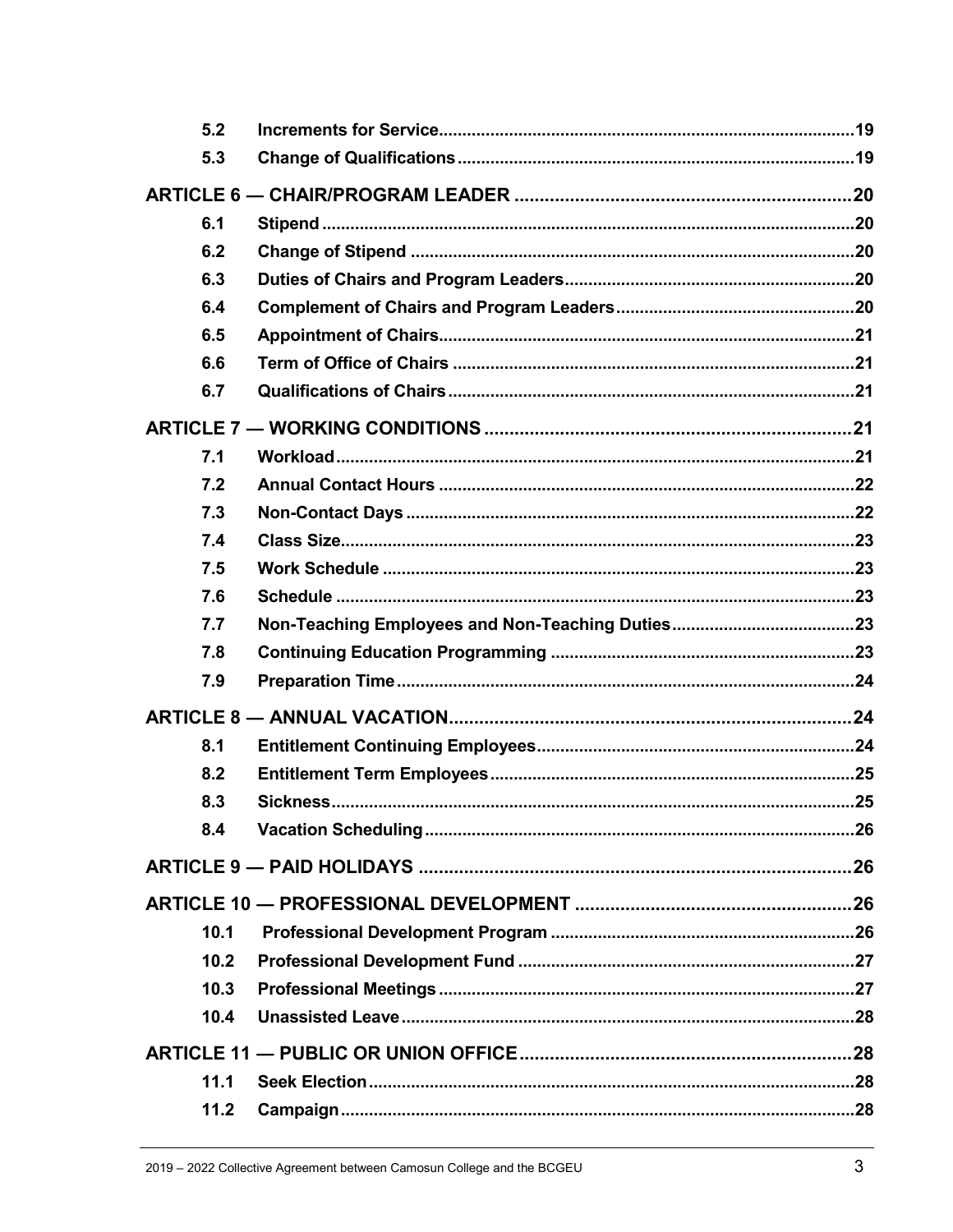| 11.3 |                                                                  |  |
|------|------------------------------------------------------------------|--|
|      |                                                                  |  |
|      |                                                                  |  |
|      |                                                                  |  |
| 14.1 |                                                                  |  |
| 14.2 |                                                                  |  |
| 14.3 |                                                                  |  |
| 14.4 |                                                                  |  |
| 14.5 |                                                                  |  |
| 14.6 |                                                                  |  |
|      |                                                                  |  |
| 15.1 |                                                                  |  |
| 15.2 |                                                                  |  |
| 15.3 |                                                                  |  |
|      | ARTICLE 16 - WORKER'S COMPENSATION BOARD AND OCCUPATIONAL HEALTH |  |
|      |                                                                  |  |
|      |                                                                  |  |
| 16.1 |                                                                  |  |
| 16.2 |                                                                  |  |
|      |                                                                  |  |
| 17.1 |                                                                  |  |
| 17.2 |                                                                  |  |
| 17.3 |                                                                  |  |
| 17.4 |                                                                  |  |
| 17.5 |                                                                  |  |
| 17.6 |                                                                  |  |
| 17.7 |                                                                  |  |
| 17.8 |                                                                  |  |
|      |                                                                  |  |
| 18.1 |                                                                  |  |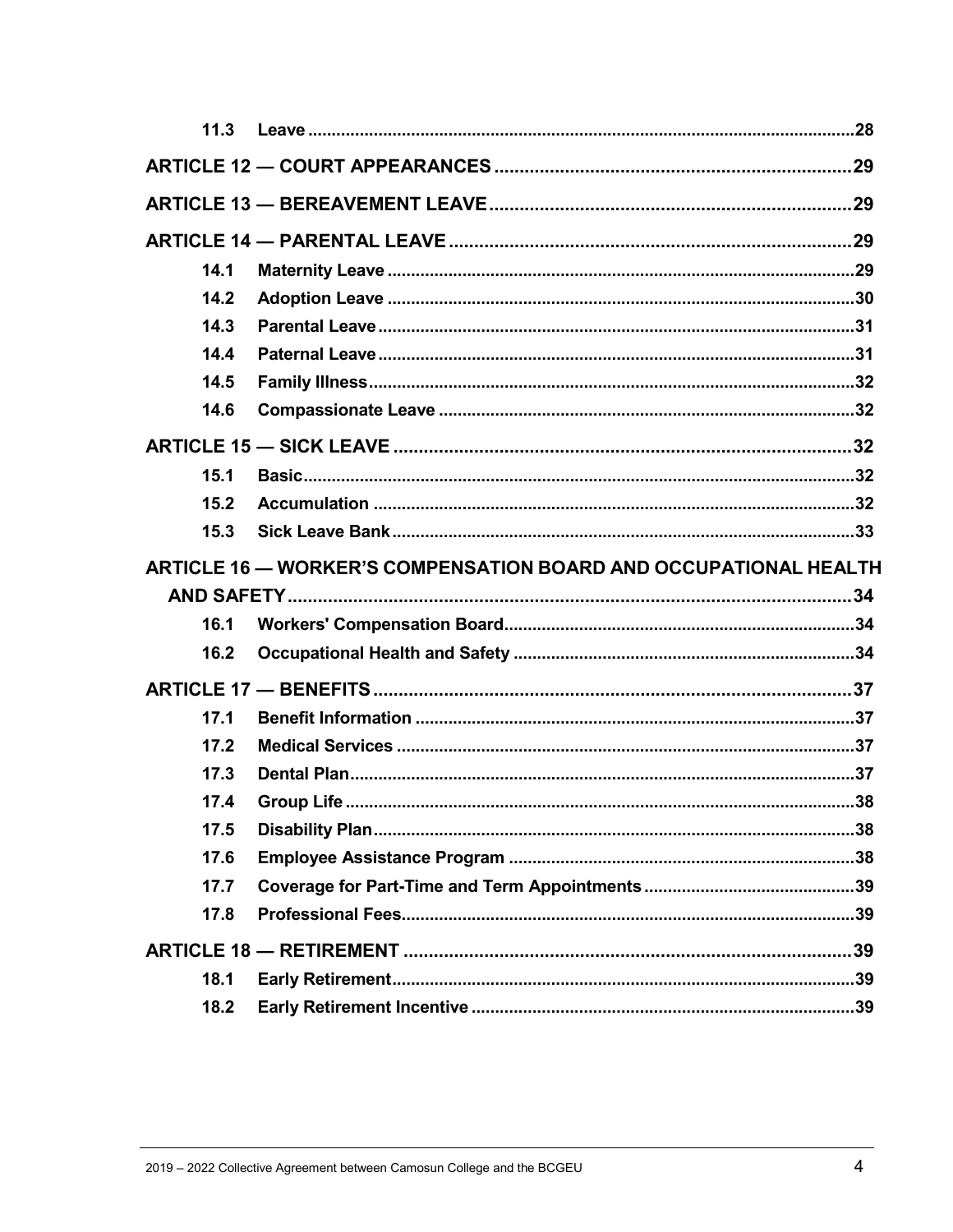| 21.1                                                |  |
|-----------------------------------------------------|--|
| 21.2                                                |  |
| 21.3                                                |  |
| 21.4                                                |  |
| 21.5                                                |  |
| 21.6                                                |  |
| 21.7                                                |  |
| 21.8                                                |  |
| 21.9                                                |  |
| 21.10                                               |  |
| 21.11                                               |  |
| 21.12                                               |  |
|                                                     |  |
|                                                     |  |
| 21.15                                               |  |
|                                                     |  |
|                                                     |  |
| 22.1                                                |  |
| 22.2                                                |  |
| 22.3                                                |  |
| 22.4                                                |  |
|                                                     |  |
| 23.1                                                |  |
| 23.2                                                |  |
| 23.3                                                |  |
| 23.4                                                |  |
|                                                     |  |
| ARTICLE 24 - SAFEGUARD AGAINST SALARY REDUCTIONS 46 |  |
|                                                     |  |
|                                                     |  |
| 26.1                                                |  |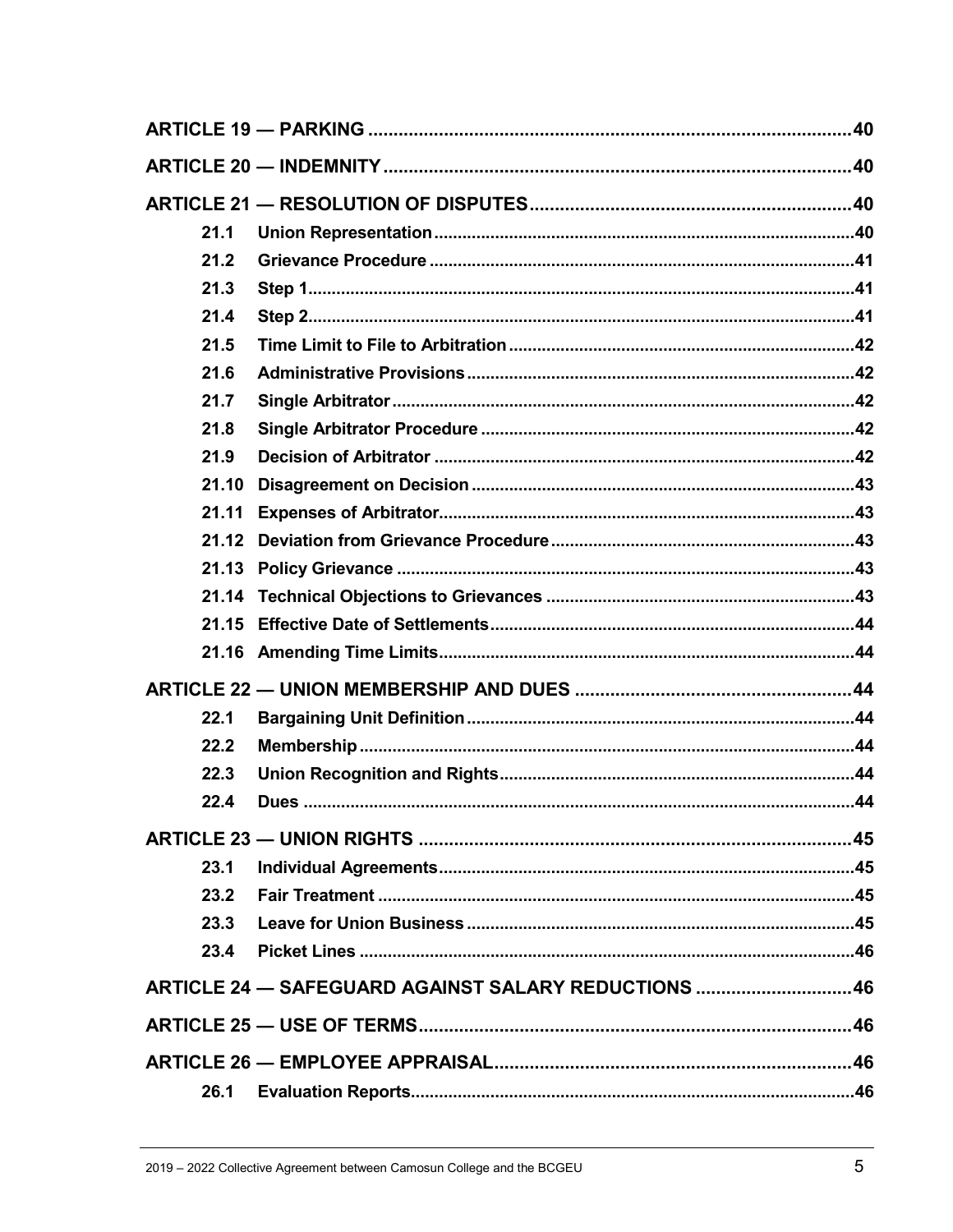| 26.2                                                                               |  |
|------------------------------------------------------------------------------------|--|
| 26.3                                                                               |  |
|                                                                                    |  |
|                                                                                    |  |
| 28.1                                                                               |  |
| 28.2                                                                               |  |
|                                                                                    |  |
|                                                                                    |  |
|                                                                                    |  |
| 31.1                                                                               |  |
| 31.2                                                                               |  |
| 31.3                                                                               |  |
|                                                                                    |  |
|                                                                                    |  |
|                                                                                    |  |
|                                                                                    |  |
|                                                                                    |  |
|                                                                                    |  |
|                                                                                    |  |
|                                                                                    |  |
|                                                                                    |  |
|                                                                                    |  |
| Re: Family Illness (Clause 14.5) Compassionate Leave (Clause 14.6) and Sick Bank   |  |
|                                                                                    |  |
|                                                                                    |  |
| Re: Principles of Agreement for the Implementation of Article 6 - Common Agreement |  |
| (Regularization) between Camosun College and BCGEU Vocational                      |  |
|                                                                                    |  |
|                                                                                    |  |
| Re: Article 14 - Maternity and Parental Leave and regarding Supplemental           |  |
| Employment Benefit Plan for Maternity and Parental Leave 60                        |  |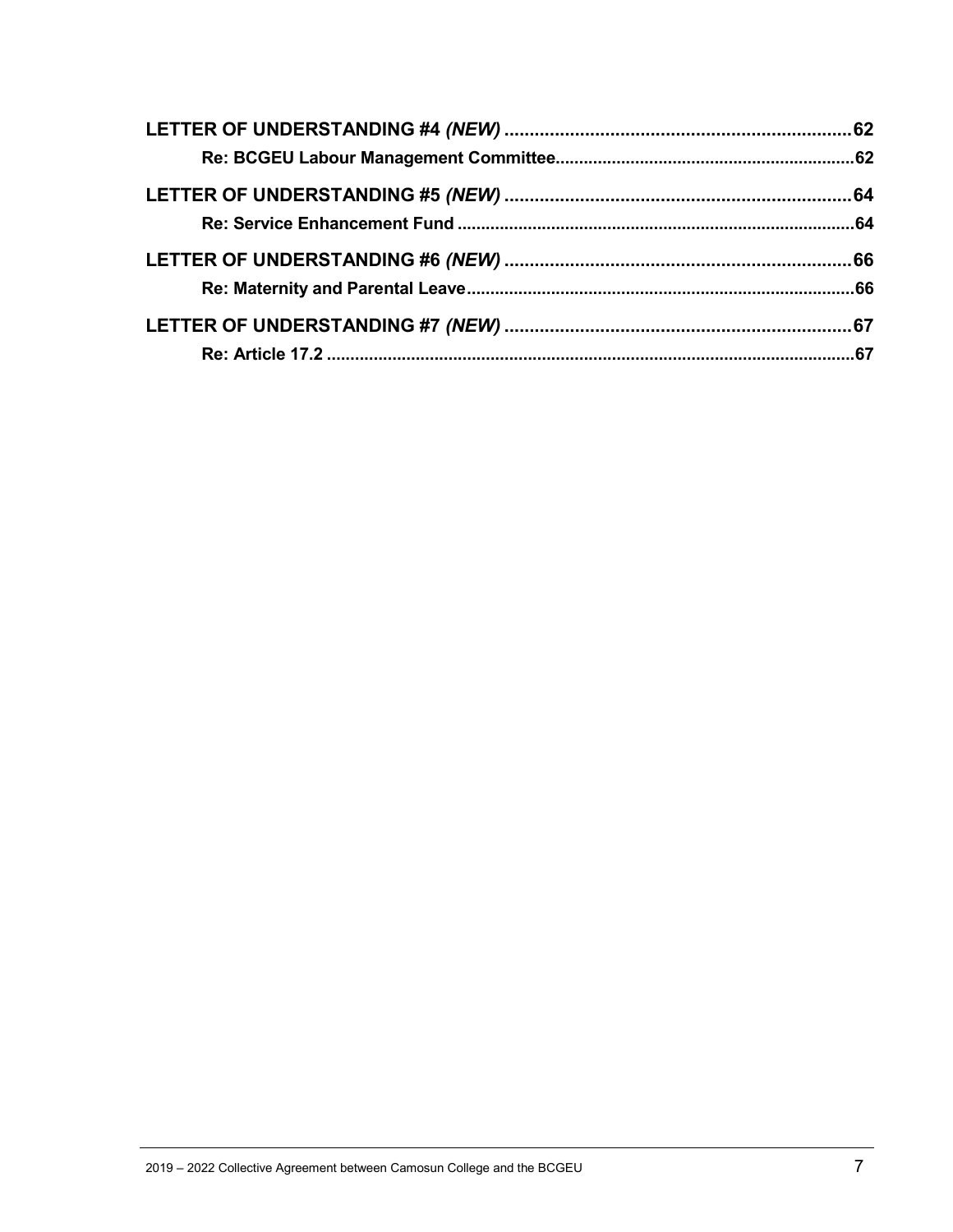THIS AGREEMENT made and entered into on April 1, 2019 to March 31, 2022.

BETWEEN THE:

#### **CAMOSUN COLLEGE (hereinafter called the "College")**

#### OF THE FIRST PART

AND THE:

#### **B.C. GOVERNMENT AND SERVICE EMPLOYEE'S UNION part of LOCAL 701, CAMOSUN COLLEGE BARGAINING UNIT (hereinafter called the "Union")**

#### OF THE SECOND PART

WHEREAS Camosun College is an employer within the meaning of the Labour Code of *British Columbia Act*:

AND WHEREAS the B.C. Government and Service Employees' Union is the certified bargaining agent for Vocational Instructors under the *Act*:

AND WHEREAS the Parties have carried on collective bargaining under the *Act* and have reached agreement as herein expressed:

NOW THIS AGREEMENT WITNESSETH that the Parties HERETO AGREE EACH WITH THE OTHER AS FOLLOWS: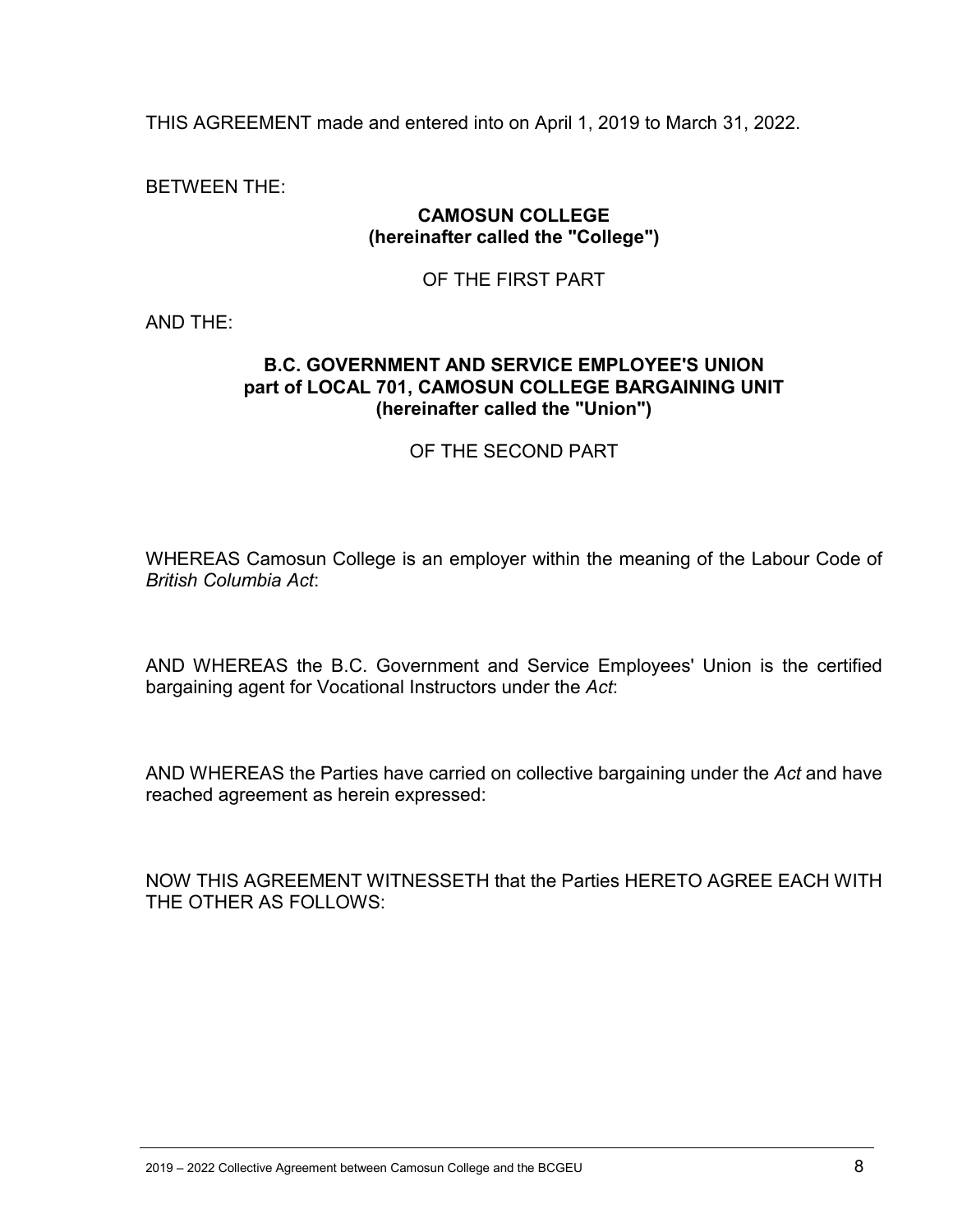# <span id="page-8-0"></span>**DEFINITIONS**

For the purpose of this agreement:

- (a) "Appointment" means a written offer of employment,
	- (i) "Continuing" means an appointment for an unspecified period of time without an identified termination date;
	- (ii) "Term" means an appointment for a specified period of time with an identified termination date.
- (b) "Bargaining Unit Chair" means the elected Camosun representative of the BCGEU, Local 701.
- (c) "College" means Camosun College including all campuses.

| (d) | "Local Area Office" means: | <b>BCGEU</b>         |
|-----|----------------------------|----------------------|
|     |                            | 2994 Douglas Street  |
|     |                            | Victoria, BC V8T 4N4 |

- (e) "Personnel Files" means all employee records maintained by the Human Resources Department.
- (f) "President of the Union" means the President of the B.C. Government and Service Employees' Union.
- (g) "Probation" means the period of probation of two (2) full time equivalent years to which employees are subject.
- (h) "Union Representative" means a Union member elected by its membership to act on behalf of the bargaining unit, or a Staff Representative.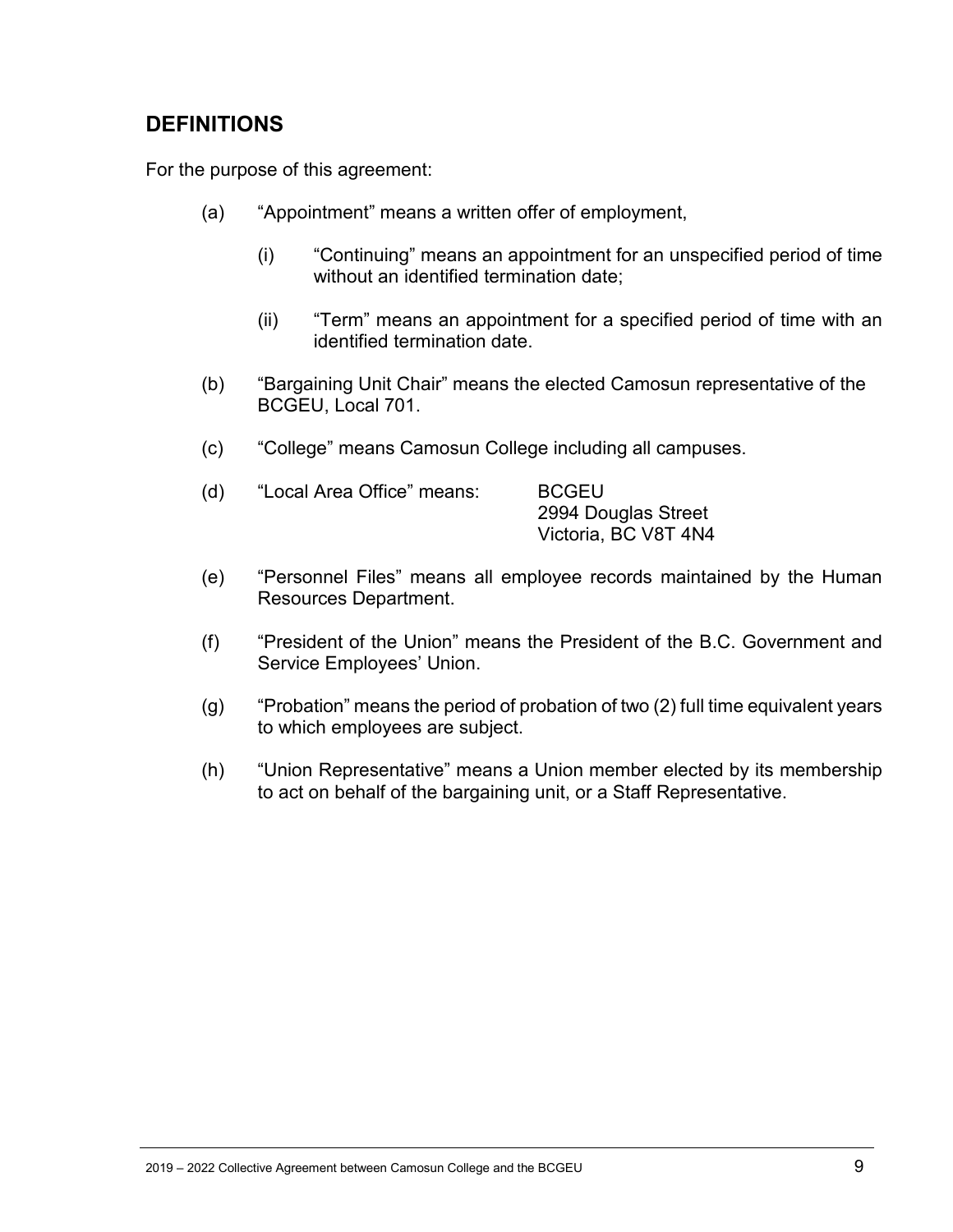# <span id="page-9-0"></span>**ARTICLE 1― APPOINTMENTS TO FACULTY**

#### <span id="page-9-1"></span>**1.1 Initial Appointments**

- (a) An offer of an appointment has been made to the successful applicant when it is given in writing and signed by the appropriate Dean. An employee will normally not commence service at the College until the employee has accepted in writing the employee's offer of appointment.
- (b) Initial appointments may be term (full-time or part-time) or continuing (fulltime or part-time - over 50%). Appointments will be subject to a probationary period for the equivalent of two (2) years.
- (c) Whenever possible, the offer of appointment shall be made at least two weeks prior to the date of commencement of appointment. This clause shall not apply to appointment of substitute instructors.
- (d) The College will ensure that the Union is fully aware of the criteria and procedures for salary placement.

#### <span id="page-9-2"></span>**1.2 Term Appointments**

Specified Term Appointments shall be made:

- (a) to replace faculty on leave; or
- (b) to staff instructional programs or projects which are controlled or funded outside the regular operating budget of the College; or
- (c) for faculty positions providing less than fifty percent (50%) annual workload. This provision shall not apply to continuous contracts which are reduced below fifty percent (50%), by application of Clause 3, reduction of staff.

Subject to Clauses 3.2 and 3.3 service accumulated during term appointments shall be credited toward the probationary period, seniority, and all other benefits for which the employee is eligible.

#### <span id="page-9-3"></span>**1.3 Continuing Appointments**

(a) A full-time faculty member shall not be converted involuntarily to part-time without mutual agreement among the member, the Union and the College. A full-time faculty member assigned to a continuing part-time contract will maintain accumulated seniority and shall continue to accrue seniority on a prorated basis.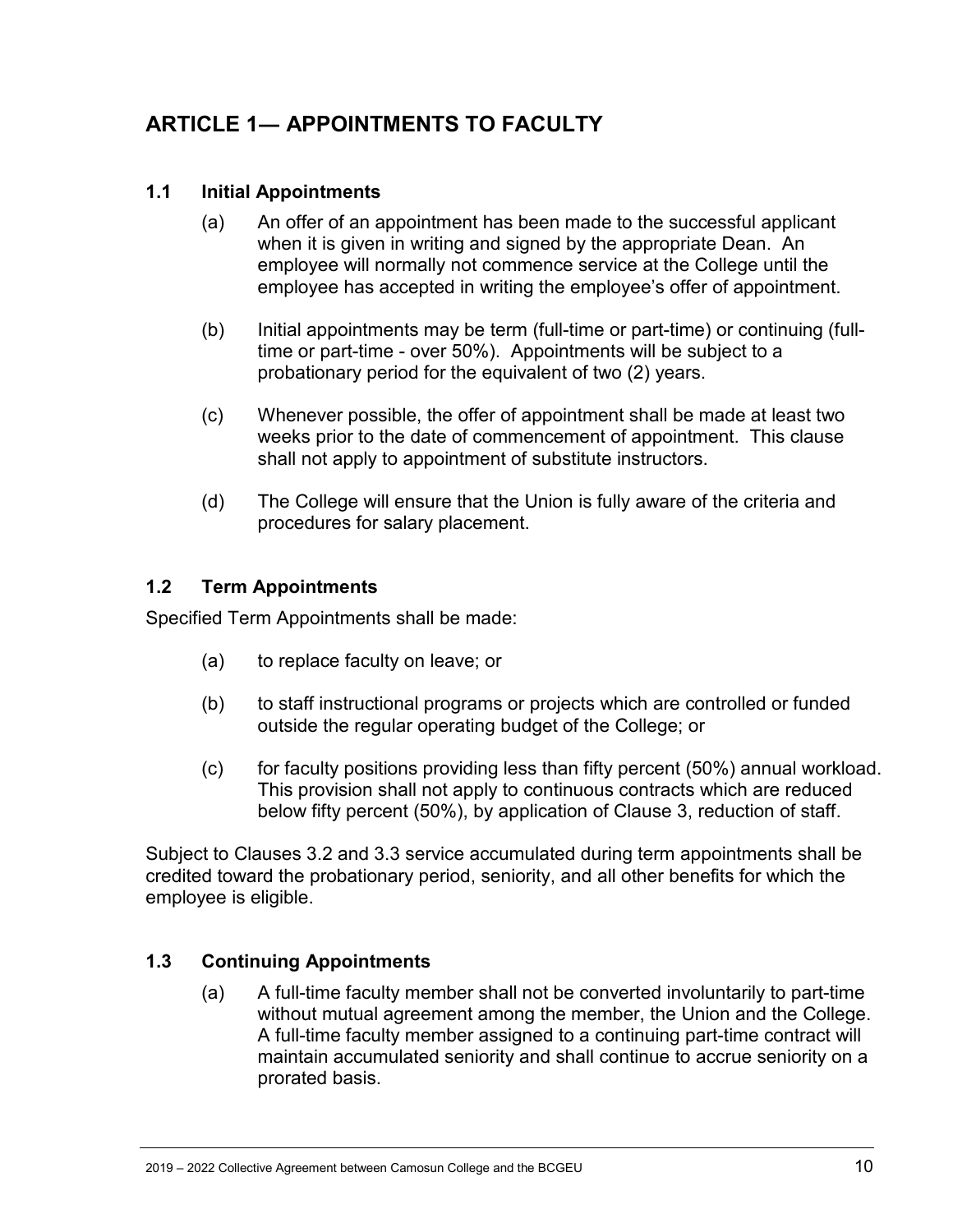(b) In the event that a full-time faculty member who has voluntarily converted to continuing part-time wishes to revert to a full-time appointment the faculty member can only do so if there is a full-time vacancy in the area of the faculty member's expertise or if there was an agreement made specifying the years of part-time employment prior to the member becoming part-time.

#### <span id="page-10-0"></span>**1.4 Correspondence**

The Union shall receive a copy of each letter of appointment.

### <span id="page-10-1"></span>**1.5 Hiring Consultation**

- (a) Faculty members of the respective department shall be consulted in the selection of all new faculty.
- (b) Normally a committee shall be formed to select a qualified candidate. The committee is responsible for screening applicants, short listing applicants, interviewing applicants and making a hiring recommendation to the appropriate Dean.
- (c) Normally the committee shall include the following:
	- (i) the appropriate Chair;
	- (ii) at least two (2) faculty members from the department/functional area where the vacancy exists;
	- (iii) the appropriate Dean or designate; and
	- (iv) such other representation deemed appropriate by the College.
- (d) In the event of a creation of a new department, continuing faculty members in a related department, if any exist, shall be consulted in the selection of new faculty.

### <span id="page-10-2"></span>**1.6 The College and Union to Acquaint New Employees**

The College and Union agree to acquaint new employees with the fact that a Collective Agreement is in effect. The College will be responsible for providing an orientation session for new employees and will invite a Union representative to participate. The Union will be responsible for informing the new employee of the name and location of the employee's Union representative.

### <span id="page-10-3"></span>**1.7 Vocational Trades Program**

All programs leading to qualifications in skilled trades, certified trades, designated vocational trades programs or technical trades shall be deemed to be vocational trades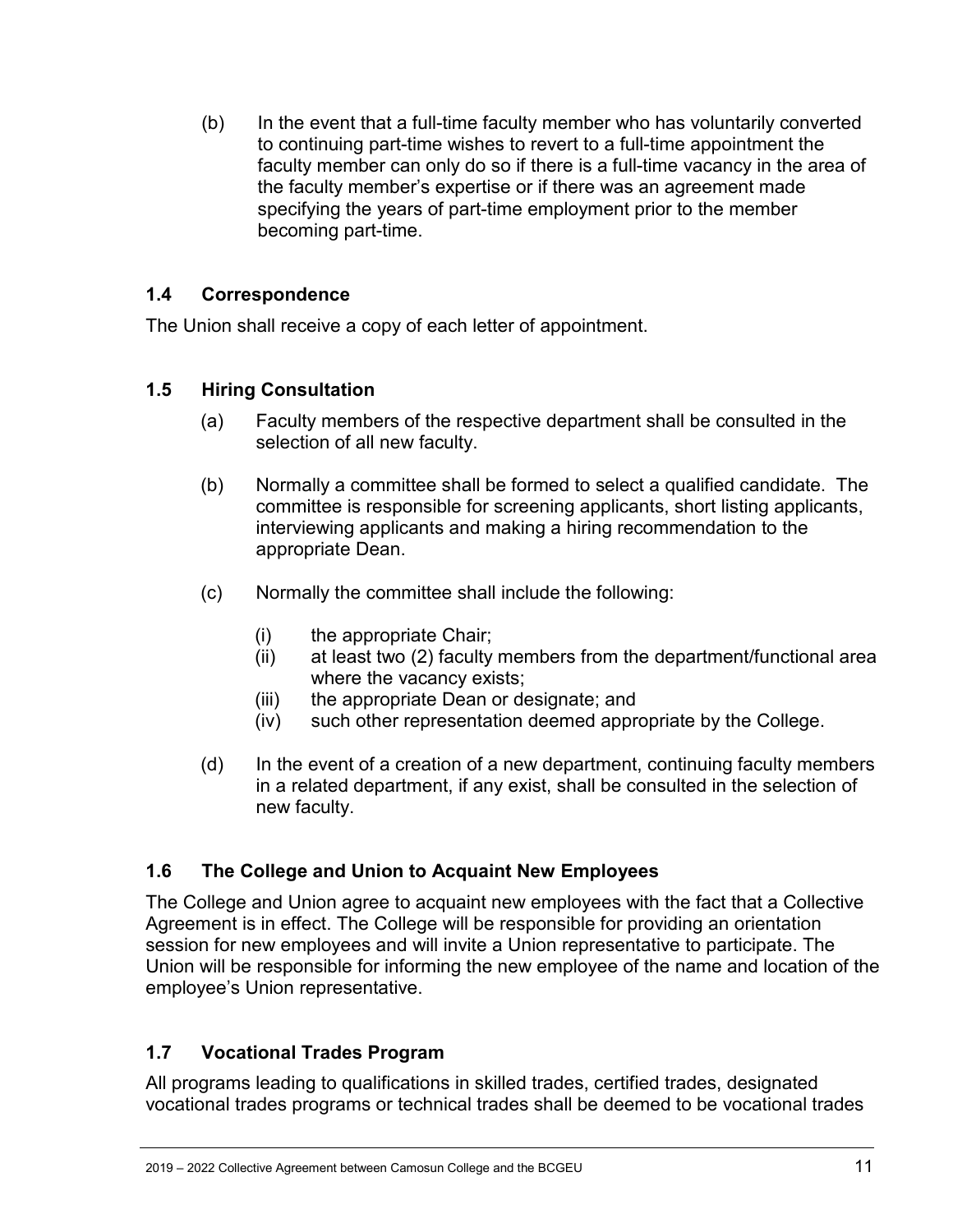programs. All faculty engaged in instruction, supervision, evaluation, interpretation or development of such technical course content or material shall be members of the BCGEU, part of Local 701, Camosun College Bargaining Unit, and possess qualifications as outlined in Clause 4.1 of this Collective Agreement.

# <span id="page-11-0"></span>**ARTICLE 2 ― TERMINATION OF APPOINTMENT**

### <span id="page-11-1"></span>**2.1 Term Appointments**

Term Appointments shall terminate automatically, without notification, on the date specified in the letter of appointment.

### <span id="page-11-2"></span>**2.2 Resignation**

Employees will give the College as much notice of resignation as possible, and will where possible, arrange for the effective date to coincide with the end of a class instructional period. The notice will normally be at least one month.

### <span id="page-11-3"></span>**2.3 Probation**

- (a) The probation period shall be for the equivalent of two (2) years.
- (b) An employee, while on probation, may be terminated for unsatisfactory performance at any time providing the employee has been evaluated in a fair and reasonable manner according to the standards and procedures accepted within the School. The employee shall be informed of these evaluation standards and procedures at the commencement of the employee's employment. In lieu of notice, severance pay equivalent to two (2) weeks salary will be provided. Such termination is subject to appeal through the dispute and grievance procedure only if it is alleged that the provisions for evaluation have not been implemented as prescribed in this clause. The College shall specify, in writing, the reasons for the termination.

### <span id="page-11-4"></span>**2.4 Dismissal, Suspension, and Discipline Burden of Proof**

In all cases of discipline, the burden of proof of just cause shall rest with the College.

### <span id="page-11-5"></span>**2.5 Dismissal**

The President of the College, or designate as specifically authorized by the President, may dismiss any employee for just cause. Notice of dismissal shall be in writing and shall set forth the reasons for dismissal.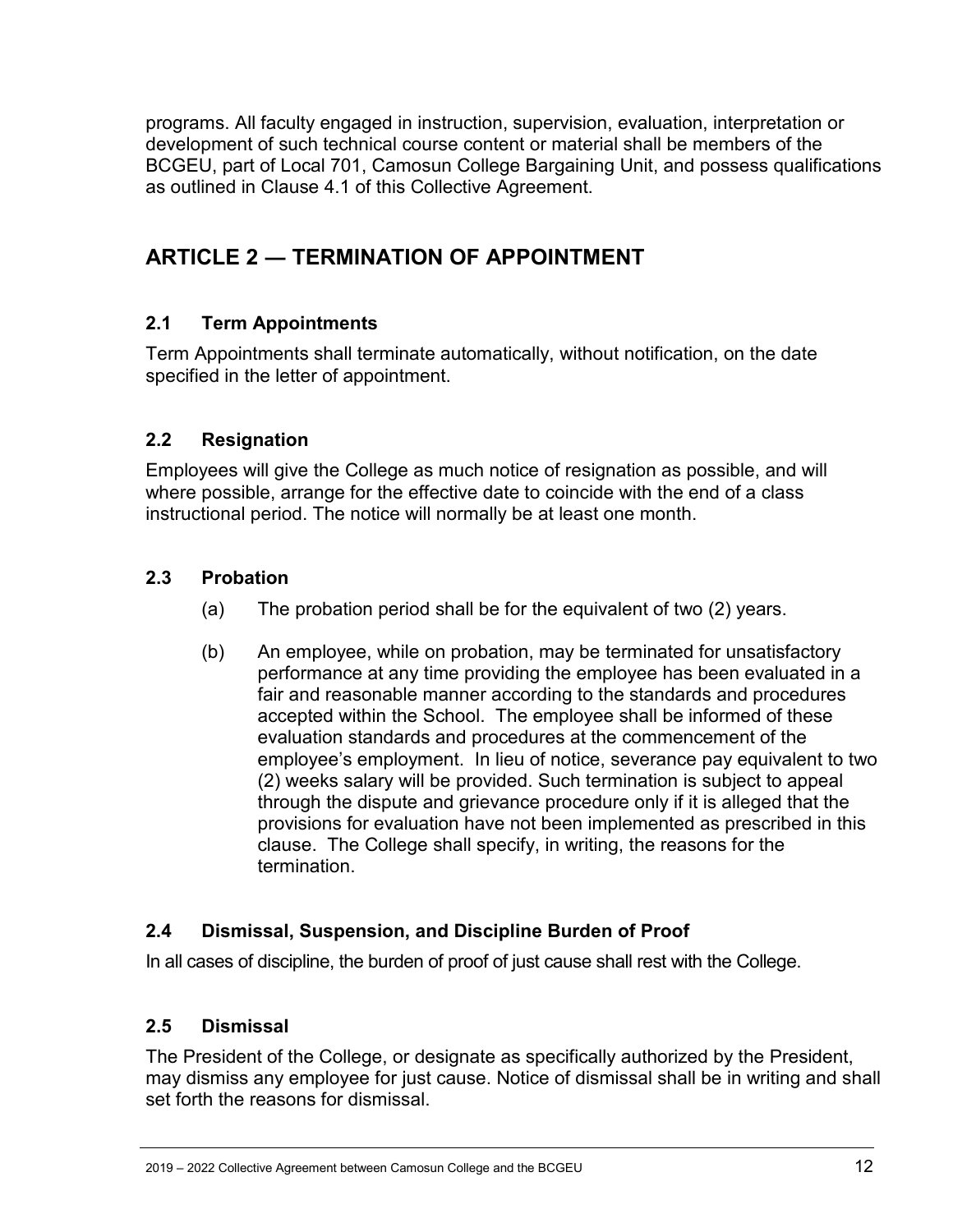### <span id="page-12-0"></span>**2.6 Suspension**

The President of the College, or designate as specifically authorized by the President, may suspend an employee for just cause. Notice of suspension shall be in writing and shall set forth the reasons for the suspension.

### <span id="page-12-1"></span>**2.7 Dismissal and Suspension Grievance**

All dismissals and suspensions will be subject to formal grievance procedure under Clause 21 of this Agreement. A copy of the written notice of dismissal or suspension shall be forwarded to the President of the Union within five (5) working days of the action being taken.

#### <span id="page-12-2"></span>**2.8 Right to Grieve Other Disciplinary Action**

Disciplinary action grievable by the employee shall include letters of reprimand, and written adverse reports. As well, performance evaluations are grievable by the employee as per Article 26. An employee shall be given a copy of any such document placed on the employee's file which might be the basis of disciplinary action. Should an employee dispute any such entry in their file, the employee shall be entitled to recourse through the grievance procedure and the eventual resolution thereof shall become part of their personnel record.

# <span id="page-12-3"></span>**ARTICLE 3 ― REDUCTION OF STAFF**

#### <span id="page-12-4"></span>**3.1 Notification**

When a reduction of staff is necessary due to changes in enrolment, the deletion of a program, technological changes, or budgetary reasons, an employee shall be entitled to at least four (4) months notice, excluding annual holidays. (See Flowchart Appendix C)

In the event that the President approves termination of an appointment for reasons of reductions in staff, the Employer shall inform the individual at least one (1) month prior to issuing the layoff notice. The notice period shall be calculated from the date that the President issues the layoff notice. The Board shall be informed of any termination resulting from a layoff notice.

### <span id="page-12-5"></span>**3.2 Role of Seniority**

A reduction in force shall be based on seniority within a department, discipline or specialty,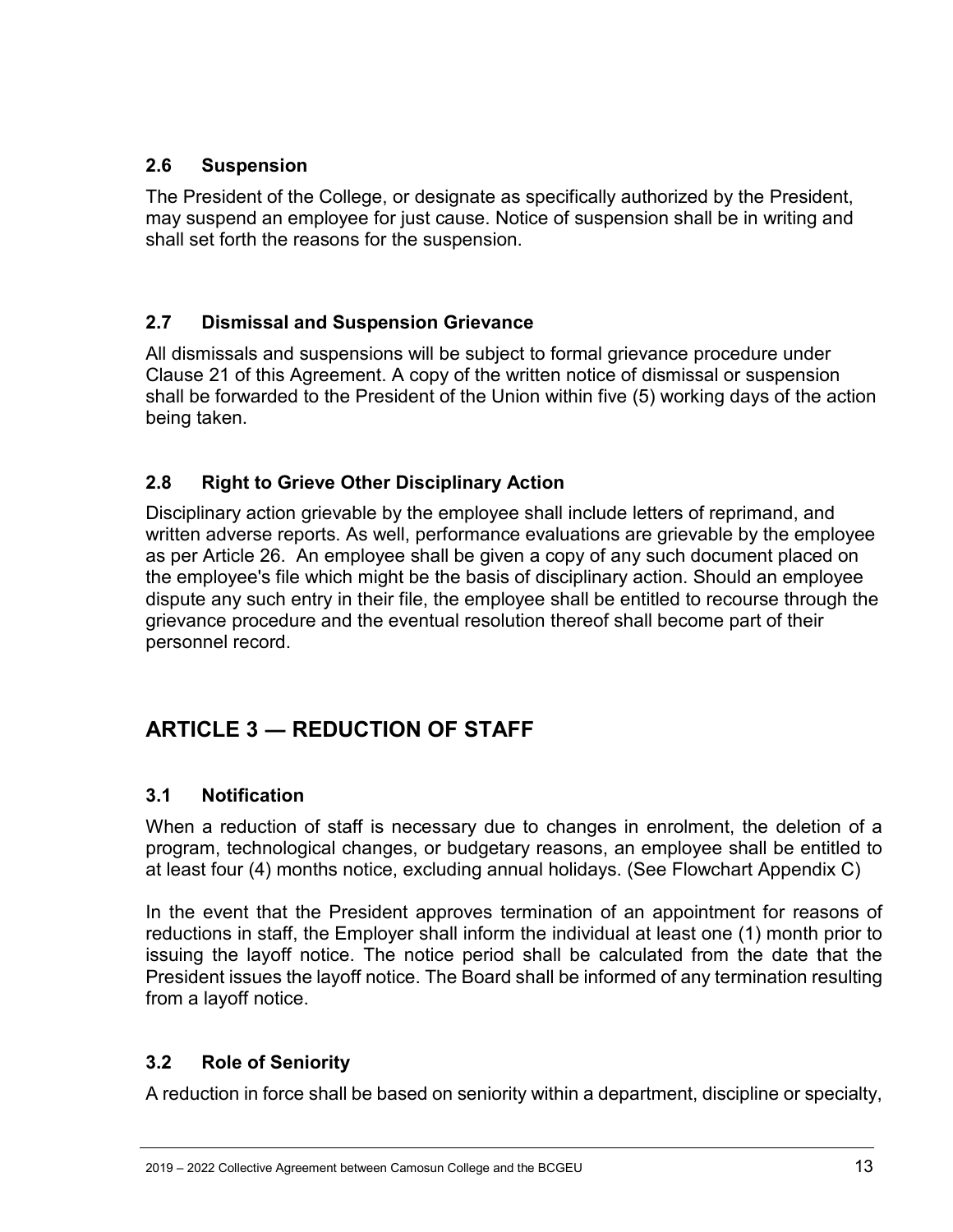provided that the senior staff have appropriate qualifications and are providing satisfactory service.

Whenever possible, an employee shall be given an opportunity to serve the College in some other capacity for which the employee is qualified. This clause applies to all employees, including those on leave at time of reduction of staff.

#### <span id="page-13-0"></span>**3.3 Retraining**

- (a) An employee who is terminated for reason of reduction of staff, who is not judged to be qualified to transfer to another position as provided in Clause 3.2, and who has served the College for at least five (5) years shall receive paid leave of up to eight (8) months, in order to qualify for an available position at the College. An available position is one which, at the time the reduction in staff is given, is currently unfilled or has been confirmed to become vacant within the retraining period. Payment for the leave will be prorated if only part-time leave is required. In the event no position is available, Clause 3.5 shall apply.
- (b) When retraining is not practicable, and to facilitate early retirement of employees between the ages of 55 and 64 years, an employee shall be granted either severance pay in accordance with Clause 3.5(b), in addition to other retirement benefits, or early retirement incentive in accordance with Clause 18.2. In no case will both clauses be applied.
- (c) Where courses are altered or changed to the extent where new or greater skills are required than are already possessed by the affected employee such that the employee's continuing employment is threatened, such employee shall be given up to two (2) months in addition to annual vacation and to professional development time provided in Clause 10 for approved professional development, with no loss of income benefits or seniority.

#### <span id="page-13-1"></span>**3.4 Appeal**

In the event that an employee who has received a notice of reduction of staff wishes to grieve their selection based on seniority, the employee may do so in accordance with the provisions of Clause 21.

#### <span id="page-13-2"></span>**3.5 Severance Pay and Reappointment**

Any continuing employee, laid off for reasons of reductions in staff, who has not received alternate placement under Clauses 3.2 or 3.3, may select either alternative (a) or (b) below: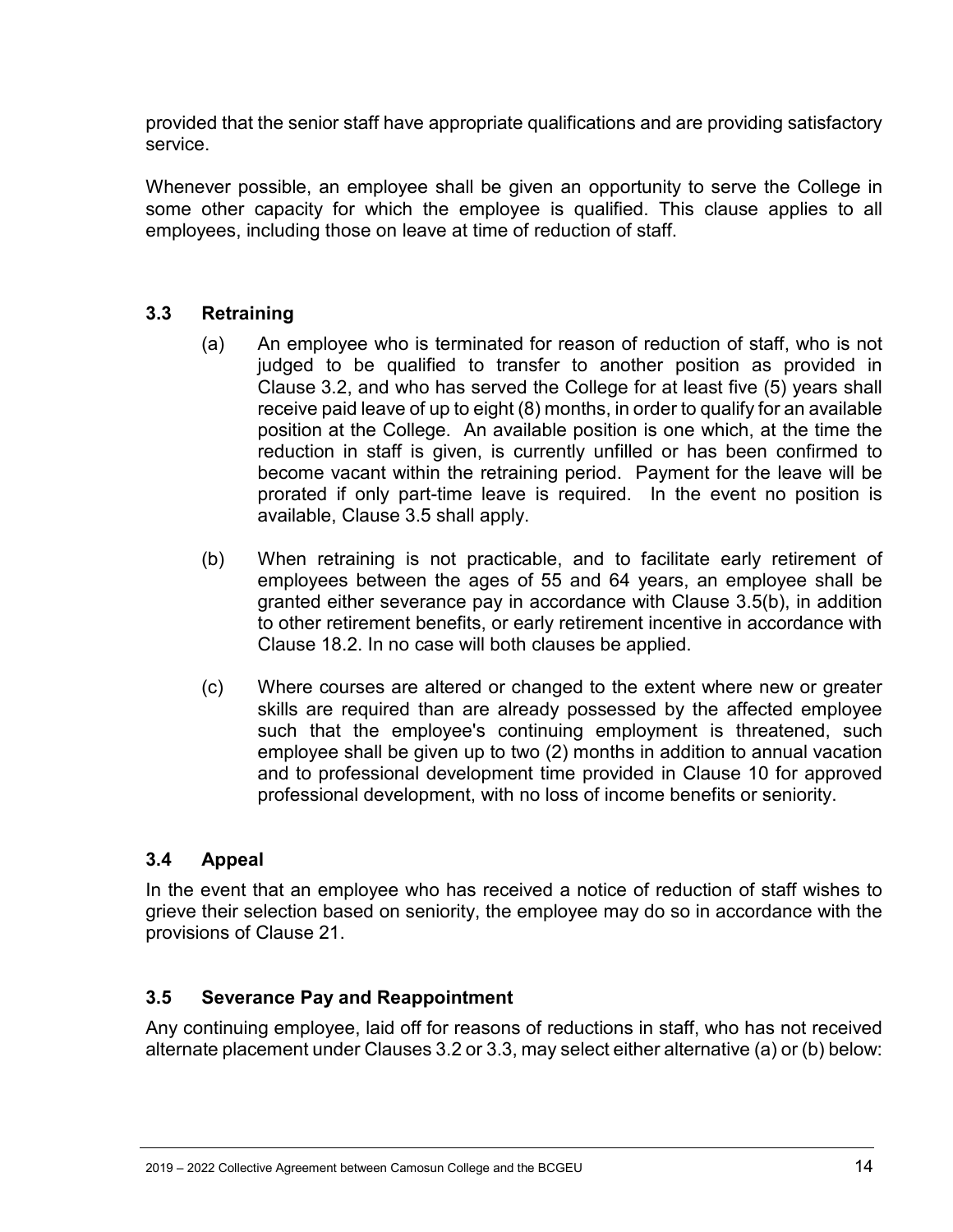#### (a) Reappointment:

An employee with five (5) years of service or less shall be placed on a reappointment list for one (1) year. An employee with more than five (5) years of service shall be placed on a reappointment list for two (2) years. Reappointment shall be based on seniority within the department, discipline or specialty. An employee may, at any time while on the list or at the expiry of being on the list other than for reasons of reemployment into a continuing position, apply to the College to receive a severance payment in accordance with 3.5(b). An employee who elects the severance pay is deemed to have resigned and forfeits any further entitlement to reappointment under this clause.

(b) Severance Pay:

An employee shall receive pay calculated as one-half  $(\frac{1}{2})$  of one (1) month's salary, based on the full monthly salary for the employee's step placement established by the Salary Scale currently in effect, for each fulltime equivalent year of service to the College, to a maximum of six (6) months of salary.

Severance pay will be paid on the employee's final day of work and will not be considered employment for either College or statutory benefits. An employee who elects the severance pay alternative is no longer eligible for the conditions provided in Clause 3.5(a).

Where this clause is applied, Clause 3.3(c) may not also be applied.

Should an employee be reemployed on a continuing contract before the expiration date of the period of time from the layoff date equivalent to that paid as severance pay, the employee shall reimburse the College for the remaining balance of the severance pay within a mutually agreed period of time after the commencement of the new appointment. The amount to be repaid shall be based on the net amount received by the individual, or the gross amount less any taxes required to be paid by the employee as a result of removal of the funds from a registered savings plan where the funds were paid directly to a plan.

If an employee is rehired on a continuing contract and subsequently is laid off again, the employee will only be eligible to receive the portion of the original severance pay that was repaid to the College plus any additional severance pay earned through the current appointment.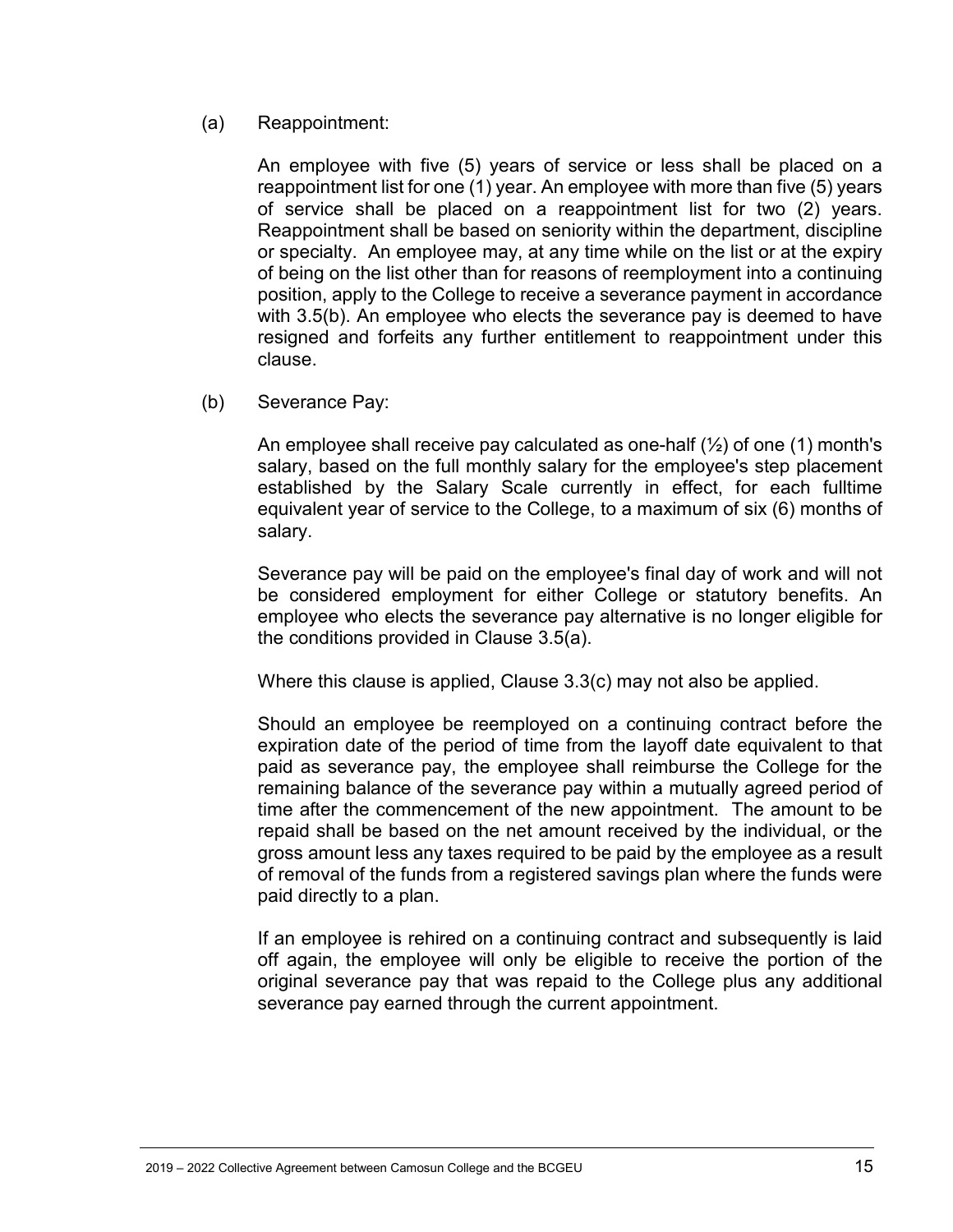- (c) A faculty member who declines a reduction in assignment from fulltime to parttime will be covered by this Clause and will have the same options as a faculty member whose employment in the faculty member's assigned position is to be terminated due to a reduction in staff.
- (d) This acceptance of severance pay by an employee shall not prejudice the employee's opportunity of future employment at the College.

# <span id="page-15-0"></span>**ARTICLE 4 ― PLACEMENT ON SCALE**

#### <span id="page-15-1"></span>**4.1 Initial Placement**

Initial placement on the salary scale shall be based on qualifications and advanced in recognition of work and teaching experience:

- (a) Qualifications
	- (1) For an employee holding a degree from a recognized university at the Bachelor's level, or a combination of university, college, or other training deemed to be equivalent and relevant to the employee's field of expertise initial placement will be Step 11 with a maximum placement of Step 6.
	- (2) For an employee holding a master's degree; equivalent professional certification; journeyperson's certificate; or professional qualifications such as a registered nurse, which is directly relevant to the discipline area in which the employee will teach initial placement will be Step 10 with a maximum placement of Step 3.
- (b) Application Principles
	- (1) Employees who have a maximum placement of Step 3 shall progress from Step 3 to Step 2A on their increment date.
	- (2) Employees who qualify for advanced placement under Article 5.1 or Article 4.1(d) while at, or prior to reaching, Step 3 of the new scale shall progress from Step 3 to Step 2 and then to Step 1.
	- (3) Employees who qualify for advanced placement under Article 5.1 while at Step 2A of the new scale shall progress from Step 2A to Step 2 and then to Step 1.
	- (4) Employees who reach Step 2 on the new salary scale shall progress to Step 1 on their increment date.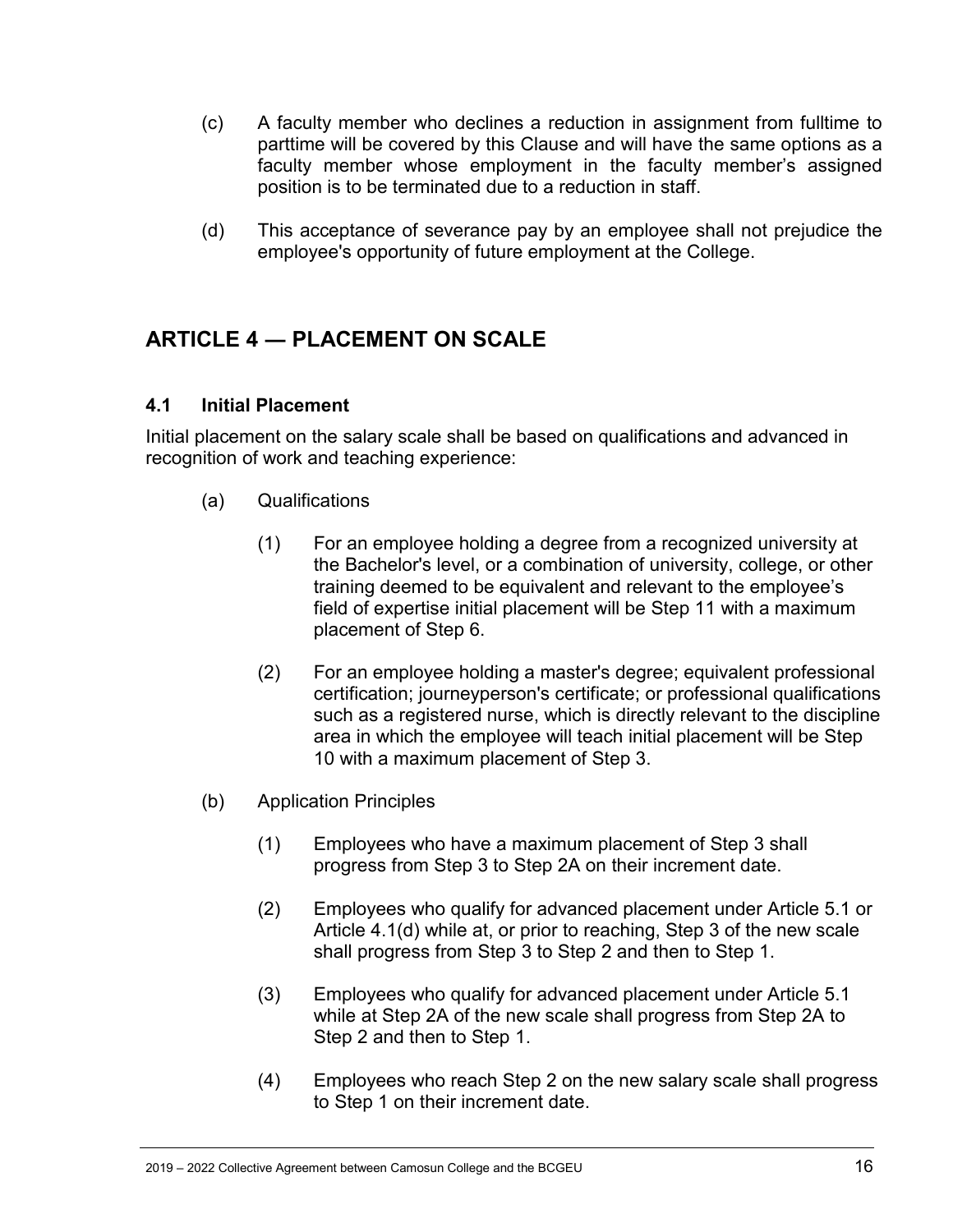(c) Recognition for Work and Teaching Experience

For initial placement on scale the following experience shall be recognized by granting one (1) increment on the basic scale for:

- (1) each year of teaching or relevant work experience in a college, technical institute or vocational school.
- (2) each year of teaching or relevant work experience in a secondary school or university to a maximum of eight (8) years (8 steps).
- (3) two (2) years of relevant work experience in other than a collegetype setting, for experience beyond that required to qualify for initial placement, to a maximum of ten (10) years (5 steps). (For initial placement in the School of Trades and Technology all other qualifications being equal, preference will be given to applicants who have supervisory work experience after receiving journeyperson or equivalent certification.)
- (d) Recognition of Additional Education

Additional Education, beyond the study leading to the degree or certification credited to meet the minimum requirements in Clause 4.1(a), will advance both initial and maximum placement by one (1) step for each of the following, but not beyond step 2:

- (1) the completion of an additional relevant degree at the bachelor's level or the master's level at a recognized university;
- (2) successful completion of one (1) year of relevant advanced study beyond any degrees or completion of professional certification equivalent to a year of relevant advanced study;
- (3) the completion of an Instructor's Diploma, teaching certificate, or the equivalent of at least one (1) year of professional education courses whether taken for credit or not.

Further increments will not be awarded under Article 5, Clause 5.1 for a single program of study.

#### <span id="page-16-0"></span>**4.2 Salary Range**

The salary range shall be as shown on the grid in Appendix A of the Provincial Common Agreement.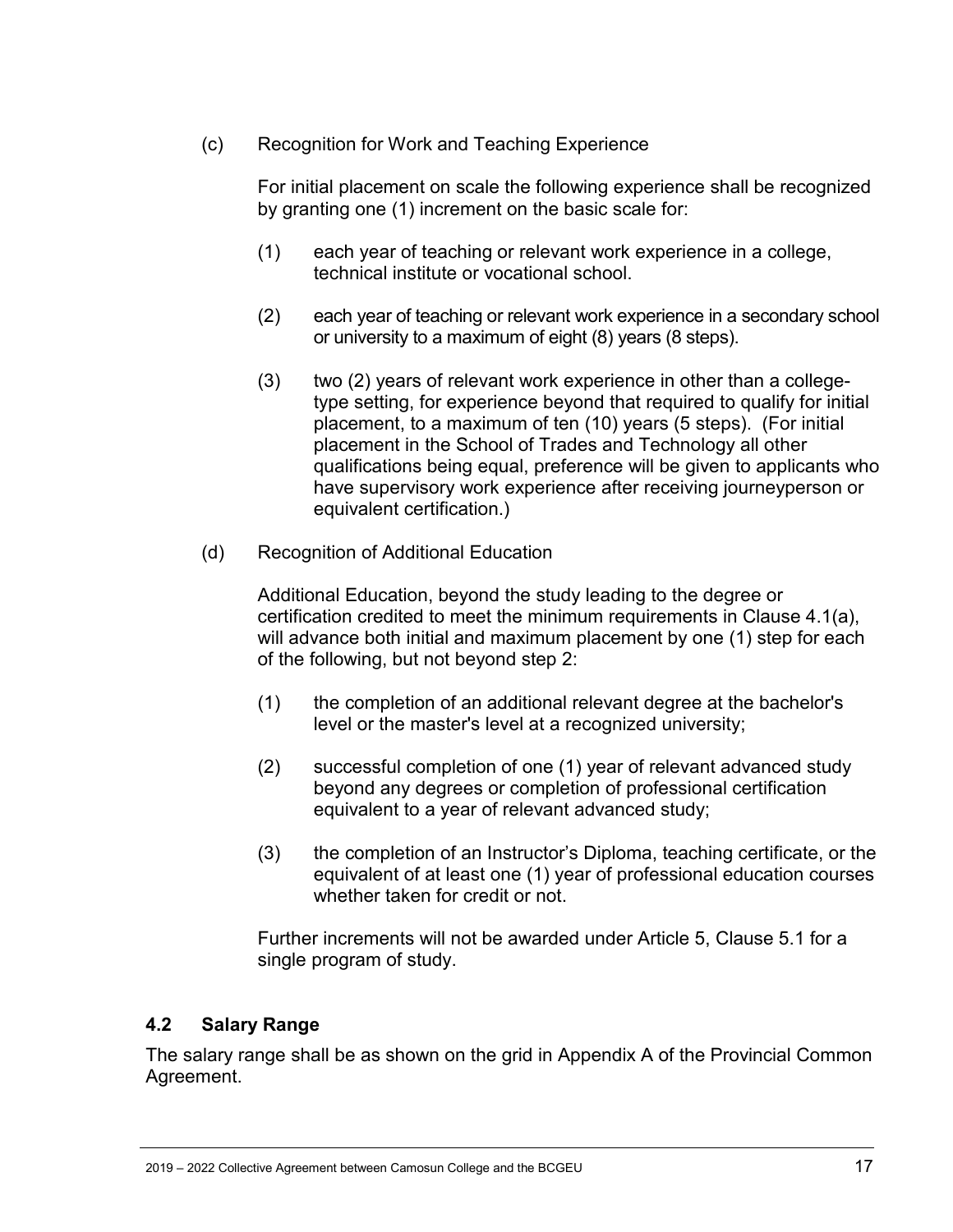### <span id="page-17-0"></span>**4.3 Request for Review**

- (a) The College will provide employees with a copy of the worksheet used in determining salary placement.
- (b) At the request of the employee, placement on the salary scale may be reviewed at any time. Increases to an employee's placement on scale resulting from the review of qualifications shall be retroactive to the time of appointment if the review is initiated within six (6) months of the acceptance of the offer of appointment. Otherwise, increases shall be retroactive to the date on which the faculty member requested the review. A request for review of placement received more than six (6) months after the acceptance of the offer of employment must be based on a specific identified area of concern. Changes in placement procedures which were agreed to by the two parties since a faculty member's most recent placement shall not be grounds for review unless the changes were agreed to be retroactive.
- (c) Where the College wishes to attract specialized personnel, the Union and the College shall negotiate appropriate placement salary.

#### <span id="page-17-1"></span>**4.4 Payment of Salaries**

Paydays shall be bi-weekly (every second Friday).

#### <span id="page-17-2"></span>**4.5 Substitute Teachers**

- (a) Wherever possible the College will provide for substitute instructors to replace instructors who are absent as a result of illness or other emergency.
- (b) The procedure for recruiting, determining suitability, and assigning substitutes shall be developed by the Dean/Associate Dean, in consultation with their Chairs.
- (c) Substitute instructors shall be paid on an hourly rate teaching equivalent to Step 7 or the step at which they were last placed at the College if they have been previously employed by the College.
- (d) Substitute instructors working ten (10) consecutive working days or less shall be paid on submission of time sheets, will pay Union dues and will be entitled to representation by the Union on issues resulting in grievance, but shall receive only statutory benefits. Substitute instructors working more than ten (10) consecutive working days shall receive a term appointment from the start of such employment**.**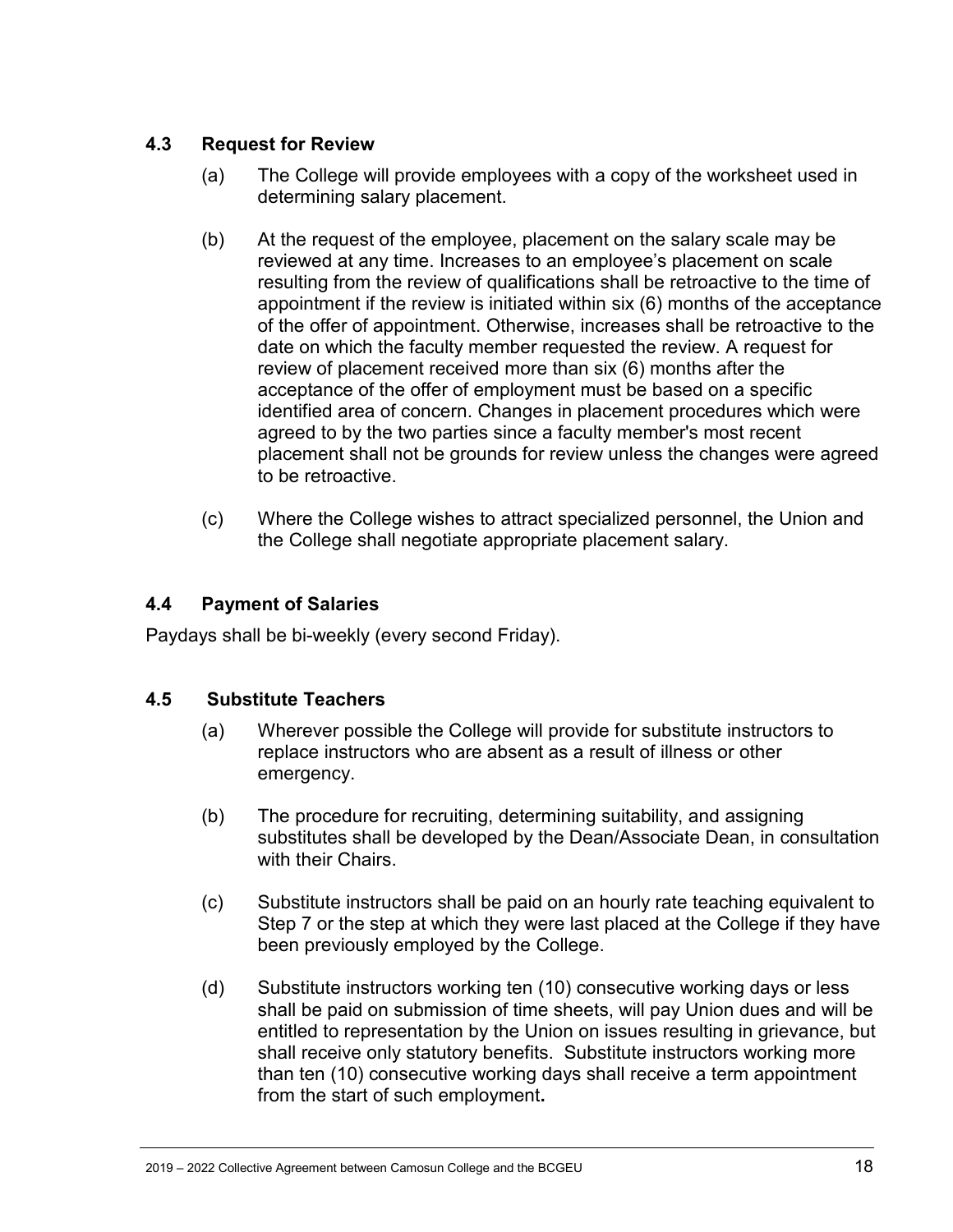(e) Whenever a faculty member is unable to meet a scheduled class, the faculty member shall inform the Department Chair. In the event that the Department Chair is not available, the Program Leader from the applicable specialty shall be informed.Only the Dean**/**Associate Dean or their designee will cancel a class, and will inform students on any cancellations.

# <span id="page-18-0"></span>**ARTICLE 5 ― INCREMENTS**

#### <span id="page-18-1"></span>**5.1 Advanced Placement (see also Appendix D)**

Current and maximum placement will be advanced one (1) step for each of the following, but not beyond Step 1:

- (a) the completion of an additional degree at the bachelor's level or the master's level at a recognized university;
- (b) successful completion of one (1) year of relevant advanced study beyond any degrees or completion of professional certification equivalent to a year of relevant advanced study;
- (c) the completion of an Instructor's Diploma, teaching certificate, or the equivalent of at least one (1) year of professional education courses, in addition to or aside from those required for the qualifications recognized for initial placement, whether taken for credit or not.

### <span id="page-18-2"></span>**5.2 Increments for Service**

For each full- time equivalent year of service to the College, an employee is entitled to one (1) increment on the basic salary scale until the employee reaches the maximum for the employee's category. The increment date shall be the first day of the pay period following the date on which the employee became eligible for the increment.

### <span id="page-18-3"></span>**5.3 Change of Qualifications**

An employee who becomes entitled to an increment under this clause by reason of a change in qualifications shall provide Human Resources documentation satisfactory to the appropriate Dean in support of the employee's claim. The increase shall be retroactive to the date of the change in qualifications, providing it does not exceed three (3) months. Human Resources shall inform the member in writing of the employee's new step placement and maximum placement.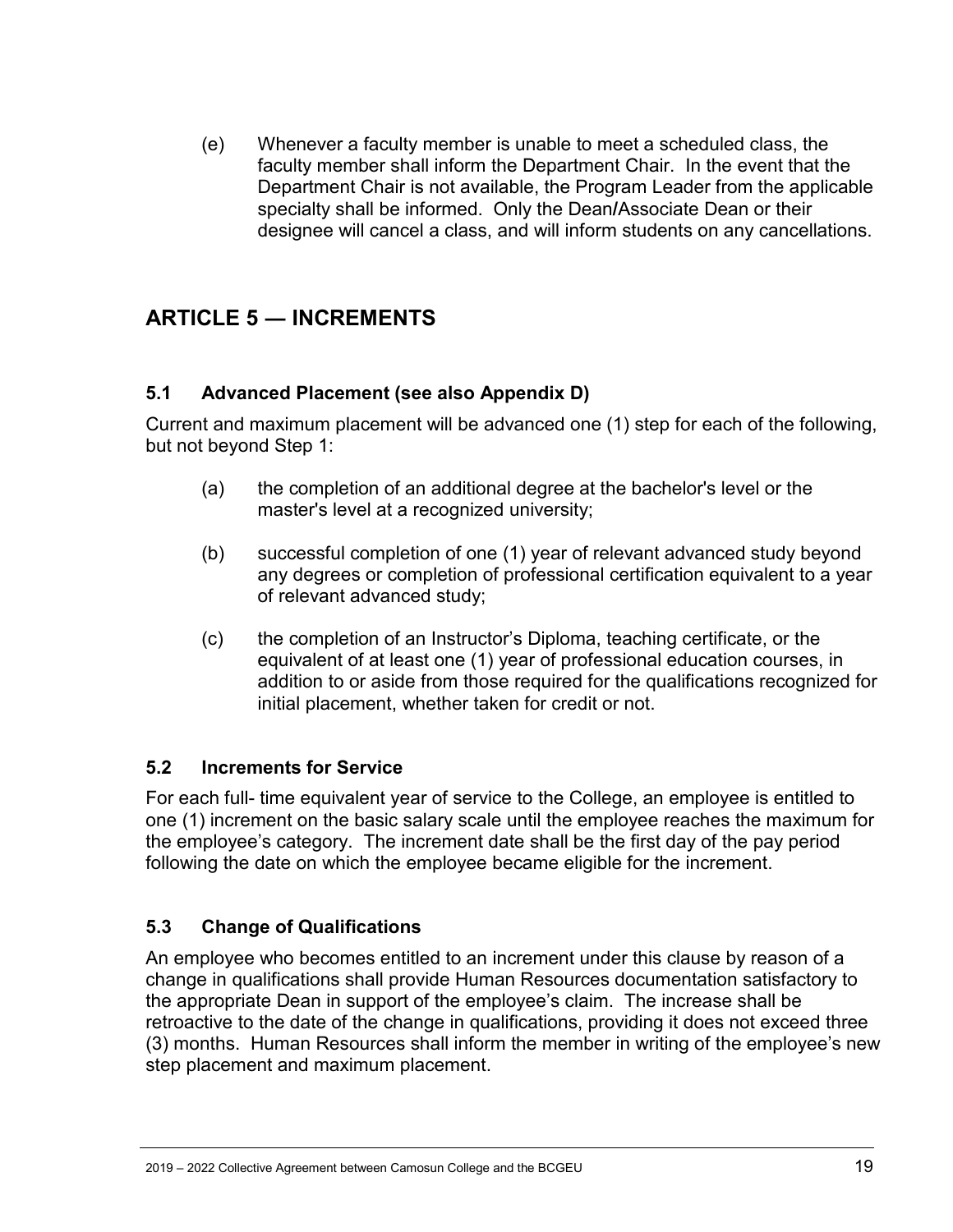# <span id="page-19-0"></span>**ARTICLE 6 ― CHAIR/PROGRAM LEADER**

### <span id="page-19-1"></span>**6.1 Stipend**

Chairs/Program Leaders shall be entitled to an administrative stipend. When it is deemed necessary to appoint an acting Chair/Program Leader, the acting Chair/Program Leader will also receive an amount equal to the amount of the stipend that the Chair/Program Leader receives.

#### <span id="page-19-2"></span>**6.2 Change of Stipend**

The amount of the stipend shall be subject to the same percent change as is the basic salary scales on April 1st of each year.

#### <span id="page-19-3"></span>**6.3 Duties of Chairs and Program Leaders**

The duties and responsibilities of the positions shall be established by the Vice President, Education on the recommendation of the respective Dean(s) following consultation with faculty members of the respective department(s) and such information shall be made available to all prospective applicants.

#### <span id="page-19-4"></span>**6.4 Complement of Chairs and Program Leaders**

A Chair may be appointed for each department as defined by the College. Each Chair shall have a reduced teaching load established from time to time by the Dean and Vice President in consultation with the Chair. Where a program specialty, other than that represented by the Chair, is identified by the College within a department, a Program Leader may be appointed to assist in such administrative duties as scheduling, purchasing, advisory committees, etc.

In a program specialty where only one (1) instructor is employed, that Program Leader shall receive one-third (1/3) of the Chair's stipend as compensation for the additional administrative workload. In program areas where two (2) or more fulltime equivalent instructors are employed on a continuous basis, the Program Leader shall receive twothirds (2/3) of a Chair's stipend as compensation for the additional administrative workload.

In program areas employing three (3) or more FTE instructors, the Program Leader may be given some release time for administrative duties at the discretion of the Dean.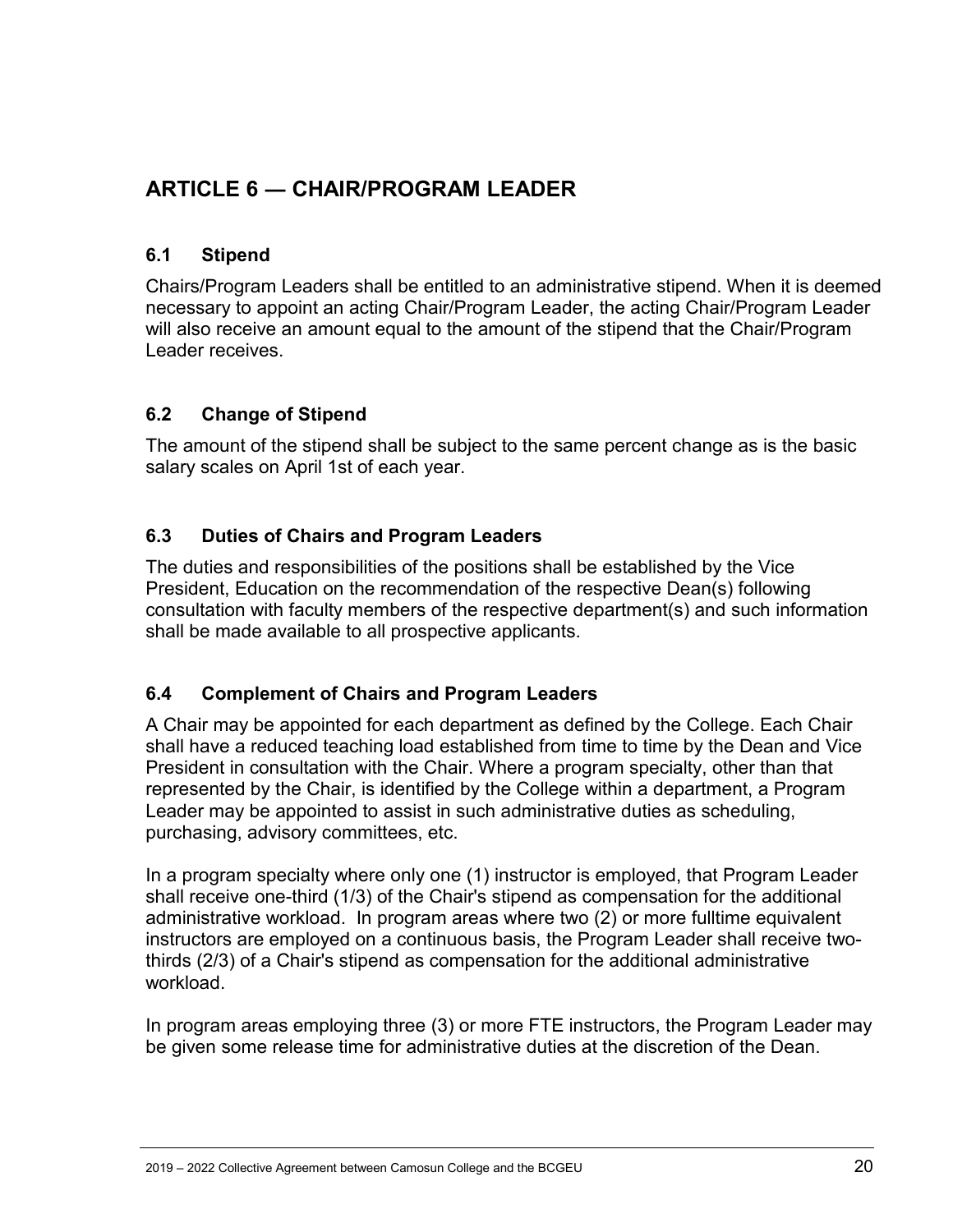In no instance may a Chair receive both a Chair's stipend and a Program Leader's stipend simultaneously.

The Program Leader will normally be the program member having the greatest seniority, but the College may appoint another member if special expertise or other situations indicate.

# <span id="page-20-0"></span>**6.5 Appointment of Chairs**

Each position shall be advertised internally and filled without external advertising if a suitable candidate is found. Selection procedures shall provide for adequate consultation with faculty from the department(s). Where more than one internal candidate exists, a selection committee shall be formed to make recommendations to the Dean. Normally, the selection committee shall include the appropriate Dean and three (3) faculty members from the department/functional area involved. If the position covers a multi-discipline department/functional area then faculty from each specialty shall have representation on the selection committee.

### <span id="page-20-1"></span>**6.6 Term of Office of Chairs**

The term of office shall be three (3) years, subject to successful evaluation, with the position being declared vacant and posted for two (2) months prior to the end of the three (3) year term. Midterm evaluation of the Chair will occur and supplementary evaluations will also be conducted upon a request of the majority of employees within the department.

### <span id="page-20-2"></span>**6.7 Qualifications of Chairs**

Instructors in the department(s) shall be given first preference for this position, and in any event, wherever possible, the candidate will be a qualified instructor in at least one (1) discipline in that department's area(s) of expertise.

# <span id="page-20-3"></span>**ARTICLE 7 ― WORKING CONDITIONS**

### <span id="page-20-4"></span>**7.1 Workload**

An employee's assignment shall be outlined in writing at the beginning of an appropriate time block and shall be determined by the employee, the employee's Chair and the employee's Dean, working together to consider each of the following factors:

- (a) class size;
- (b) nature of course;
- (c) number of different courses;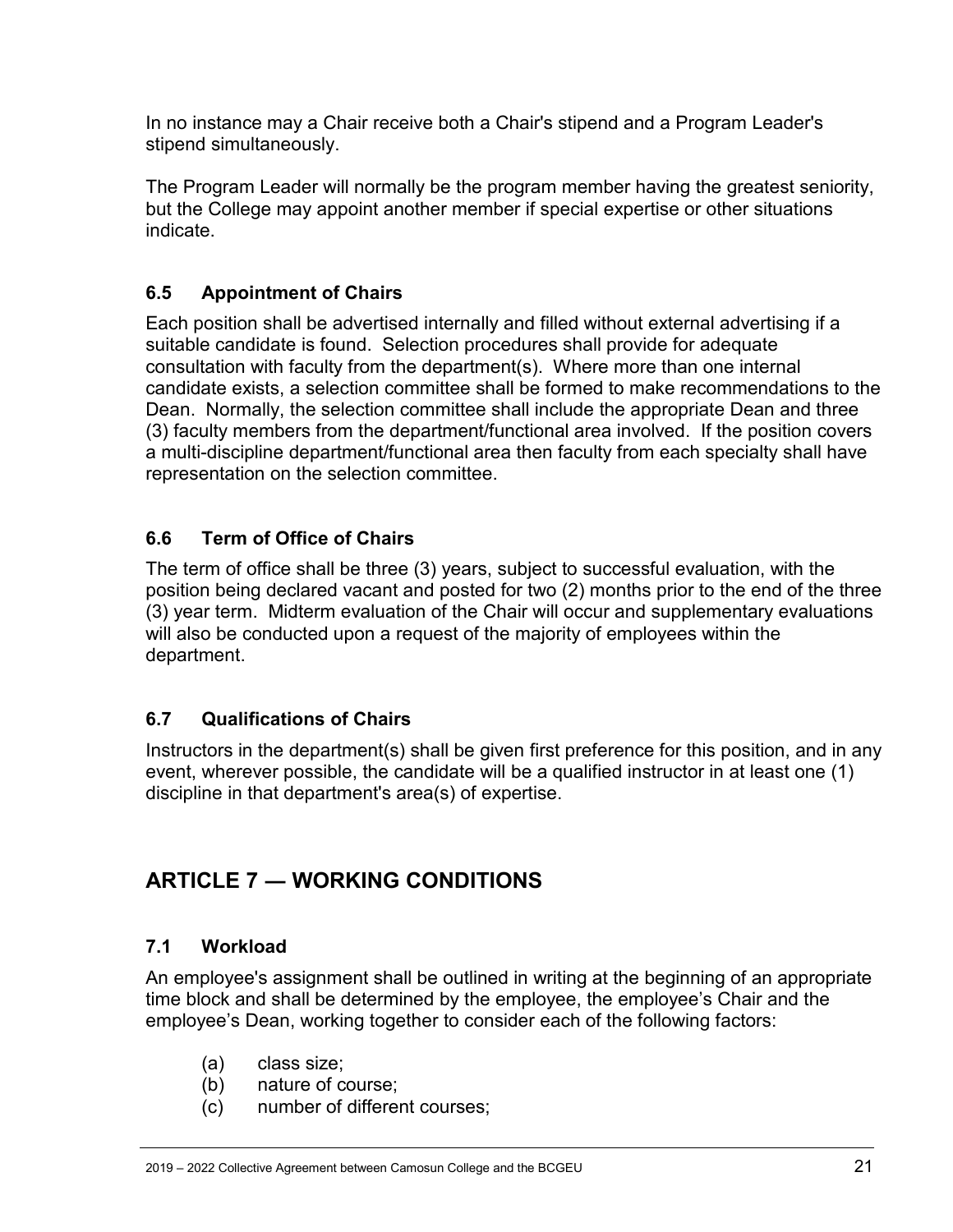- (d) support staff;
- (e) marking;
- (f) office hours;
- (g) committee involvement;
- (h) nonteaching duty days;
- (i) variation in class size during a term;
- (j) administrative responsibilities and/or other non-instructional professional duties;
- (k) spread of daily teaching hours beyond eight (8) hours;
- (l) variation or changes in curriculum;
- (m) nature of student intake;
- (n) number of campuses or other work sites on which the employee is required to teach.

When the employee, Chair and Dean determine that agreement cannot be reached on workload, the matter will first be discussed with the Vice President, Education and, if not resolved, will be referred to a Workload Review Committee, comprising three (3) faculty appointed annually by the Union, and three (3) administrators appointed by the Vice President, Education. (Should one of the committee members be involved in the issue, an alternate will be appointed.) A majority decision of the Committee shall constitute the resolution of the matter.

### <span id="page-21-0"></span>**7.2 Annual Contact Hours**

Effective April 1, 1990 the allocation of instructional faculty to a discipline or department shall be determined by dividing the number of planned and funded class training days by 181. The Dean and faculty, working together, shall determine the number of hours per week of instruction for each instructor, and the method of delivery and scheduling which provides effectively for student learning within available resources. Personnel required for coordination, new program development and special projects will be provided in addition to those required for instruction, as resources permit.

### <span id="page-21-1"></span>**7.3 Non-Contact Days**

Continuing employees and term employees with appointments of one (1) continuous year or longer shall be eligible for non-contact days. An instructional year consists of two hundred and four (204) working days (261 days less 12 statutory holidays, less 45 days of vacation). The standard for calculating non-contact days is based on the number of instructional (contact) days in a fiscal year. An employee who instructs one hundred and eighty-one (181) days at thirty (30) contact hours per week will be entitled to twenty-three (23) six (6) hour days of non-contact.

For those employees instructing less than one hundred and eighty-one (181) six (6) hour days or less than thirty (30) hours per week, non-contact time will be equal to the number of contact hours worked beyond twenty-six and one-half (26½) in a week. If a teaching schedule fluctuates above and below twenty-six and one- half (26½) contact hours in a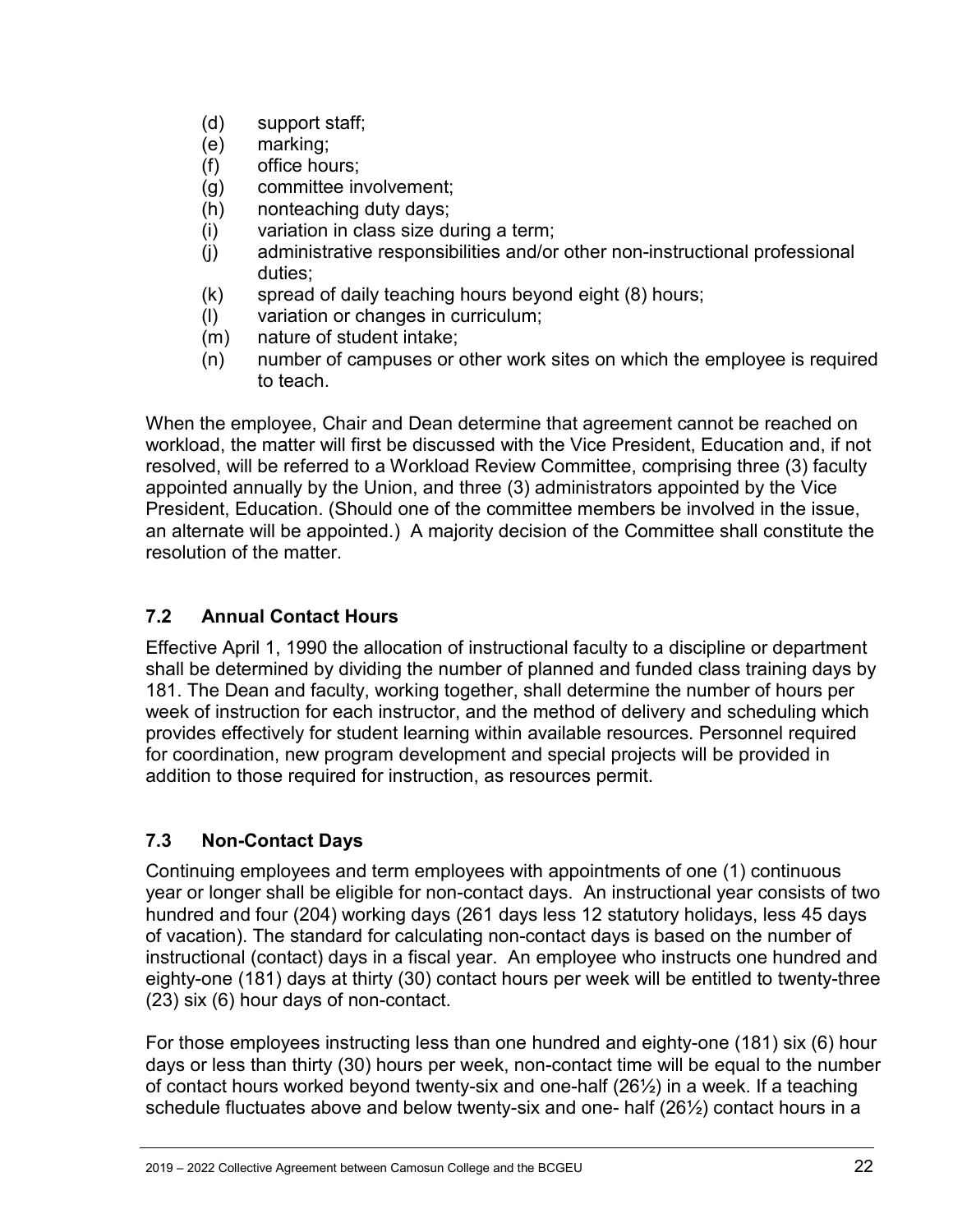week, the accumulation of non-contact time will also fluctuate accordingly.

An instructor is expected to be engaged in College work, including departmental meetings, or on tasks clearly in support of the instructor's program on non-contact days.

# <span id="page-22-0"></span>**7.4 Class Size**

Class size for vocational instructors in shops will not normally exceed sixteen (16). In specified programs, related to entry level and pre-employment programs, class sizes of eighteen (18) may be scheduled. In continuous entry programs, where low enrolments have been recorded, class sizes of twenty (20) may be scheduled. Where an instructor's class size is to be increased, the maximum class size will be determined through consultation between the instructor and the Dean and will be subject to review as outlined in Clause 7.1.

To facilitate the implementation of reduced student contact hours for vocational instructors, an instructor may be required to provide classroom instruction to large groups of students, all of whom are at the same level of training, to a maximum of twice the instructor's normal class size. The increased class size and lecture situation will be reflected in the instructor's own workload.

### <span id="page-22-1"></span>**7.5 Work Schedule**

The hours of work for instructors will be scheduled sequentially and may only be changed by mutual consent.

### <span id="page-22-2"></span>**7.6 Schedule**

- (a) An employee initially hired to work first shift only shall not be assigned second and third shift except by mutual agreement.
- (b) The scheduling of an instructor on shift shall be arranged by the Chair with consideration being given to the senior instructor for the first shift.

### <span id="page-22-3"></span>**7.7 Non-Teaching Employees and Non-Teaching Duties**

Non-teaching employees shall establish a workload in the same manner as instructors. Qualified employees may be assigned teaching and/or non-teaching duties to meet the varying needs of the College.

### <span id="page-22-4"></span>**7.8 Continuing Education Programming**

When a continuing education course is offered in a discipline or specialty area in which qualified employees covered by this agreement are instructing in the credit/funded programs, such employees shall be given the first opportunity to teach the course. If the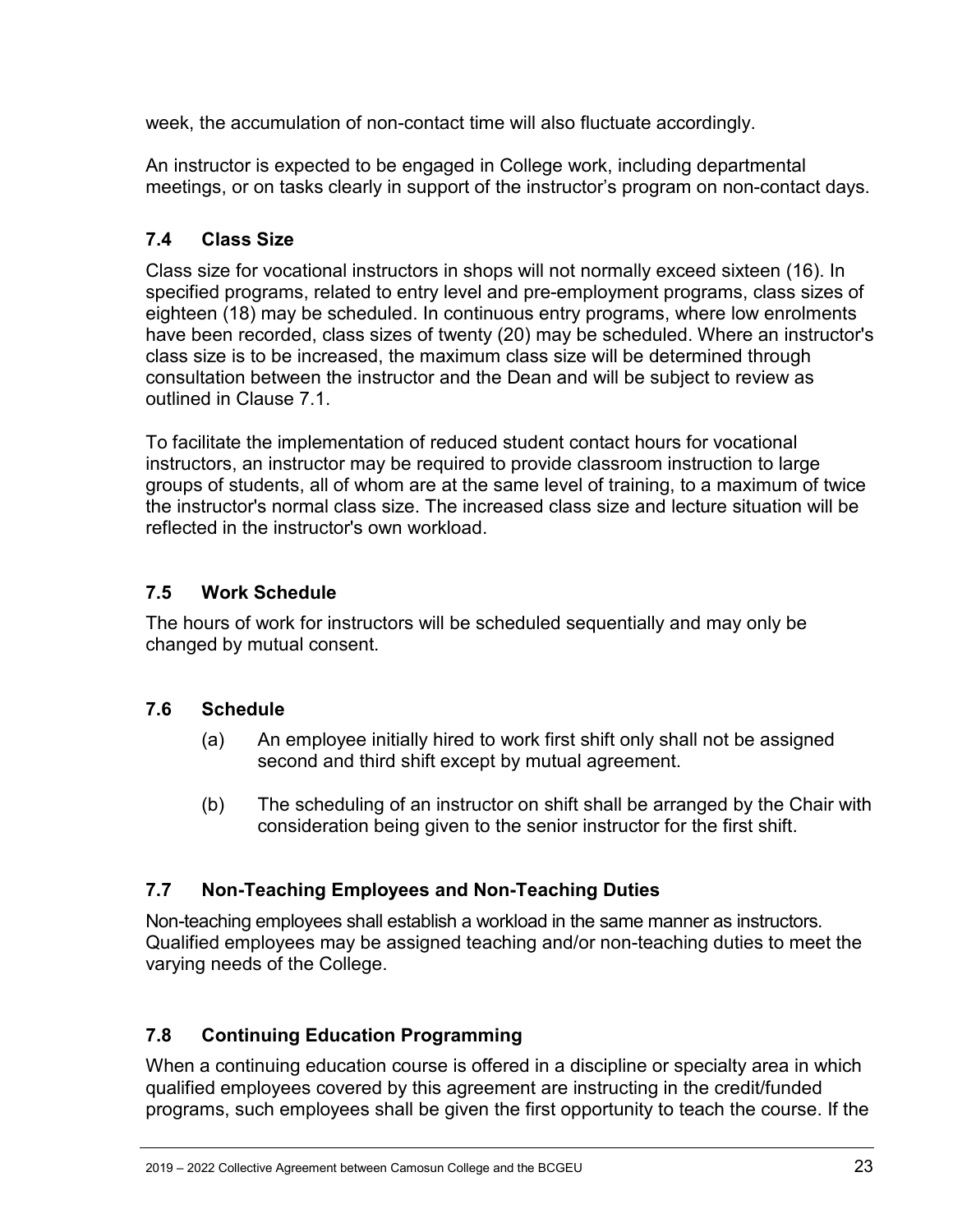opportunity is not accepted, the offer need not be repeated until the instructor hired in the first instance is to be replaced, or additional sections added unless special provision has been made at the time of first refusal.

When an employee has a shortfall in workload, continuing education courses/contracts may be offered to bring an employee's annual workload to one hundred percent (100%). The appropriate Dean and Coordinator shall jointly determine the employee's qualifications and the appropriateness of the available continuing education courses and contracts. Such instruction of continuing education courses will be considered part of the instructor's annual workload and no additional salary will be paid.

When an employee is carrying a full instructional load, instruction for continuing education courses in the employee's related discipline shall be reimbursed at a salary equivalent to the employee's salary on the current BCGEU Local 701 (Camosun College Instructors) salary scale. Where programming constraints exist this salary rate may be adjusted by negotiations between the Coordinator and the instructor.

#### <span id="page-23-0"></span>**7.9 Preparation Time**

Whenever possible the College shall provide for new employees at least two (2) weeks preparation time in advance of assuming a full teaching load. This includes term appointments of four (4) months duration or longer. A new employee is defined as one having no previous teaching experience.

Whenever possible the College shall provide one (1) day of advance preparation time for each instruction week of a course, up to a maximum of fifteen (15) days, for the development of a new course for which no course material is available.

# <span id="page-23-1"></span>**ARTICLE 8 ― ANNUAL VACATION**

#### <span id="page-23-2"></span>**8.1 Entitlement Continuing Employees**

(a) An employee shall have an annual vacation entitlement of forty-five (45) working days. The three (3) non-teaching days between Christmas and New Year's shall be part of the annual vacation entitlement. Upon approval of an employee's application, the days between Christmas and New Year's may be scheduled as working days and the three (3) days of vacation rescheduled to an alternate convenient time.

An employee will be able to carry over ten (10) days in any given year. Under special circumstances an employee may carry over additional days upon written approval of the Dean. For the purposes of calculation, it will be assumed that vacation adjustment occur on September 1st of each year. The scheduling of annual vacations shall be carried out by a group of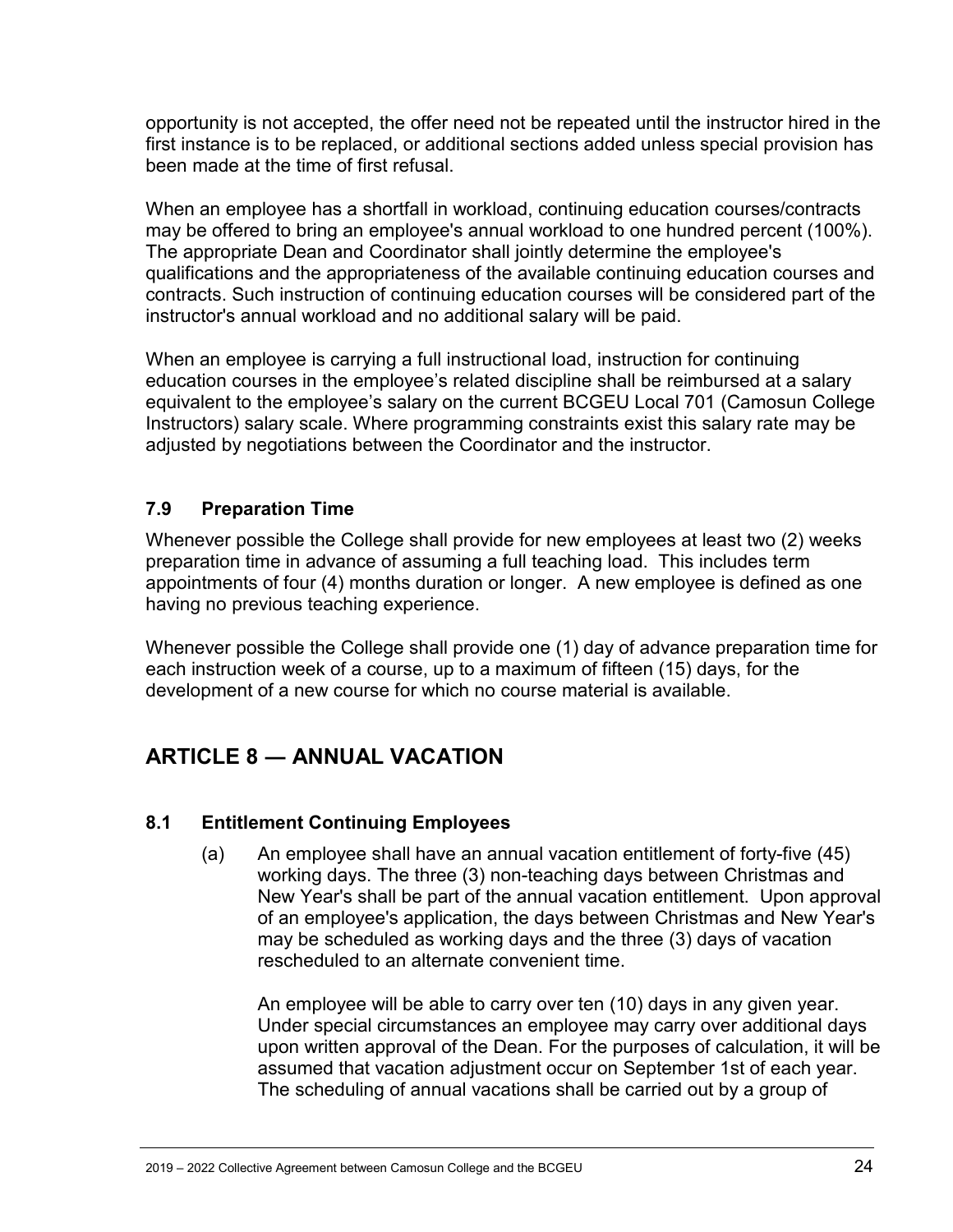employees, their Chair and their Dean, working together to consider the instructional needs of the College and the interests of the employees.

Decisions shall be subject to appeal to the joint BCGEU Labour Management Committee. Vacation credit will be based on the anniversary of employment.

- (b) Fulltime employees on continuing appointments may take at least four (4) weeks of their annual vacation entitlement at a mutually acceptable time during the months of July and August.
- (c) Vacation for part-time employees whose appointment includes a vacation period will be determined in the same manner as vacation for full-time employees with a base of 45 days and salary during the vacation prorated in the same manner as salary during the period of work.
- (d) Vacations, once approved by the College, shall not be changed except by mutual agreement between employee and College.

#### <span id="page-24-0"></span>**8.2 Entitlement Term Employees**

Term employees working more than twenty-six and one-half (26½) contact hours per week and who do not receive vacation time off during their appointment shall receive payment of eighteen percent (18%) of the gross salary during each pay period for the period of appointment in lieu of non-contact time and vacation.

Term employees working more than twenty-six and one-half (26½) contact hours per week, who do not receive vacation time off during their appointment, and who are working as a result of being recalled under Clause 3.5(a) shall be entitled to non-contact time in accordance with Clause 7.3 as well as payment of sixteen and eight tenths percent (16.8%) of the gross salary during each pay period for the period of appointment as vacation pay.

Term employees working twenty-six and one-half (26½) contact hours or less per week and who do not receive vacation time off during their appointment shall receive payment of sixteen and eight tenths percent (16.8%) of the gross salary during each pay period for the period of appointment as vacation pay.

### <span id="page-24-1"></span>**8.3 Sickness**

In the event that an employee requires hospitalization or is seriously ill during the employee's annual vacation period, the employee shall, upon request and upon presentation of a physician's statement, apply the period of illness or hospitalization to sick leave rather than vacation, provided the sick bank is not used. The employee must inform the College of the claim within one (1) week of returning to work.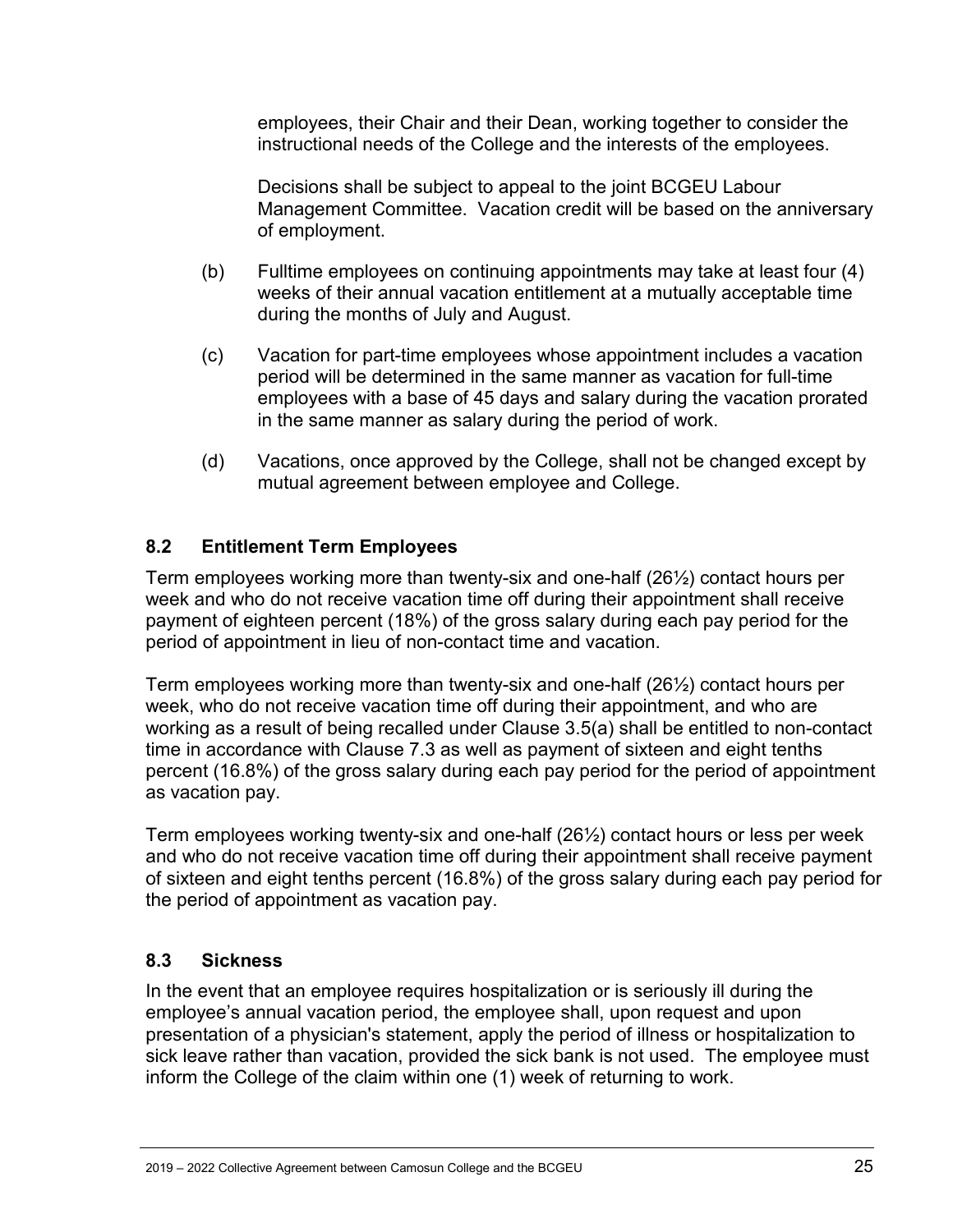#### <span id="page-25-0"></span>**8.4 Vacation Scheduling**

An employee appointed to a contract of one (1) year or more shall determine, as specified under Clause 8.1, a vacation plan. Normally two (2) months, but at least one (1) month of vacation shall be taken during the first twelve (12) months of employment. Upon termination, adjustments for unused or overused vacation entitlement will be made to the employee's final pay.

# <span id="page-25-1"></span>**ARTICLE 9 ― PAID HOLIDAYS**

The following have been designated as paid holidays:

| New Year's Day     | <b>BC</b> Day           |
|--------------------|-------------------------|
| <b>Family Day</b>  | Labour Day              |
| <b>Good Friday</b> | <b>Thanksgiving Day</b> |
| Easter Monday      | <b>Remembrance Day</b>  |
| Victoria Day       | <b>Christmas Day</b>    |
| Canada Day         | <b>Boxing Day</b>       |

Any other holiday proclaimed as a holiday by the Federal, Provincial or Municipal Governments for the locality in which the employee is working shall also be a paid holiday.

# <span id="page-25-2"></span>**ARTICLE 10 ― PROFESSIONAL DEVELOPMENT**

#### <span id="page-25-3"></span>**10.1 Professional Development Program**

The professional development program of the College shall include:

- (a) on campus in-service seminars or courses, including continuing education courses directly related to the employee's discipline. Employees would apply for funding through Professional Development Fund;
- (b) non-teaching duty days (up to two (2) months) to be used for approved professional development projects;
- (c) short-term (up to two (2) months) releases from teaching or other professional duties for approved industrial liaison and professional development projects;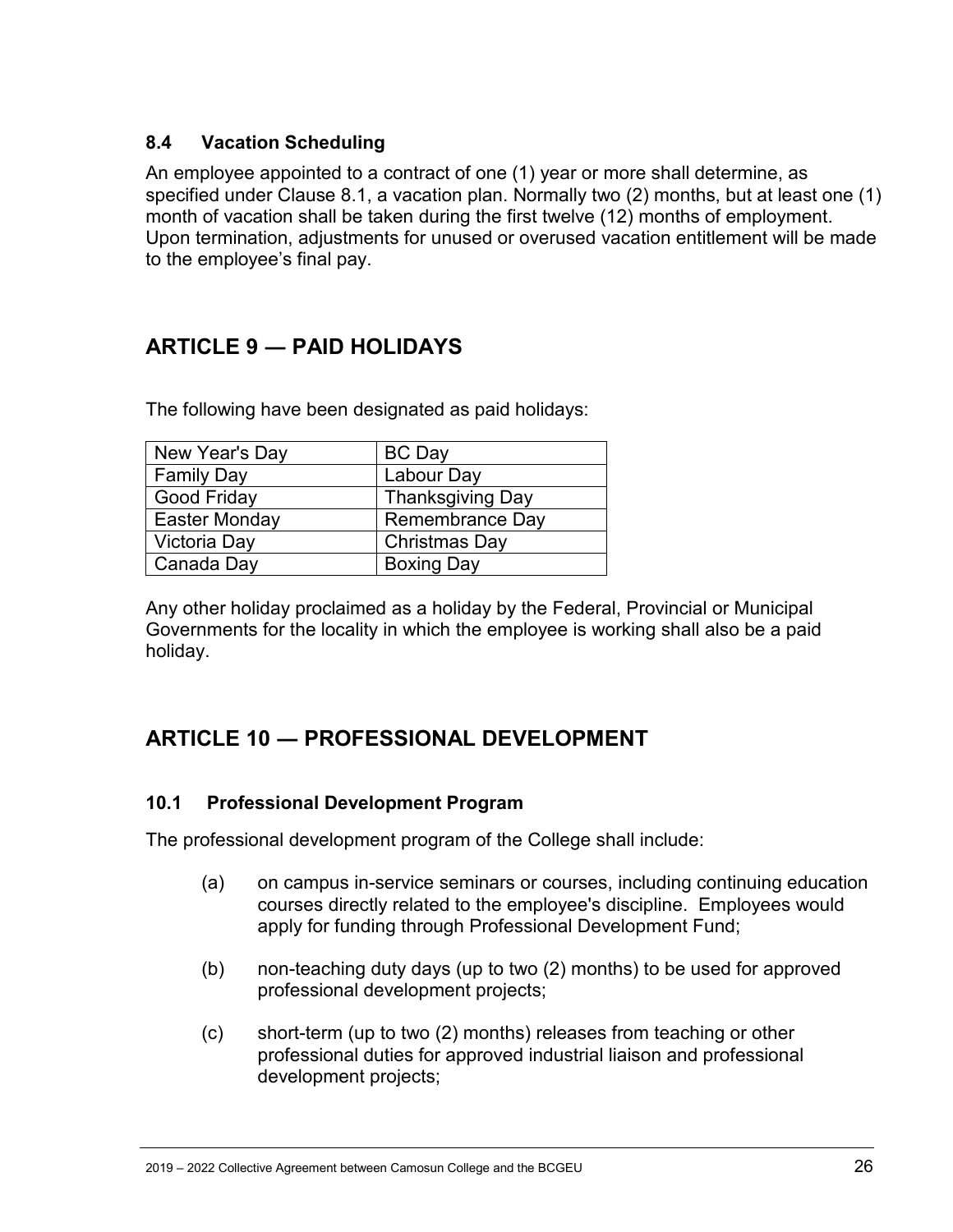- (d) extended (up to one (1) year) leave for employees having a continuing appointment at part or full salary;
- (e) an exchange program whereby an employee may for one (1) year exchange duties with someone of appropriate qualifications and receive full pay, benefits and increment and in all respects continue as an employee of Camosun College;
- (f) a continuing employee shall be given eight (8) days of release time each year from normal duties for an approved professional development activity. Professional development release time may be banked, upon approval by the Dean, for use in a larger block to a maximum of forty (40) days. An employee may not use any accumulated professional development release time in the twelve (12) months prior to retirement unless initiated by the College. Professional development release time carries no cash value for employees who leave the College for any reason. An employee who is recalled to a continuing position shall have their professional development accumulation, that was remaining at the time of the employee's layoff, reinstated.

### <span id="page-26-0"></span>**10.2 Professional Development Fund**

A budget item equal to one-half (½) of one (1) percent of employees' salaries shall be set aside annually to be used to:

- (a) pay employees granted leave at part or full salary under items Clauses 10.1(c) and (d);
- (b) supplement outside funds and/or cover a portion of the non-salary costs associated with approved programs, including exchanges.

The Standards and Ethics Committee shall receive and review all requests for use of professional development funds and shall direct the Director of Finance in the allocation of the funds. The Committee shall establish guidelines for administration of the professional development program subject to College policy and guidelines for funding limits and reporting procedures.

### <span id="page-26-1"></span>**10.3 Professional Meetings**

(a) An employee shall be granted, upon request, up to two (2) days per annum leave with pay to attend the Society of Vocational Instructors' Convention or upon consultation with the employee's Dean up to two (2) days per annum leave with pay to attend the annual meetings of other registered professional associations.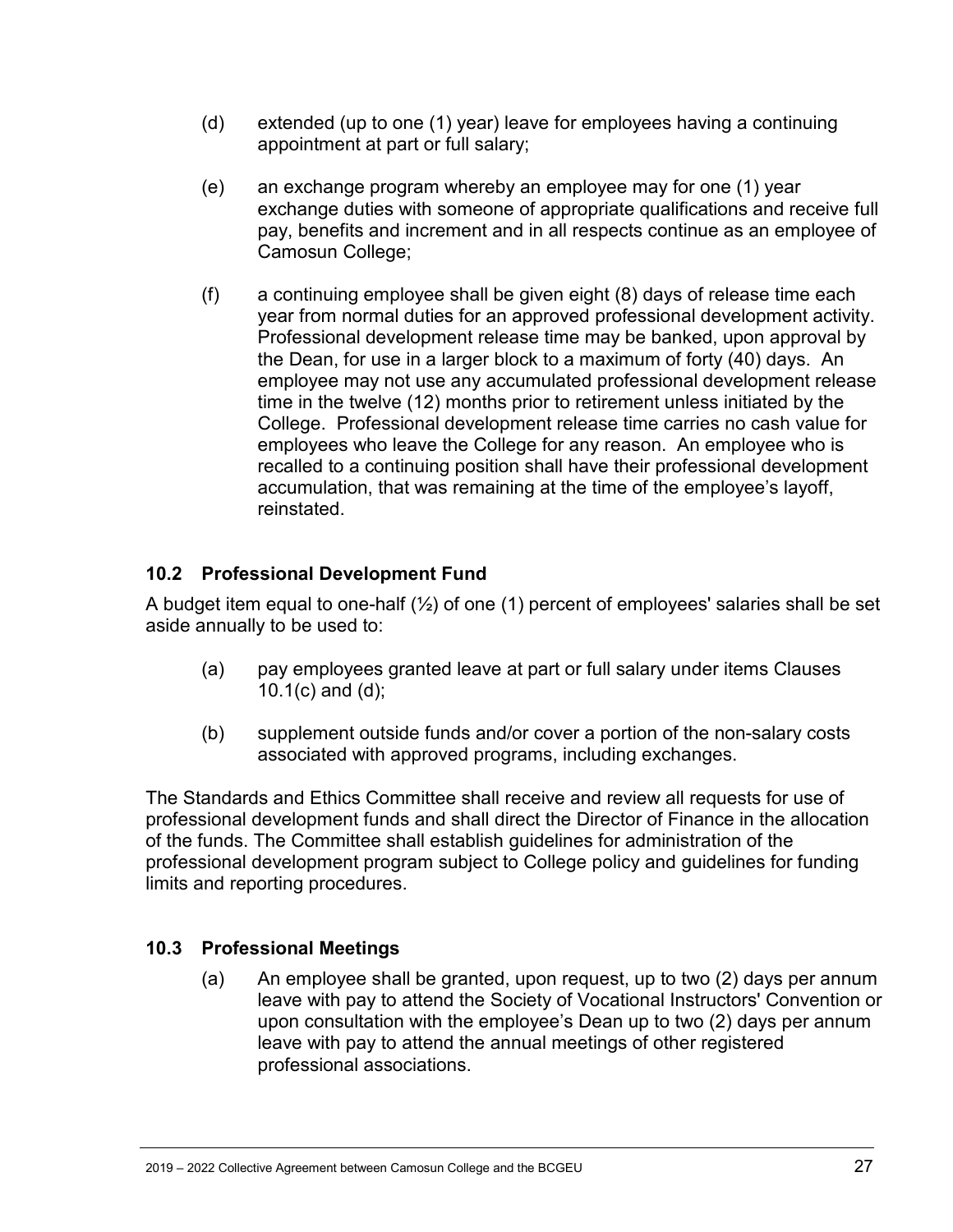(b) Faculty will be able to attend scheduled divisional and employee organization meetings. These meetings will normally be scheduled to commence at 3:00 p.m.

#### <span id="page-27-0"></span>**10.4 Unassisted Leave**

Unless the request creates operational problems for the College, the College will grant an employee unassisted leave for a period of up to one year. Such a leave will be for any purpose deemed justifiable by the employee. If this leave involves experience of particular value to the College, such as industrial or business experience which does not lead to a change of placement on scale, the employee will receive an increment and accrue seniority during the employee's absence providing these have been approved by the Vice President in writing prior to the commencement of the leave. Such approval will be conditional upon the leave being used essentially as planned. Under special circumstances a leave may be extended to a total of two (2) years. Since an employee's annual vacation and other benefits and entitlements will be reduced as a result of the unassisted leave, arrangements for any adjustments must be approved by the Dean before the leave begins.

# <span id="page-27-1"></span>**ARTICLE 11 ― PUBLIC OR UNION OFFICE**

#### <span id="page-27-2"></span>**11.1 Seek Election**

Employees may seek election to municipal and school board offices, provided there is no conflict of interest and the duties of the office do not adversely affect the performance of the employee at the College.

### <span id="page-27-3"></span>**11.2 Campaign**

There are no restrictions on employees engaging in political activities on their own time as campaign workers.

#### <span id="page-27-4"></span>**11.3 Leave**

If nominated as a candidate for election an employee shall be granted leave without pay to engage in the election campaign. If not elected, the employee shall be allowed to return to the employee's position at the College. If elected, the employee shall be granted, upon written request, leave of absence without pay as follows:

- (a) for an employee elected, or appointed, to fulltime position in the Union, or any body with which the Union is affiliated, a period of one (1) year;
- (b) for an employee elected to public office a maximum of five (5) years.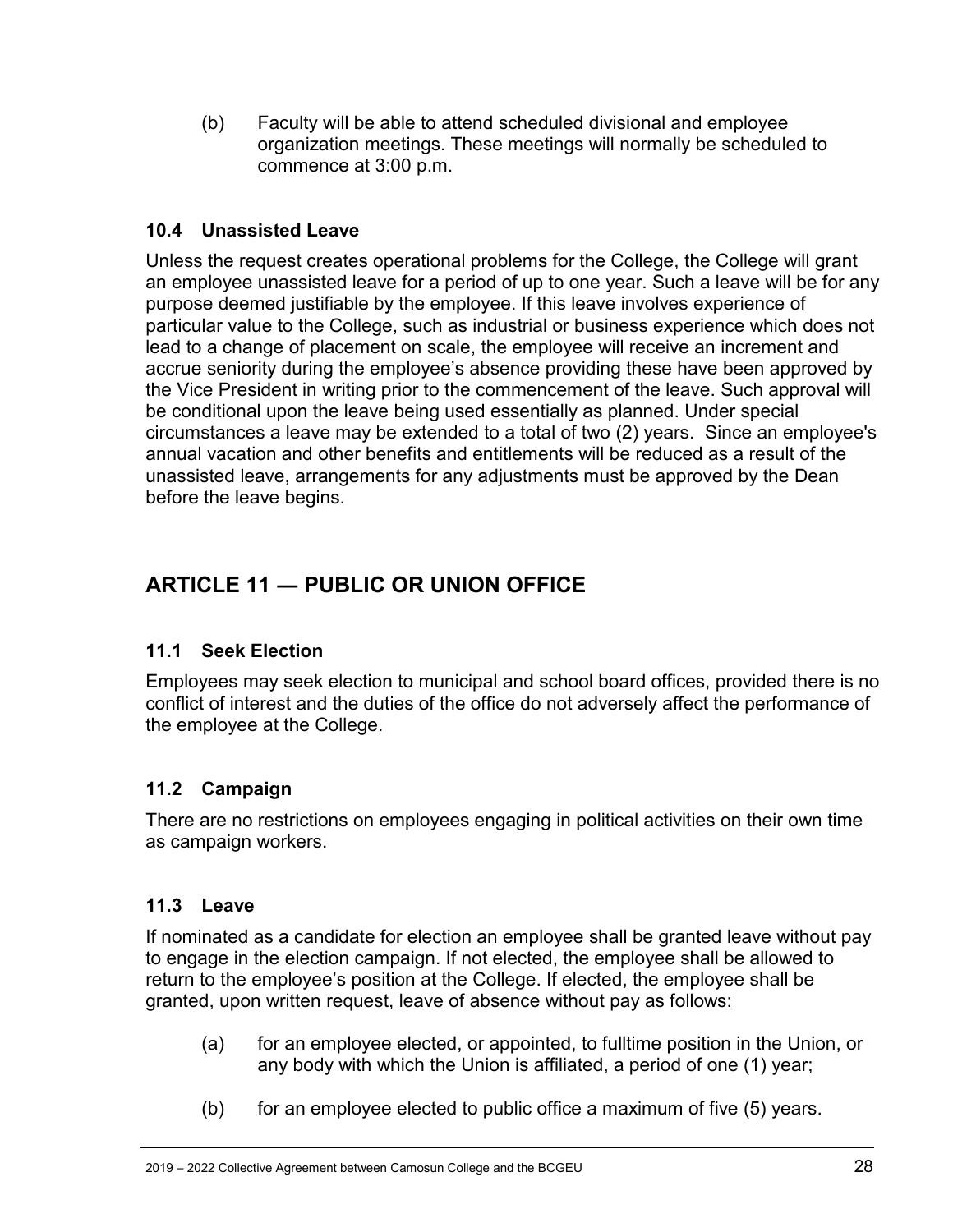# <span id="page-28-0"></span>**ARTICLE 12 ― COURT APPEARANCES**

An employee shall be granted leave with pay when summoned as a witness or juror provided that such action is not occasioned by the employee's private affairs and provided that all pay in excess of travel and meal allowance is remitted to the College.

# <span id="page-28-1"></span>**ARTICLE 13 ― BEREAVEMENT LEAVE**

- (a) In the case of bereavement in the immediate family an employee not on leave of absence without pay shall be entitled to leave, at the employee's regular rate of pay, from the date of death with, if necessary, allowance for immediate return traveling time. Such leave shall normally not exceed five (5) working days.
- (b) "Immediate family" includes spouse, children, children's spouse, step child, step child in law, siblings, parents, parents in law, step parents, step parents in law, grand parents, grand parents in law, grand children, nieces and nephews and any other person living in the same household who is dependent on the employee.

# <span id="page-28-2"></span>**ARTICLE 14 ― PARENTAL LEAVE**

#### <span id="page-28-3"></span>**14.1 Maternity Leave**

- (a) Upon written request, leave of absence without pay and without loss of seniority shall be granted for pregnancy to a maximum of six (6) months. The employee returning to work after maternity leave shall provide the College with at least four (4) weeks notice and on return from maternity leave the employee shall be reinstated in all respects by the College to the employee's former, or equivalent position, and with all rights and increments to wages, entitlements and benefits to which the employee would have been entitled had the leave not been taken.
- (b) The College shall not deny a pregnant employee the right to continue employment during the period of pregnancy when the employee's duties can reasonably be performed. The College may require proof of the employee's capability to perform the employee's normal work through the production of a medical certificate.
- (c) Maternity leave shall cover a period up to six (6) months before or after the birth of a child. Where a doctor's certificate is provided stating that a longer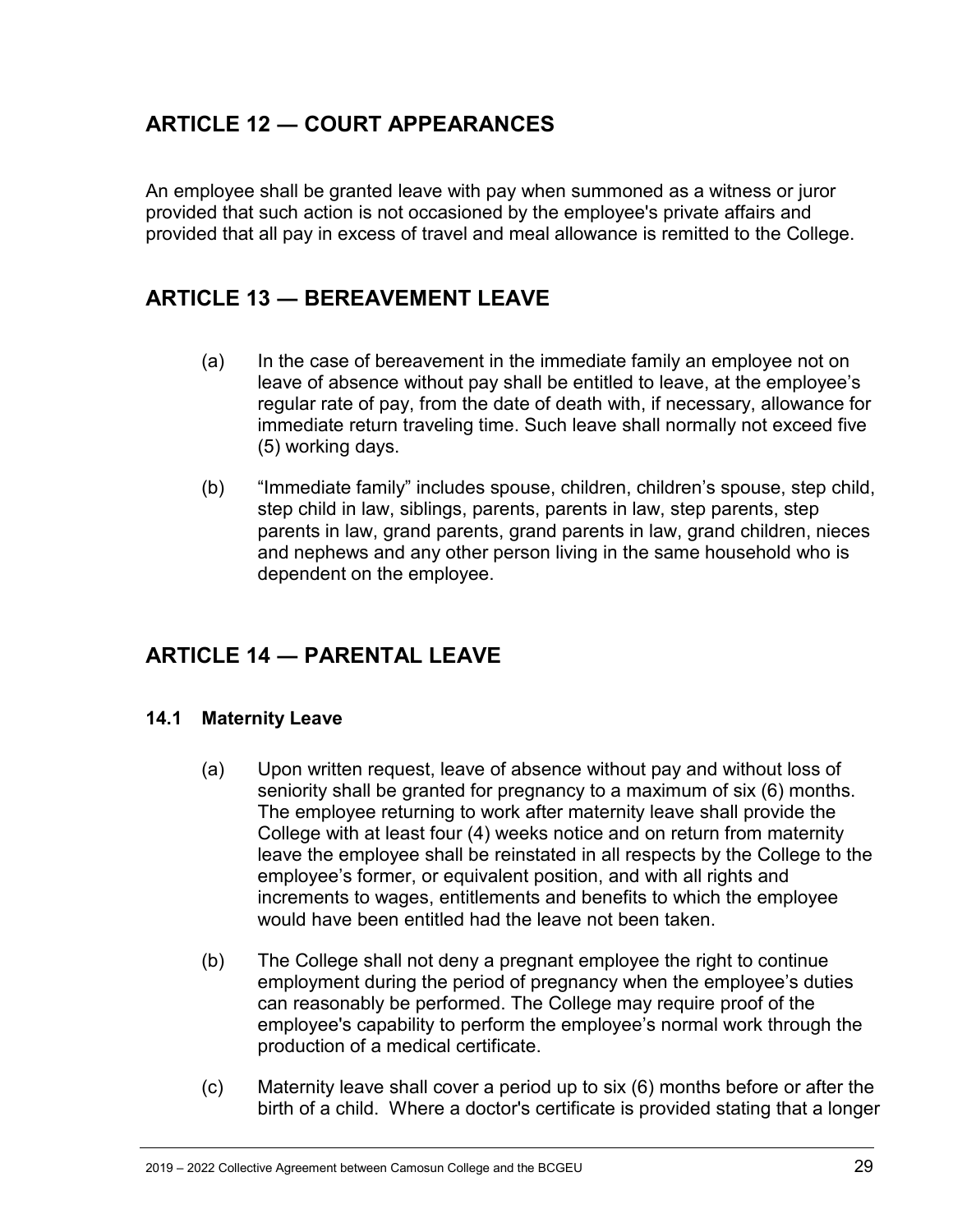period of maternity leave is required for the employee's health reasons, an extension up to a maximum of one (1) additional year shall be allowed. General leave may be granted where additional leave is required because of the health of the newborn child.

- (d) Any probationary period shall be extended by the length of time the employee is on leave under this clause.
- (e) To a maximum of six (6) months, while on maternity leave, an employee shall retain and accumulate their full employment status in connection with seniority, sick leave, vacation and professional development provisions.
- (f) The services of an employee who is absent from work in accordance with this clause shall be considered continuous for the purpose of any pension, medical or other benefit plan and the College, where the employee elects to continue in the plan, shall continue to make payment to the plan in the same manner as if the employee were not absent.
- (g) While on unpaid maternity leave, an employee may access paid sick leave entitlements upon presentation of a medical certificate from a qualified medical practitioner.

#### <span id="page-29-0"></span>**14.2 Adoption Leave**

- (a) Upon request and furnishing proof of adoption, an employee shall be granted leave of absence without pay for up to six (6) months following the adoption of a child. On return from adoption leave the employee shall be reinstated in all respects by the College to the employee's former, or equivalent position, and with all rights and increments to wages, entitlements and benefits to which the employee would have been entitled had the leave not been taken.
- (b) General leave may be granted where additional leave is required because of the health of the child.
- (c) Any probationary period shall be extended by the length of time the employee is on leave under this clause.
- (d) For a maximum of six (6) months, while on adoption leave, an employee shall retain and accumulate their full employment status in connection with seniority, sick leave, vacation and professional development provisions.
- (e) The services of an employee who is absent from work in accordance with this clause shall be considered continuous for the purpose of any pension, medical or other benefit plan and, where the employee elects to continue in the plan, the College shall continue to make payment to the plan in the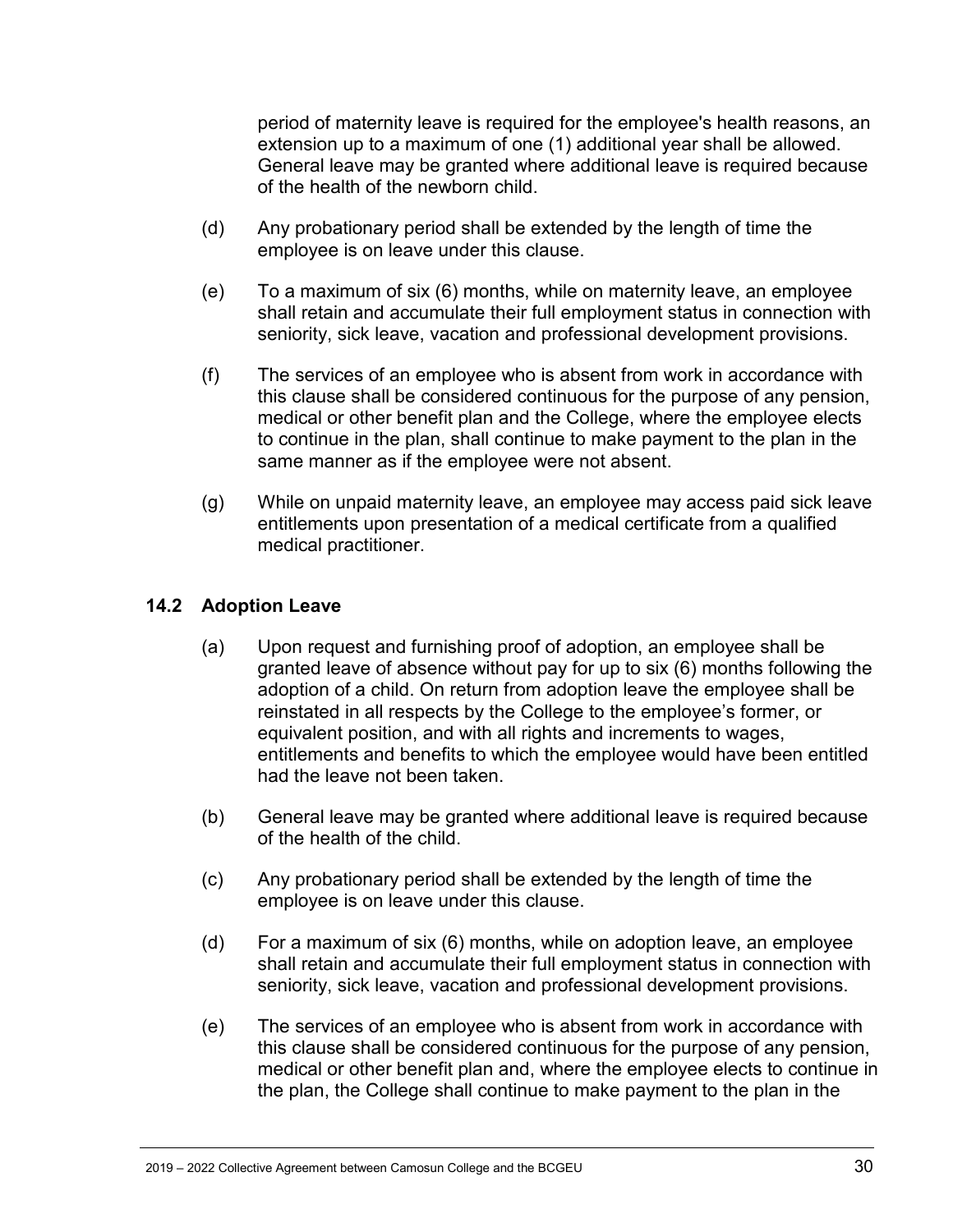same manner as if the employee was not absent.

#### <span id="page-30-0"></span>**14.3 Parental Leave**

- (a) Upon four (4) weeks written notice and submission of a medical certificate, an employee is entitled to a leave of absence without pay, and with continued accrual of seniority, sick leave, vacation and professional development provisions, for up to twelve (12) weeks for the mother and up to six (6) months for the father, in order to spend time with a new child.
- (b) The leave must begin:
	- (1) for the mother following eighteen (18) weeks of maternity leave under Clause 14.1;
	- (2) for the father within fifty-two (52) weeks of the child's date of birth.
- (c) Where the newborn child suffers from a physical, psychological or emotional condition and will be at least six (6) months of age before coming into the employee's actual care and custody, the employee shall be entitled to an additional period of parental leave of up to five (5) weeks.
- (d) On return from parental leave the employee shall be reinstated in all respects by the College to the employee's former, or equivalent position, and with all rights and increments to wages, entitlements and benefits to which the employee would have been entitled had the leave not been taken.
- (e) Any probationary period shall be extended by the length of time the employee is on leave under this clause.
- (f) For a maximum of six (6) months, while on parental leave, an employee shall retain and accumulate their full employment status in connection with seniority, sick leave, vacation and professional development provisions.
- (g) The services of an employee who is absent from work in accordance with this clause shall be considered continuous for the purpose of any pension, medical or other benefit plan and, where the employee elects to continue in the plan, the College shall continue to make payment to the plan in the same manner as if the employee were not absent.

#### <span id="page-30-1"></span>**14.4 Paternal Leave**

When necessary an employee shall be entitled to two (2) days paternal leave with pay.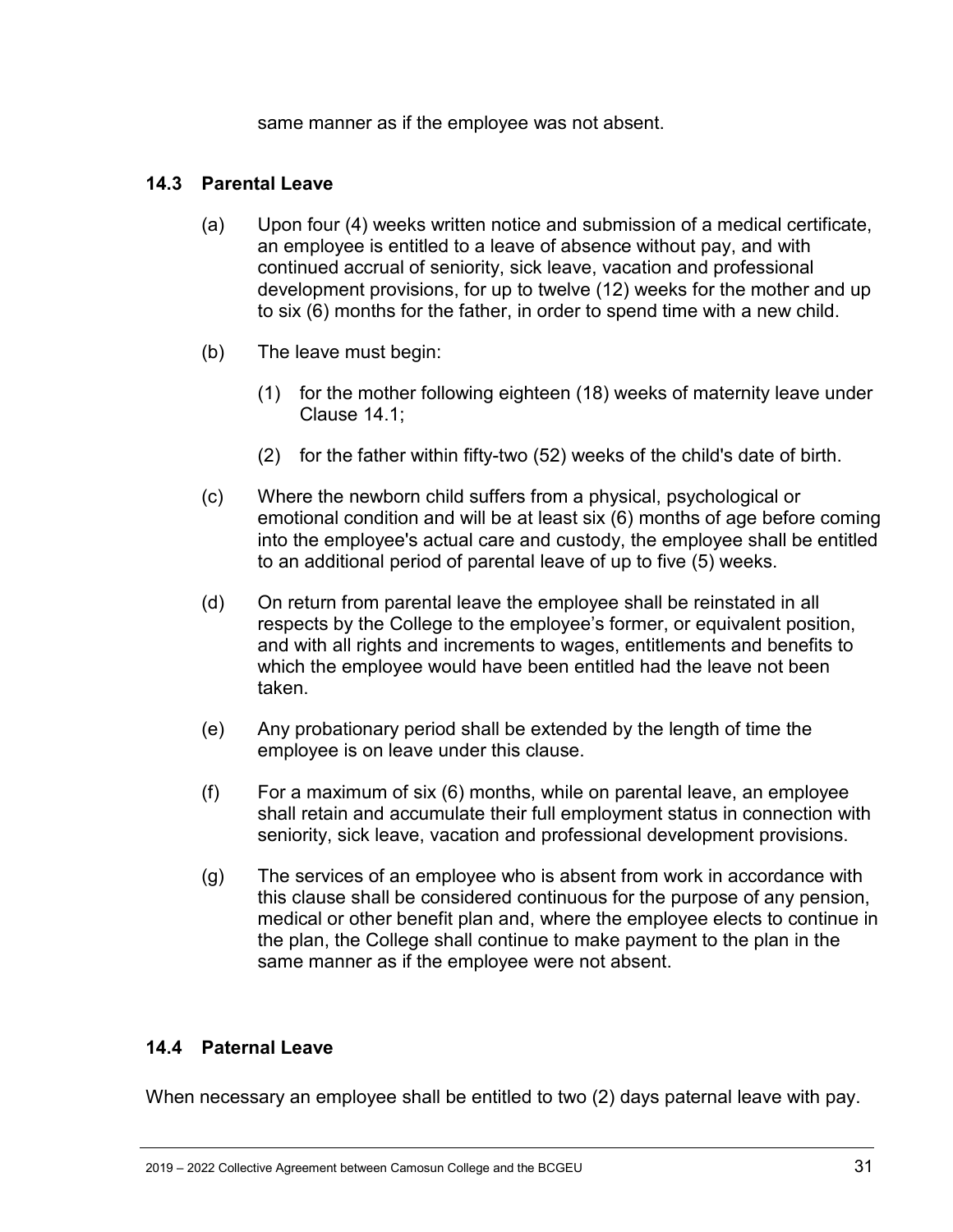#### <span id="page-31-0"></span>**14.5 Family Illness**

In the case of illness of a member of the immediate family of an employee, when no one at home other than the employee can provide for the needs of the ill person, the employee shall be entitled, after notifying the employee's Dean, to use annual sick leave entitlements up to a maximum of three (3) days at any one time for this purpose.

#### <span id="page-31-1"></span>**14.6 Compassionate Leave**

In the case of a life threatening emergency within the immediate family that requires an employee's attendance, the employee shall be entitled, after notifying the employee's Dean, to use annual sick leave entitlement up to a maximum of five (5) days at any one time for this purpose.

# <span id="page-31-2"></span>**ARTICLE 15 ― SICK LEAVE**

#### <span id="page-31-3"></span>**15.1 Basic**

- (a) An employee is entitled to sick leave at the rate of one and one-half  $(1\frac{1}{2})$ days per month. An employee having a continuing appointment shall be credited with eighteen (18) days sick leave each year on the first day of April. A newly appointed employee shall be credited, on appointment, with sick leave for the remainder of the fiscal year, i.e. until March 31, at the rate of one and one-half (1½) days per month. A part-time employee is eligible for sick leave on a prorated basis which is calculated at the time it is required.
- (b) Term employees may accumulate and carry forward all unused sick leave to their future contracts when the break between contracts is six (6) months or less. Any break longer than six (6) months will cancel all previous sick leave credits.

#### <span id="page-31-4"></span>**15.2 Accumulation**

Unused sick leave shall be cumulative to a maximum of two hundred fifty (250) working days and credited to the employee's sick leave account. A statement of cumulated leaves, effective as of April 1<sup>st</sup> each year, will be available in each division office. Upon retirement, as defined in the *Pension (College) Act*, the employee may either:

(a) convert the employee's accumulated sick leave to cash on the basis of fifty (50%) percent of one two hundred fiftieth (1/250) of the employee's annual salary per day, to a maximum of two hundred fifty (250) days of accumulated sick leave; or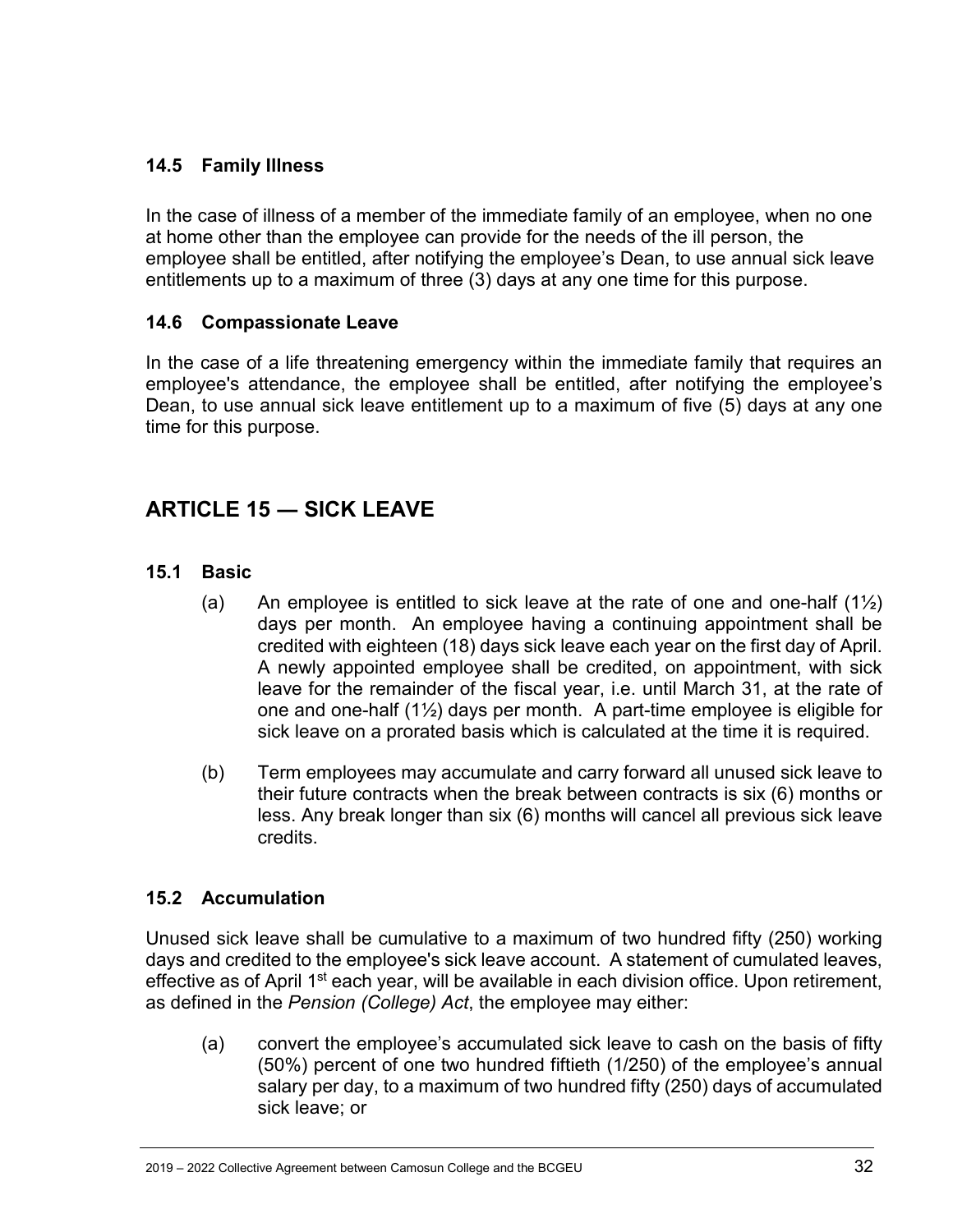- (b) use the sick leave to retire early on the basis of fifty (50%) percent of one (1) working day for each day's accumulation to a maximum of two hundred fifty (250) days of accumulated sick leave; or
- (c) a combination of (a) and (b);
- (d) where an employee retires on less than full pension, the number of days which may be converted under (a), (b) and (c) above shall be actuarially reduced in the same proportion as is the employee's pension;
- (e) deductions shall be made from sick leave entitlements in accordance with the following:
	- (1) all absences on account of illness or injury on a normal working day (exclusive of designated paid holidays) and subject to Clause 16, shall be charged against an employee's sick leave credits;
	- (2) there shall be no charge against an employee's sick leave credit when the employee's absence on account of illness or injury is less than one-half day;
	- (3) where the period of absence on account of illness is more than onehalf day but less than one (1) full day, one-half day only shall be charged as sick leave.
- (f) in the event of death, accumulated sick leave will be paid in full to the employee's designated beneficiary as indicated in the group life insurance policy unless otherwise specified.

#### <span id="page-32-0"></span>**15.3 Sick Leave Bank**

- (a) Each fulltime employee who holds an appointment of one (1) year or longer or a continuing part-time employee having a workload of fifty (50%) percent or more, shall, on April 1 of each year, donate either one-half day's sick leave or one entire day's sick leave from the employee's sick leave entitlement to a sick leave bank, as required, so that there is in the bank a number of days equal to approximately three times the number of such fulltime employees, as determined on that date.
- (b) Only those employees as described in (a) are entitled to draw from the bank.
- (c) An employee who has drawn from the bank may not begin to accumulate sick leave, until the employee has repaid the bank one-third of the amount, reckoned to the nearest multiple of three, which the employee has drawn from the bank.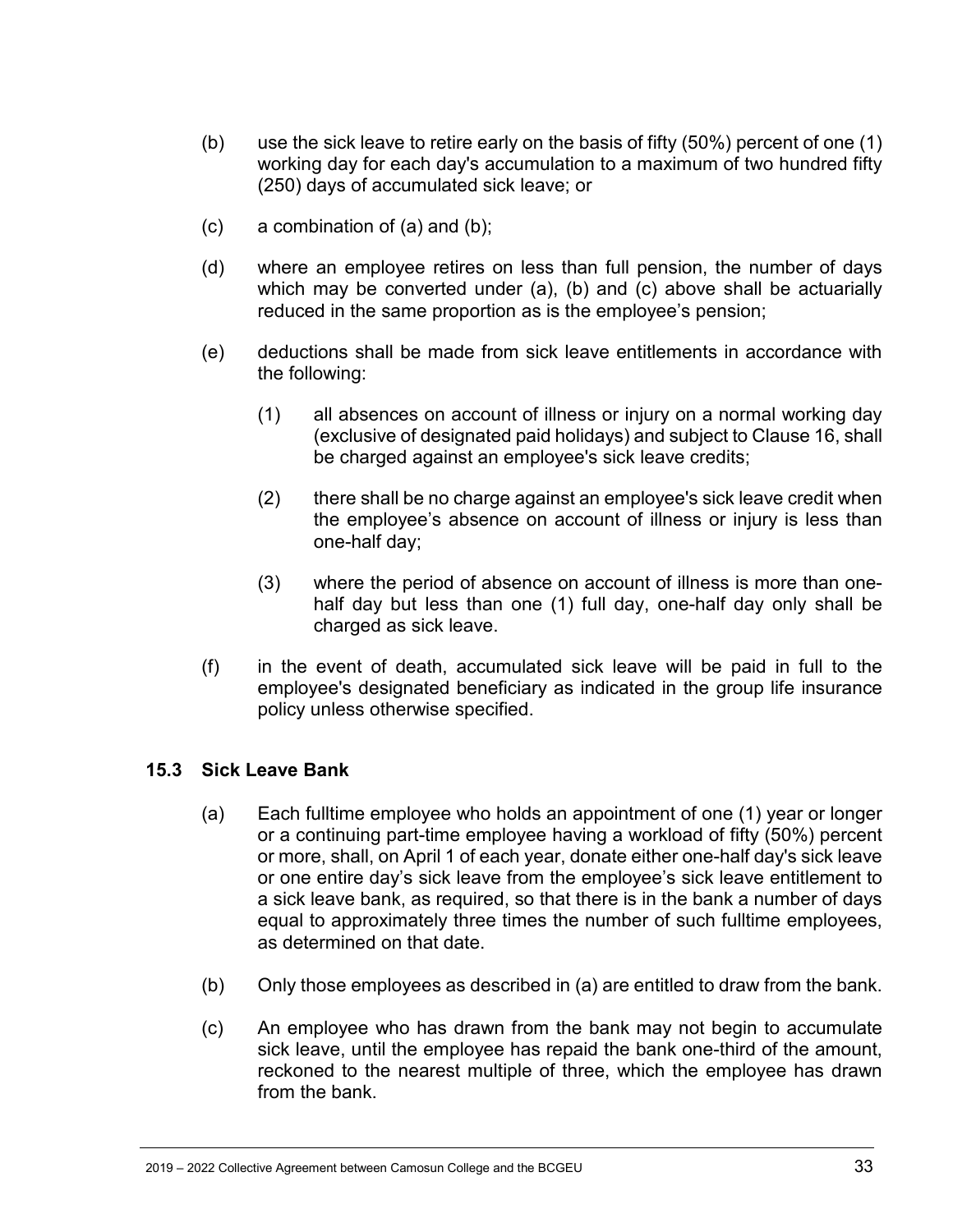- (d) An employee who exhausts their sick leave allotment and accumulation shall be entitled to additional days of sick leave only for those days of absence for which a qualified medical practitioner testifies that the employee was unable to attend to the employee's duties at the College.
- (e) All requests for additional sick leave must be submitted in writing. The medical certificate will be submitted to Human Resources which shall determine if the absence is medically supported and the anticipated duration. The request for additional sick leave withdrawal from the sick leave bank (excluding the medical certificate) will be submitted to the Standards and Ethics Committeee which will make recommendations to Human Resources on withdrawals from the bank. The Committee may not recommend that an employee receive more days from the bank than are necessary to qualify for Disability Insurance benefits.
- (f) In the event that the bank is exhausted, the Union may levy each employee additional days of sick leave and shall be entitled to deposit such days in the bank.

# <span id="page-33-0"></span>**ARTICLE 16 ― WORKER'S COMPENSATION BOARD AND OCCUPATIONAL HEALTH AND SAFETY**

#### <span id="page-33-1"></span>**16.1 Workers' Compensation Board**

The College shall maintain Workers' Compensation Board coverage for all employees.

Where an employee is on a Claim recognized by the Workers' Compensation Board, the employee shall be entitled to leave, at the employee's regular rate of salary, up to a maximum of one hundred twenty-six (126) days for any one claim. Where an employee elects to claim leave with pay under this clause, the compensation payments received by the employee from the Workers' Compensation Board, shall be remitted to the College. There shall be no deduction from an employee's sick leave as a result of this clause.

#### <span id="page-33-2"></span>**16.2 Occupational Health and Safety**

The BCGEU and the College agree that regulations made pursuant to the Workers' Compensation Act, Hazardous Products Act or any other statute of the Province of British Columbia pertaining to the working environment, shall be complied with. First Aid kits shall be supplied in accordance with the Occupational Health & Safety Regulation.

All Faculty must attend a WHMIS Educational Seminar provided by the College within the first two months of employment. Faculty handling hazardous materials must attend a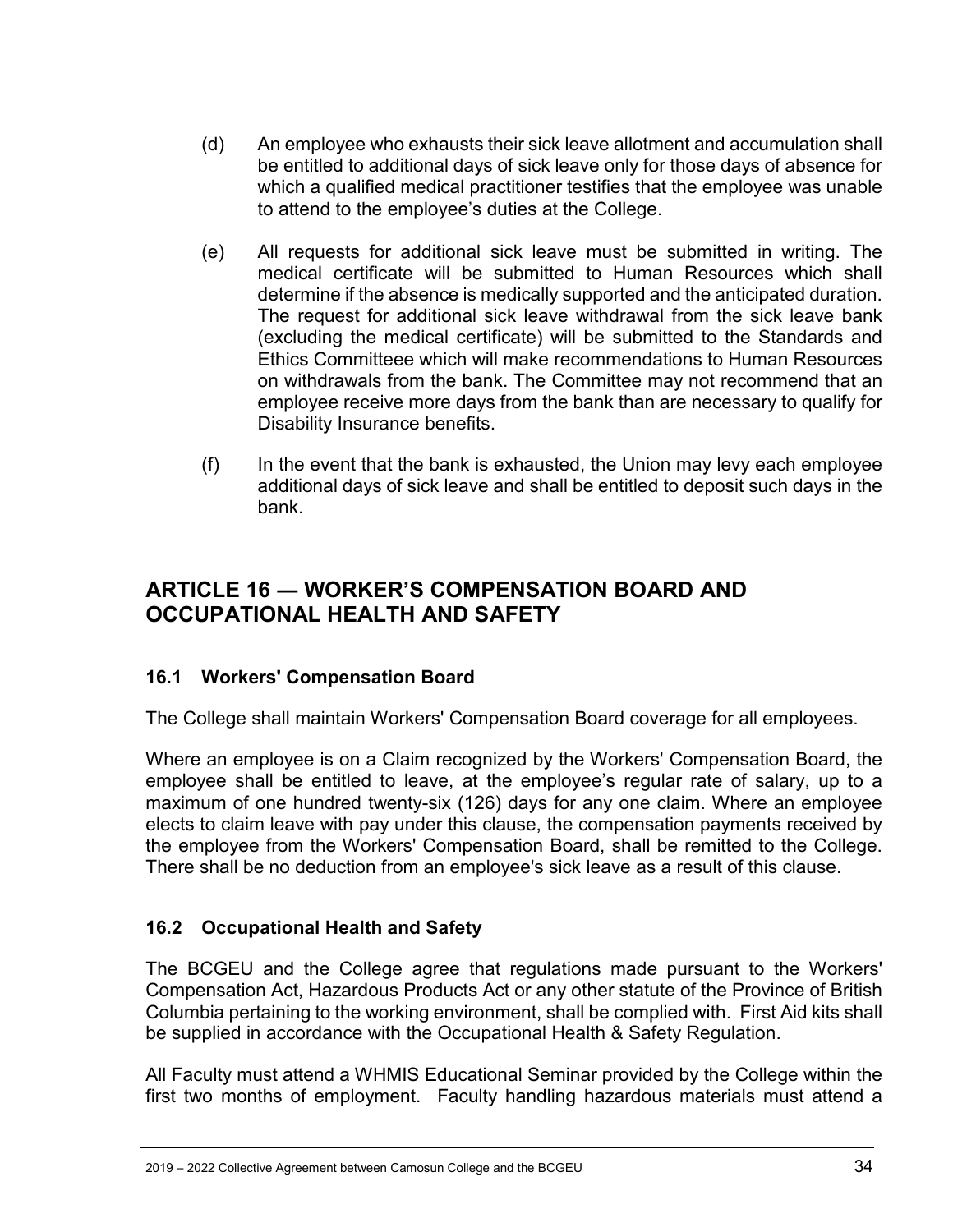training session within the first two months of employment and prior to handling such materials.

(a) College Joint Occupational Safety and Health Committee

The College agrees to establish and maintain a College safety committee. The Joint Occupational Safety and Health Committee shall be composed of representatives from administration, each Union and each major campus. The BCGEU agrees to support the College in obtaining representatives to serve on the Committee.

The Joint Occupational Safety and Health Committee may establish subcommittees on any campus where it deems necessary.

This committee will meet at regular intervals to be determined by the membership and will make recommendations on unsafe, hazardous, or dangerous conditions with the aim of preventing and reducing risk of occupational injury and illness. A copy of all minutes of the Joint Occupational Safety and Health Committees shall be sent to the BCGEU local area office and the bargaining unit Chair. Employees who are representatives of the Joint Occupational Safety and Health Committee shall continue to receive the rate of pay they would have been receiving had they not been attending a Joint Occupational Safety and Health Committee meeting.

Where an employee has acted in accordance with Article 3.12 – Procedure for Refusal of the BC Occupational Health and Safety Regulation, such employee shall not be disciplined for refusal to work on a job which in the opinion of:

- (1) a member of the Joint Occupational Safety and Health Committee;
- (2) a person designated by the Joint Occupational Safety and Health Committee; or
- (3) a Safety Officer,

after an on-site inspection and following discussion with the representative of the College, does not meet the standards established pursuant to the Workers' Compensation Act.

The employee shall return to the job when it is declared by the Joint Occupational Safety and Health Committee to meet the standards.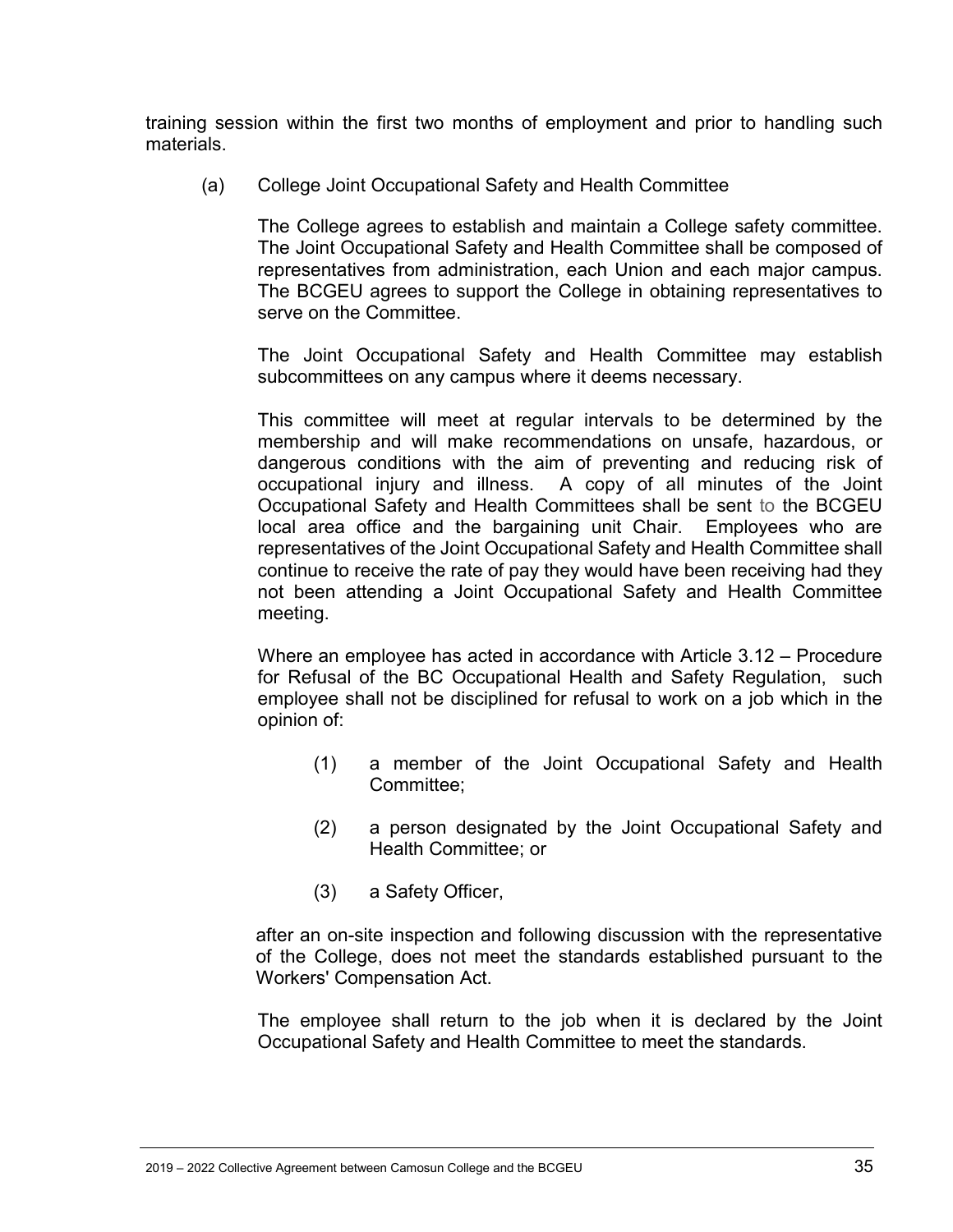(b) Injury Pay Provision

An employee who is injured on the job during working hours and is required to leave for treatment or is sent home for such injury shall receive payment for the remainder of the shift without deduction from sick leave.

(c) Transportation of Accident Victims

Transportation to the nearest physician or hospital for employees requiring medical care as a result of an on-the-job accident shall be at the expense of the College.

(d) Investigation of Accidents

The Joint Occupational Safety and Health Committee shall be notified of each accident or injury to College employees engaged in College activities and shall investigate and report to the employees' Union and President on the nature and cause of the accident. In the event of a fatality, the College shall immediately notify the BCGEU local area office and the bargaining unit Chair of the nature and circumstances of the accident.

- (e) Occupational First Aid Requirements
	- (1) The BCGEU and the College agree that they shall comply with the Occupational First Aid Regulation made pursuant to the Workers' Compensation Act.
	- (2) Upon the advice of the Joint Occupational Safety and Health Committee the College shall designate an employee as the First Aid Attendant at each major campus.
	- (3) Where the College requires an employee to perform First Aid duties in addition to the normal requirements of the job, the cost of obtaining and renewing the Occupational First Aid Certificate shall be borne by the College, and, where necessary, leave to take the necessary courses shall be granted with pay.
	- (4) When a member of BCGEU agrees to act as the designated First Aid Attendant at any campus, the member shall receive the stipend that is normally paid by the College to First Aid Attendants.
- (f) Safety Courses
	- (1) The Joint Occupational Safety and Health Committee will keep itself informed of training programs sponsored by the Workers' Compensation Board or other agencies, and make recommendations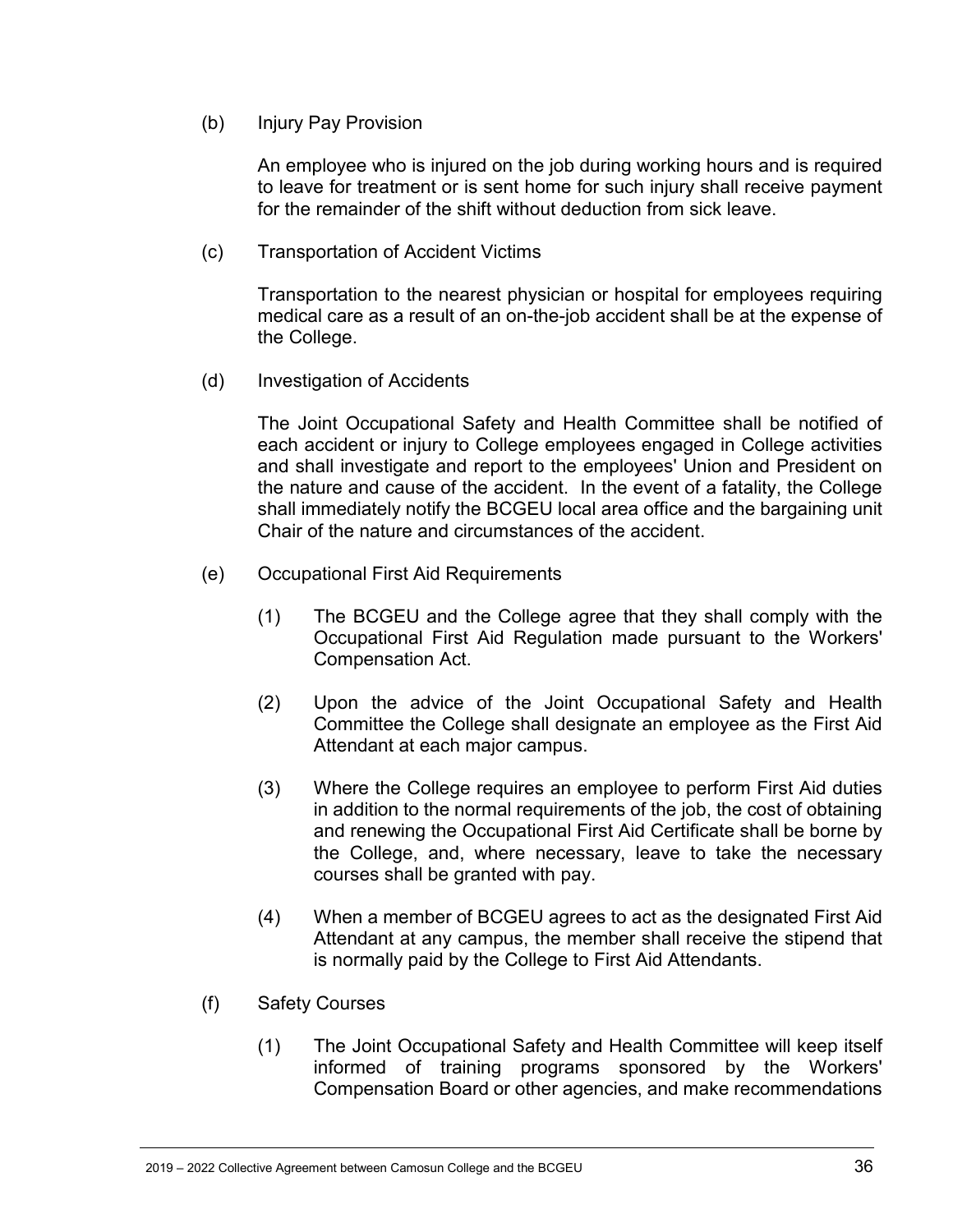for participation.

(2) The College agrees that a one (1) day training course will be provided by the BCGEU. The College agrees to pay the salary for a maximum of two (2) committee members per year.

# <span id="page-36-0"></span>**ARTICLE 17 ― BENEFITS**

### <span id="page-36-1"></span>**17.1 Benefit Information**

- (a) All benefits except those provided as a result of the Employment Insurance Rebate shall be considered part of this Agreement.
- (b) Notwithstanding the foregoing, the Parties agree that the employee benefits will not change without mutual agreement.
- (c) Benefits shall be as set forth in an online manual. Hard copies will be available at convenient locations and for those who specifically need one and shall be updated, where possible, within 120 days of the ratification of this Agreement.

### <span id="page-36-2"></span>**17.2 Medical Services**

The College shall pay all of the costs of a Medical Services Plan and an Extended Health Benefit Plan for full-time employees with an appointment of one (1) full month or longer. Premiums for employees on less than fulltime appointments will be shared on a prorated basis. All administrative costs for these plans shall be borne by the College. Subject to Clause 17.7, participation in these plans shall be a condition of employment for all employees holding appointments of fifty (50%) percent or greater unless covered in another plan. Appointments of less than fifty (50%) percent will also be granted coverage upon application to Human Resources.

### <span id="page-36-3"></span>**17.3 Dental Plan**

The College shall pay one hundred percent (100%) of the premium costs of a Dental Services Plan carried by Manulife Financial. Premiums for employees on less than fulltime appointments will be shared on a prorated basis. The Plan shall provide for payment of one hundred percent (100%) of costs for items listed under Plan A of Manulife Financial materials, seventy-five percent (75%) of costs for items listed under Plan B of Manulife Financial and fifty percent (50%) for items listed under Plan C of Manulife Financial. Each full-time employee who has a continuous appointment of ten (10) months or longer, or continuing part-time employee with an appointment of at least fifty percent (50%) is eligible to participate in the plan.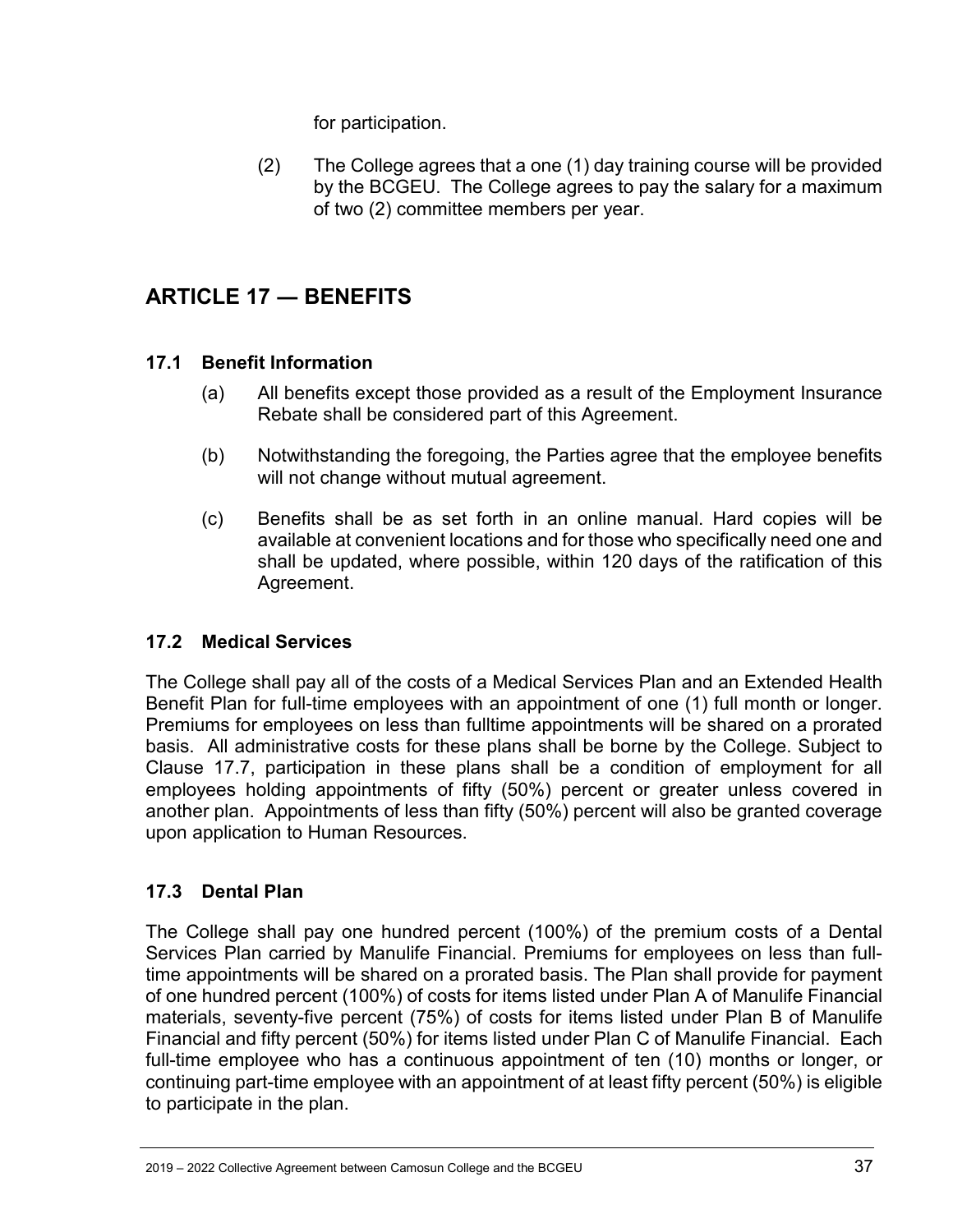Participation of eligible employees in the plan shall be a condition of employment unless the employee is covered in another plan.

### <span id="page-37-0"></span>**17.4 Group Life**

The College shall pay one hundred percent (100%) of the premium costs of a group life insurance policy, which provides for three times annual salary on the death of an employee. Premiums for employees on less than full-time appointments will be shared on a prorated basis. Each full-time employee who has an appointment of four (4) months or longer, or continuing part-time employee with a workload of at least fifty percent (50%), is eligible to participate in the plan. Participation of eligible employees shall be a condition of employment.

#### <span id="page-37-1"></span>**17.5 Disability Plan**

Effective midnight March 31, 1995, the College shall pay all of the costs of a Group Disability Insurance Plan which provides for a monthly taxable income of two-thirds (66- 2/3 %) of gross monthly salary.

Administrative costs of this plan shall be borne by the College. Each full-time employee who has an appointment of four (4) months or longer, or continuing part-time employee with a workload of at least fifty percent (50%), is eligible to participate in the plan. Participation of eligible employees in this plan shall be a condition of employment. If an employee continues to be paid while awaiting receipt or adjudication of an LTD benefit such payment shall be considered an advance and will be repayable in full. Should full repayment not be immediately possible, Human Resources will agree on a repayment plan that is mutually acceptable to the College and the employee.

The employee in receipt of Disability Income benefits under the group plan will have the opportunity to participate during a period not exceeding five (5) years in College benefit plans, as applicable but will be required to pay one hundred percent (100%) of the premium costs thereof. The employee in receipt of Disability Income benefits under the group plan will be entitled to return to the employ of the College during a period not exceeding five (5) years upon submission of a medical certificate indicating fitness for work.

Should a single illness exceed ninety (90) calendar days in duration, an eligible employee must apply for disability insurance benefits in accordance with the terms of the plan.

Seniority shall continue to accumulate during the period of disability to a maximum of five (5) years.

### <span id="page-37-2"></span>**17.6 Employee Assistance Program**

Where there is in place an Employee Assistance Program jointly agreed to by the College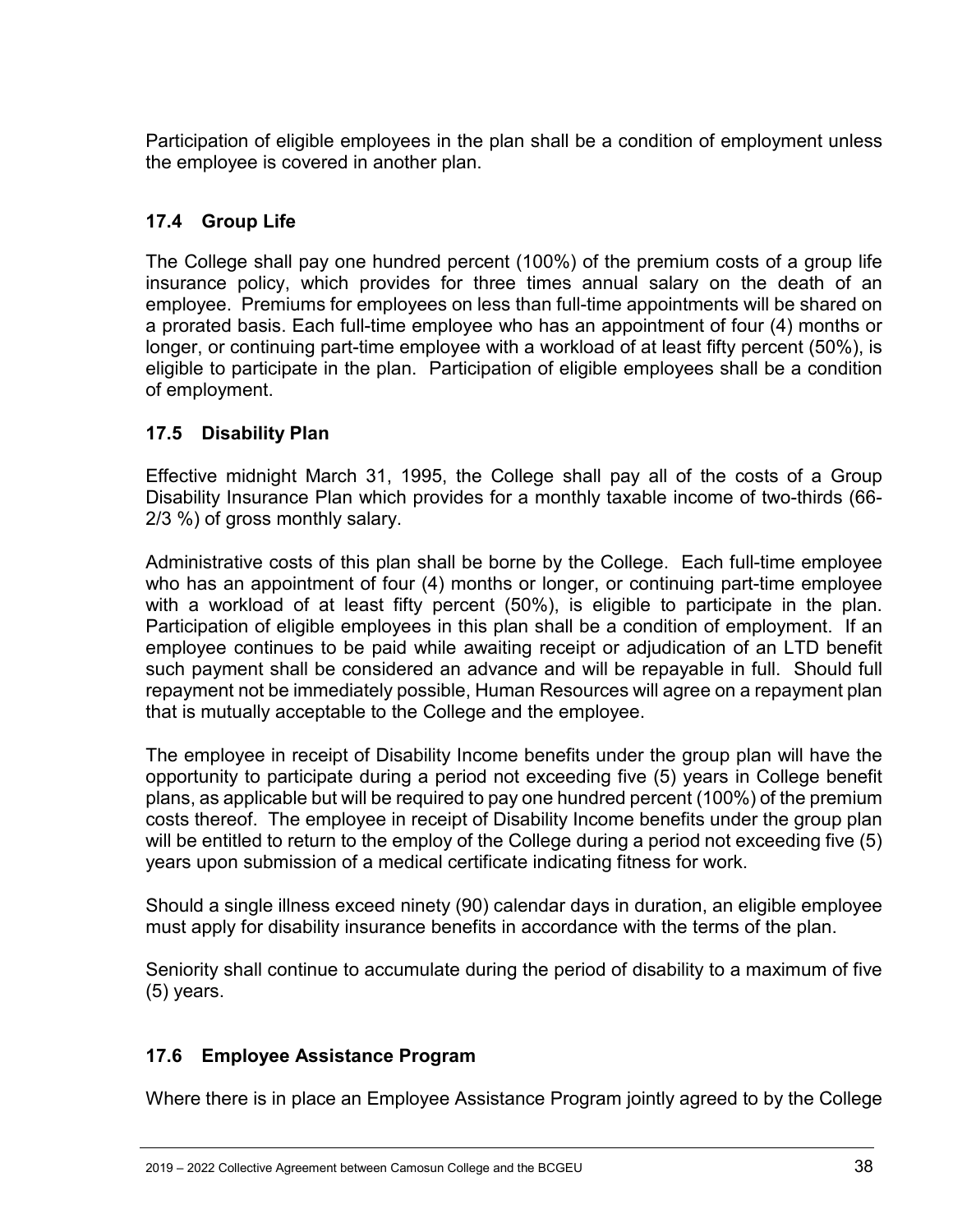and BCGEU, participation by BCGEU members shall be a condition of employment.

### <span id="page-38-0"></span>**17.7 Coverage for Part-Time and Term Appointments**

Employees with appointments of more than one (1) month shall be entitled to receive medical benefits. In the case where successive term appointments result in a term of uninterrupted employment of more than four (4) months, the employee shall be eligible for group life and disability benefits from the date of the beginning of the contract which results in the total period of employment exceeding four (4) months.

All successive appointments and all appointments which are split by a period of ten (10) days or less shall be included as uninterrupted employment.

A continuing employee who has been laid off as defined in Clause 3.5(a), and who is recalled to term employment, will continue to be entitled to all benefit plan coverages.

#### <span id="page-38-1"></span>**17.8 Professional Fees**

The College will reimburse continuing BCGEU employees any professional fees that the employee is required to obtain to carry out their duties as an instructor.

# <span id="page-38-2"></span>**ARTICLE 18 ― RETIREMENT**

#### <span id="page-38-3"></span>**18.1 Early Retirement**

A fulltime faculty member, in order to facilitate gradual retirement, may, upon reaching the age of fifty-five (55), apply for status as a continuing part-time employee, with the percentage of work load to be mutually acceptable to the College and the employee, but not less than fifty percent (50%). Salary and benefits shall be prorated in accordance with the percentage of workload.

### <span id="page-38-4"></span>**18.2 Early Retirement Incentive**

In those departments in which a reduction in staff is required, a faculty member shall be eligible to apply for an early retirement incentive providing the faculty member meets the following conditions:

(a) is age fifty-five (55) or over;

(b) has a minimum of ten (10) years pensionable service with the College;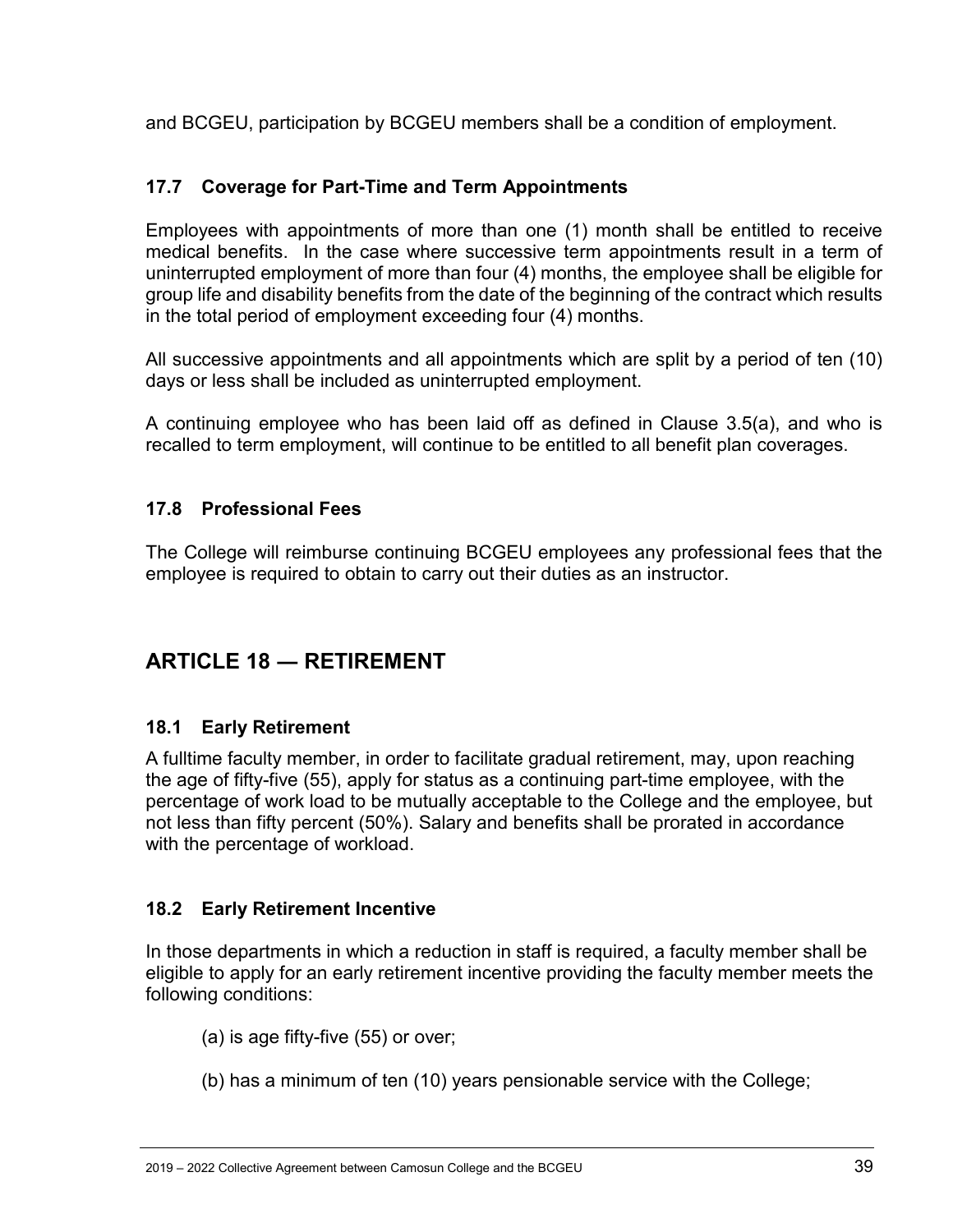(c) holds a continuing appointment at the College.

A faculty member who opts to take early retirement shall be paid a retirement incentive of ten percent (10%) of the faculty member's annual salary times the number of years remaining until age sixty-five (65) to a maximum of one (1) year's salary, in addition to all other retirement benefits. An employee who, upon joining the College, requested and was granted by the Board exemption from participation in the College Pension Plan, may apply to the Board for permission to be included in this clause.

Where this clause is applied, Clause 3.3 will not be applied.

# <span id="page-39-0"></span>**ARTICLE 19 ― PARKING**

The College shall provide parking near the place of employment at no cost to the employee.

# <span id="page-39-1"></span>**ARTICLE 20 ― INDEMNITY**

Except where the joint BCGEU Labour Management Committee considers that there has been flagrant or willful negligence on the part of an employee, the College agrees not to seek indemnity against an employee whose actions result in a judgment against the College. The College agrees to pay any judgment against an employee arising out of the performance of the employee's duties. The College also agrees to pay any legal costs incurred in the proceedings.

# <span id="page-39-2"></span>**ARTICLE 21 ― RESOLUTION OF DISPUTES**

#### <span id="page-39-3"></span>**21.1 Union Representation**

- (a) The Union has a right to represent its members in dealings with the College related to the administration of this agreement. It will determine how and under what conditions it will assist a member in preparing and presenting any grievance in accordance with grievance procedures outlined in the contract.
- (b) An employee shall have the right to have a Union representative present at any discussion with administration**,** which the employee believes might be the basis of disciplinary action. Where administration intends to interview an employee for disciplinary purposes, the administration shall make every effort to notify the employee in advance of the purpose of the interview in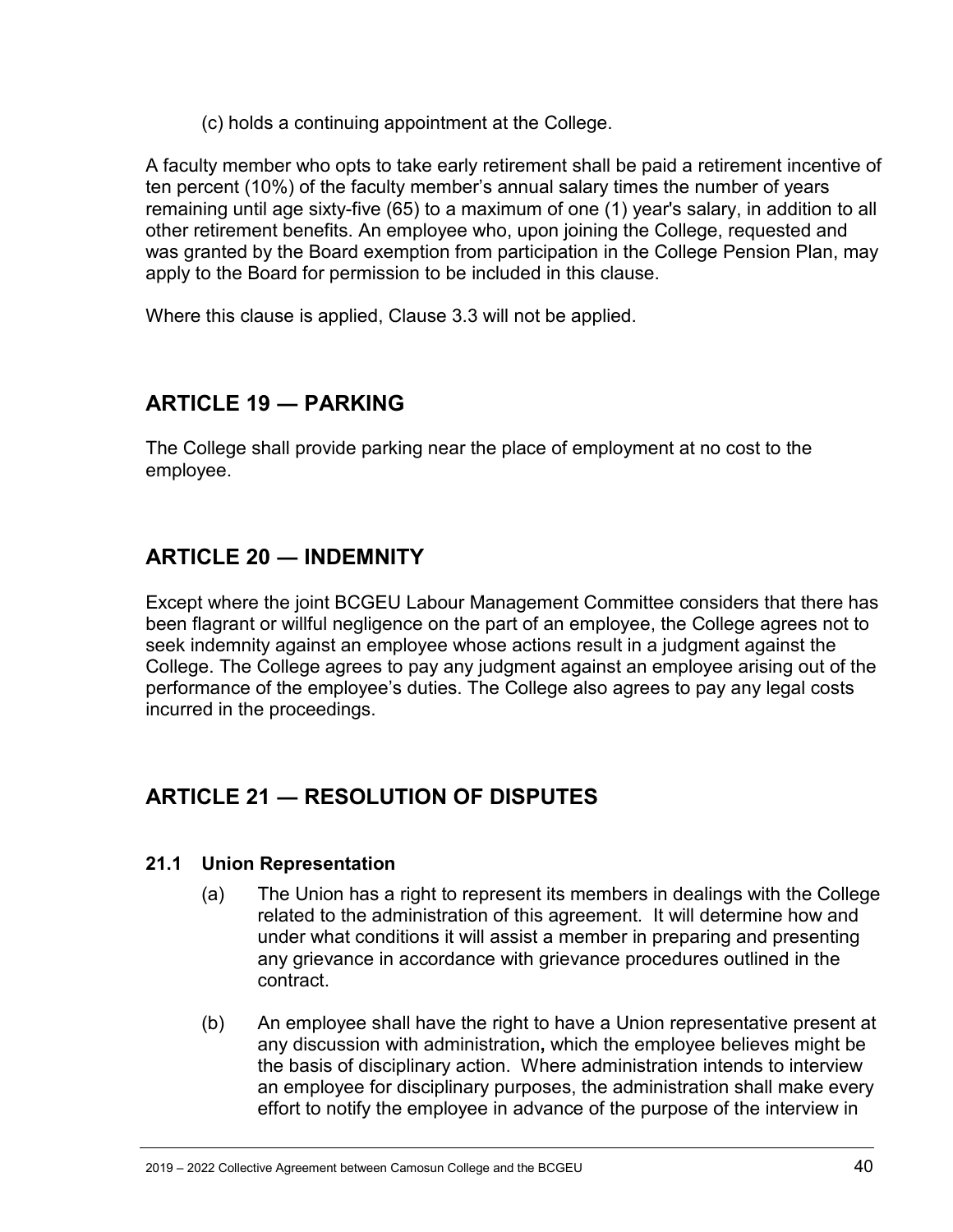order that the employee may contact a Union representative, providing that this does not result in an undue delay of the appropriate action being taken.

#### <span id="page-40-0"></span>**21.2 Grievance Procedure**

The College and the Union recognize that grievances may arise concerning:

- (a) differences between the Parties respecting the interpretation, application, operation, or any alleged violation of a provision of this Agreement, including a question as to whether or not a matter is subject to arbitration; or
- (b) the dismissal, discipline, or suspension of an employee bound by this Agreement.

An employee who wishes to present a grievance at Step 1 of the grievance procedure, in the manner prescribed in Clause 21.3, must do so no later than thirty (30) days after the date on which the employee was notified orally or in writing, of the action or circumstances giving rise to the grievance, or on which the employee first became aware of the action or circumstances giving rise to the grievance.

In the case of a dispute arising from an employee's dismissal or suspension, the grievance may commence at Step 2 of the grievance procedure within thirty (30) days of the employee receiving notice of dismissal or suspension.

### <span id="page-40-1"></span>**21.3 Step 1**

Before a written grievance can be submitted at Step 2 of the grievance procedure, every effort shall be made to settle the dispute at Step 1.

- (a) The aggrieved employee shall request a discussion with the administrator and shall specify that this is Step 1 of a grievance and the nature of the grievance. The employee has the right to have a Union representative present at such a meeting.
- (b) The administrator will have fourteen (14) days to investigate the matter and respond.

#### <span id="page-40-2"></span>**21.4 Step 2**

An employee who wishes to pursue a grievance at Step 2 must do so within twenty-one (21) days of having received the response from Step 1 or within twenty-one (21) days of when the response from Step 1 was due. The grievance will be submitted on the appropriate form setting out the nature of the grievance and the circumstances from which it arose, and the remedy sought.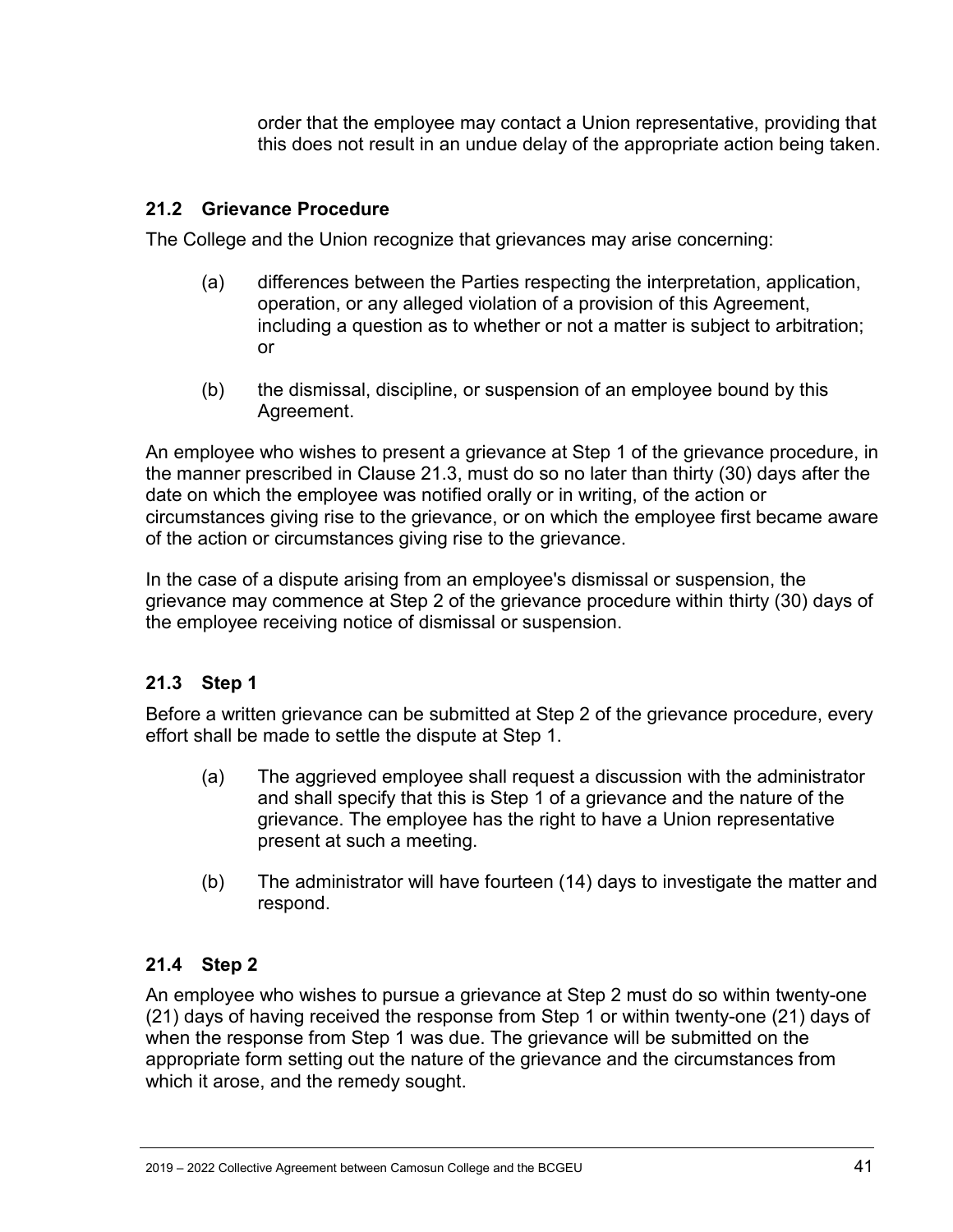Within twenty-one (21) days of receiving the grievance at Step 2, the representative designated by the Employer to handle grievances at Step 2 and the designated Union representative shall meet to examine the facts, the nature of the grievance and attempt to resolve the dispute. This meeting may be waived by mutual agreement.

The representative designated by the Employer to handle grievances at Step 2 shall reply in writing to the employee's grievance within twenty-one (21) days of the Step 2 grievance meeting.

### <span id="page-41-0"></span>**21.5 Time Limit to File to Arbitration**

Failing satisfactory settlement at Step 2, the Union President or designate may inform the College of intent to submit the dispute to arbitration within:

- (a) Thirty (30) days after the College decision has been received; or
- (b) Thirty (30) days after the College decision was due.

#### <span id="page-41-1"></span>**21.6 Administrative Provisions**

- (a) Grievances and replies at Step 2 of the grievance procedure and notification to arbitrate shall be by registered mail or facsimile (original to follow in regular mail) or forwarded electronically.
- (b) Grievances, replies, and notification shall be deemed to be presented on the day on which they are registered or sent by facsimile or forwarded electronically and received on the day they were delivered to or received electronically by the appropriate office of the College or the Union.

#### <span id="page-41-2"></span>**21.7 Single Arbitrator**

When a party has requested that a grievance be submitted to Arbitration, the grievance shall be submitted to a mutually agreed upon Arbitrator.

#### <span id="page-41-3"></span>**21.8 Single Arbitrator Procedure**

The Arbitrator may determine the Arbitrator's own procedure in accordance with due process and shall give full opportunity to all Parties to present evidence and make representations. The Arbitrator shall hear and determine the difference or allegation and shall render a decision within thirty (30) days of the conclusion of the Hearing.

#### <span id="page-41-4"></span>**21.9 Decision of Arbitrator**

The Decision of the Arbitrator shall be final, binding, and enforceable on the Parties. The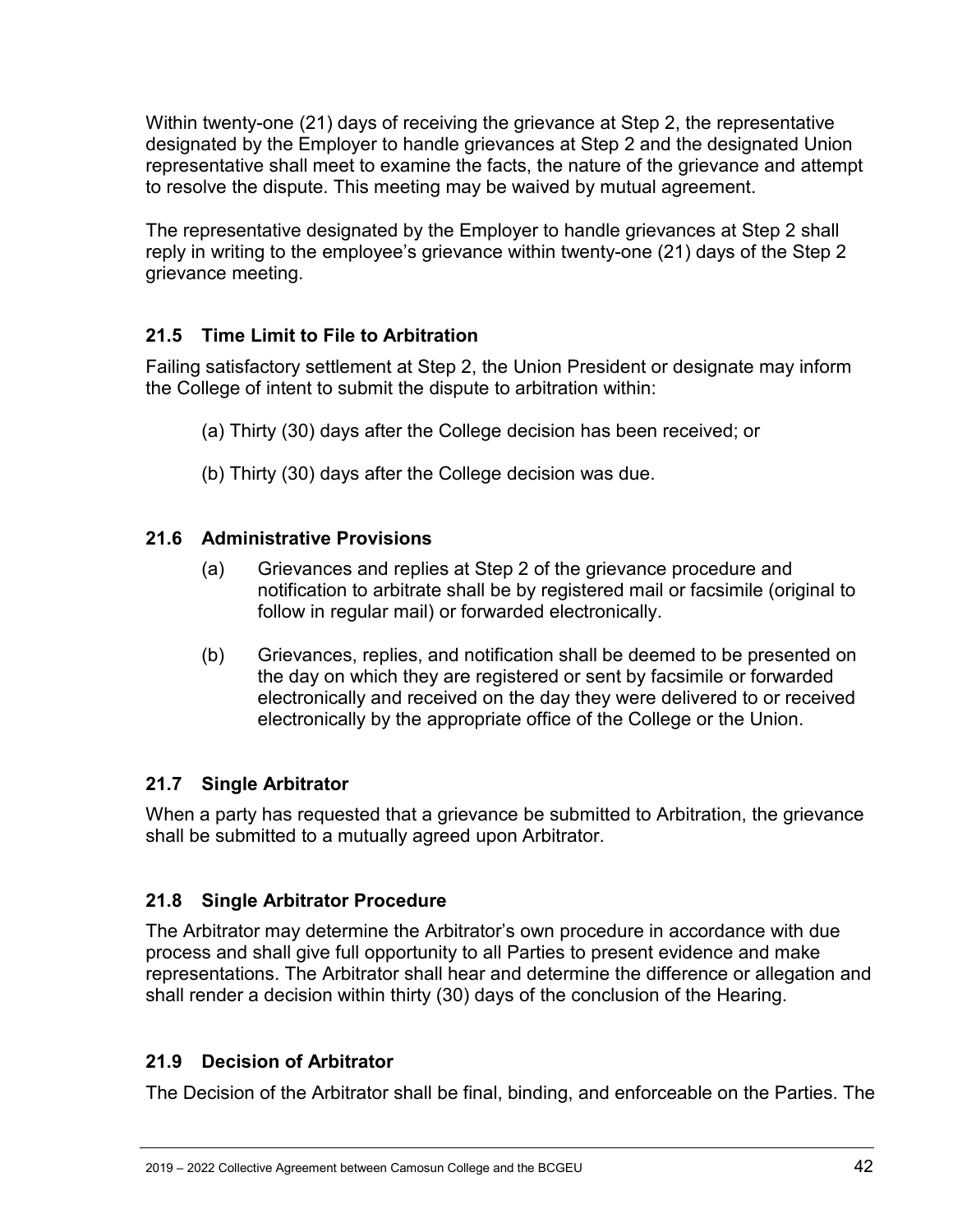Arbitrator shall have the power to dispose of a discharge or discipline grievance by any arrangement which the Arbitrator deems just and equitable. However, the Arbitrator shall not have the power to change this Agreement or to alter, modify, or amend any of its provisions.

#### <span id="page-42-0"></span>**21.10 Disagreement on Decision**

Should the Parties disagree as to the meaning of the Arbitrator's decision, either party may apply to the Arbitrator to clarify the decision, which the Arbitrator shall make every effort to do within seven (7) days of receipt of such application.

#### <span id="page-42-1"></span>**21.11 Expenses of Arbitrator**

Each party shall pay one half  $(\frac{1}{2})$  of the fees and expenses of the Arbitrator.

#### <span id="page-42-2"></span>**21.12 Deviation from Grievance Procedure**

The College agrees that after a grievance has been initiated by the Union, the College's representatives will not enter into discussion or negotiation with respect to the grievance either directly or indirectly with the grievor without the consent of the Union.

In the event that after having initiated a grievance through the grievance procedure, an employee endeavours to pursue the same grievance through any other channel, then the Union agrees that pursuant to this clause the grievance shall be considered to have been abandoned.

### <span id="page-42-3"></span>**21.13 Policy Grievance**

Where either party to this Agreement disputes the general application, interpretation, or alleged violation of a clause of this Agreement, the dispute shall be discussed initially with the College or the Union, as the case may be, within thirty (30) days of the occurrence. Where no satisfactory agreement is reached within a further thirty (30) days, either party may submit the dispute to arbitration as identified in Clause 21.7.

### <span id="page-42-4"></span>**21.14 Technical Objections to Grievances**

It is the intent of both Parties to this Agreement that no grievance shall be defeated merely because of a technical error other than time limitation in processing the grievance through the grievance procedure. To this end an Arbitrator shall have the power to allow all necessary amendments to the grievance and the power to waive formal procedural irregularities in the processing of a grievance in order to determine the real matter in dispute and to render a decision according to equitable principles and the justice of the case.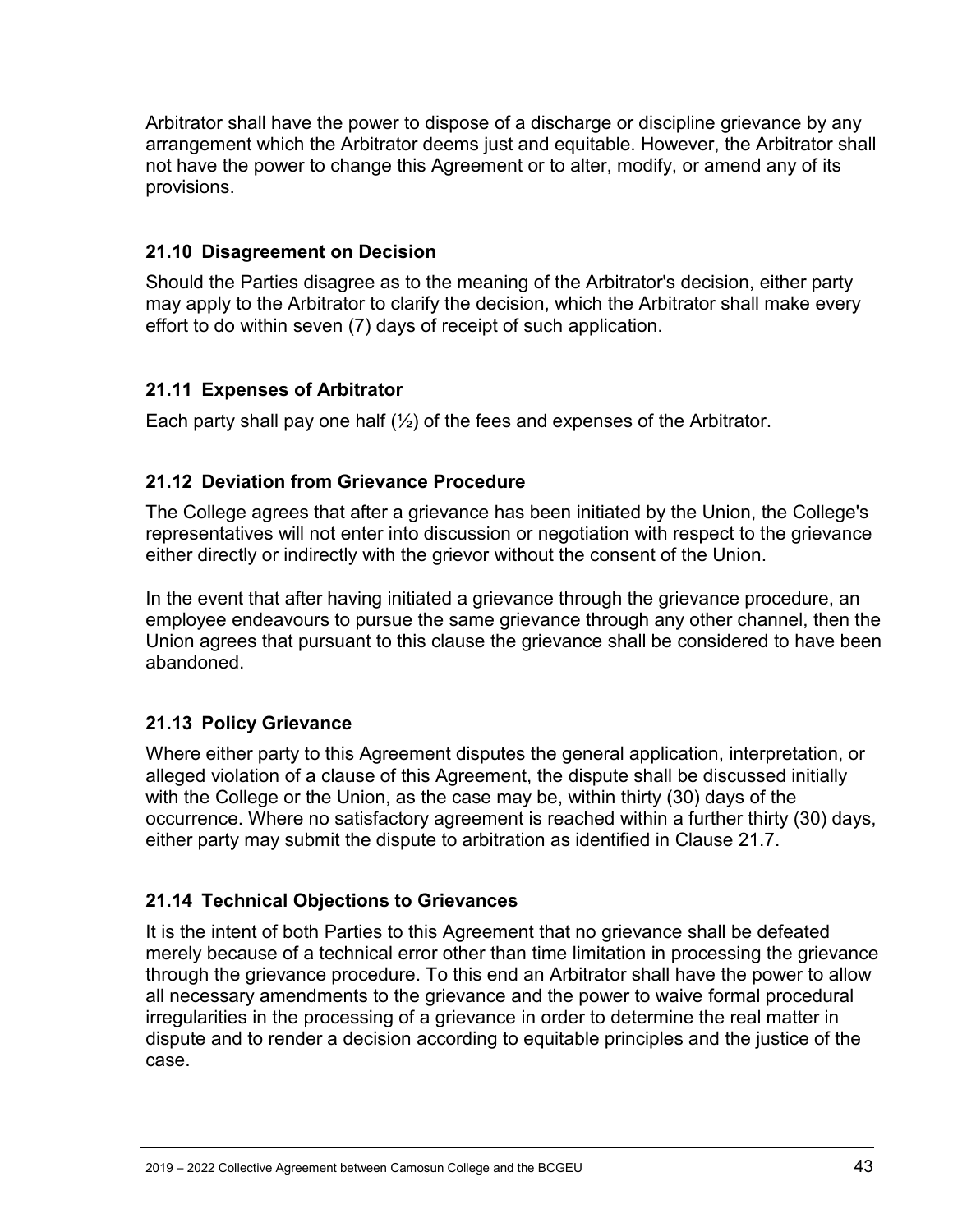### <span id="page-43-0"></span>**21.15 Effective Date of Settlements**

Settlements reached at any step of the grievance procedure in this clause, other than Clause 21.13, shall be applied retroactively to the date of the occurrence of the action or situation which gave rise to the grievance, but not prior to the effective date of the Agreement in effect at the time of the occurrence or the date set by an Arbitrator, unless another date is agreed upon by both Parties.

### <span id="page-43-1"></span>**21.16 Amending Time Limits**

The time limits fixed in the grievance and arbitration procedure may be altered by mutual consent of the Parties, but the same must be in writing.

# <span id="page-43-2"></span>**ARTICLE 22 ― UNION MEMBERSHIP AND DUES**

### <span id="page-43-3"></span>**22.1 Bargaining Unit Definition**

The bargaining unit shall include full-time and part-time instructors (as described in the certification statement of BCGEU Local 701 Camosun College) employed by the College to teach vocational, technical and trades training programs or courses.

#### <span id="page-43-4"></span>**22.2 Membership**

All employees covered by this Agreement shall as a condition of employment, hold and maintain membership in the Union except where exempted and as outlined under the Labour Relations Code.

#### <span id="page-43-5"></span>**22.3 Union Recognition and Rights**

The Union agrees that any activities relevant to the administration of the Collective Agreement or other Union activities, which must be conducted during working hours, will be carried out in a professional manner with primary consideration to instructional duties. Where the College feels that such activities are interfering inappropriately with instructional duties, the Parties agree to meet and resolve the matter.

#### <span id="page-43-6"></span>**22.4 Dues**

The College agrees to deduct each month from the monthly salary of each employee, one-twelfth (1/12) of the total annual Union dues as determined by the Union, and any special levies which the Union may determine as authorized by its Constitution. This sum will be transmitted to the Union without delay, and this sum will be shown on the T4 slip.

All deductions shall be remitted to the President of the Union not later than twenty-eight (28) days after the date of deduction and the College shall also provide a list of names of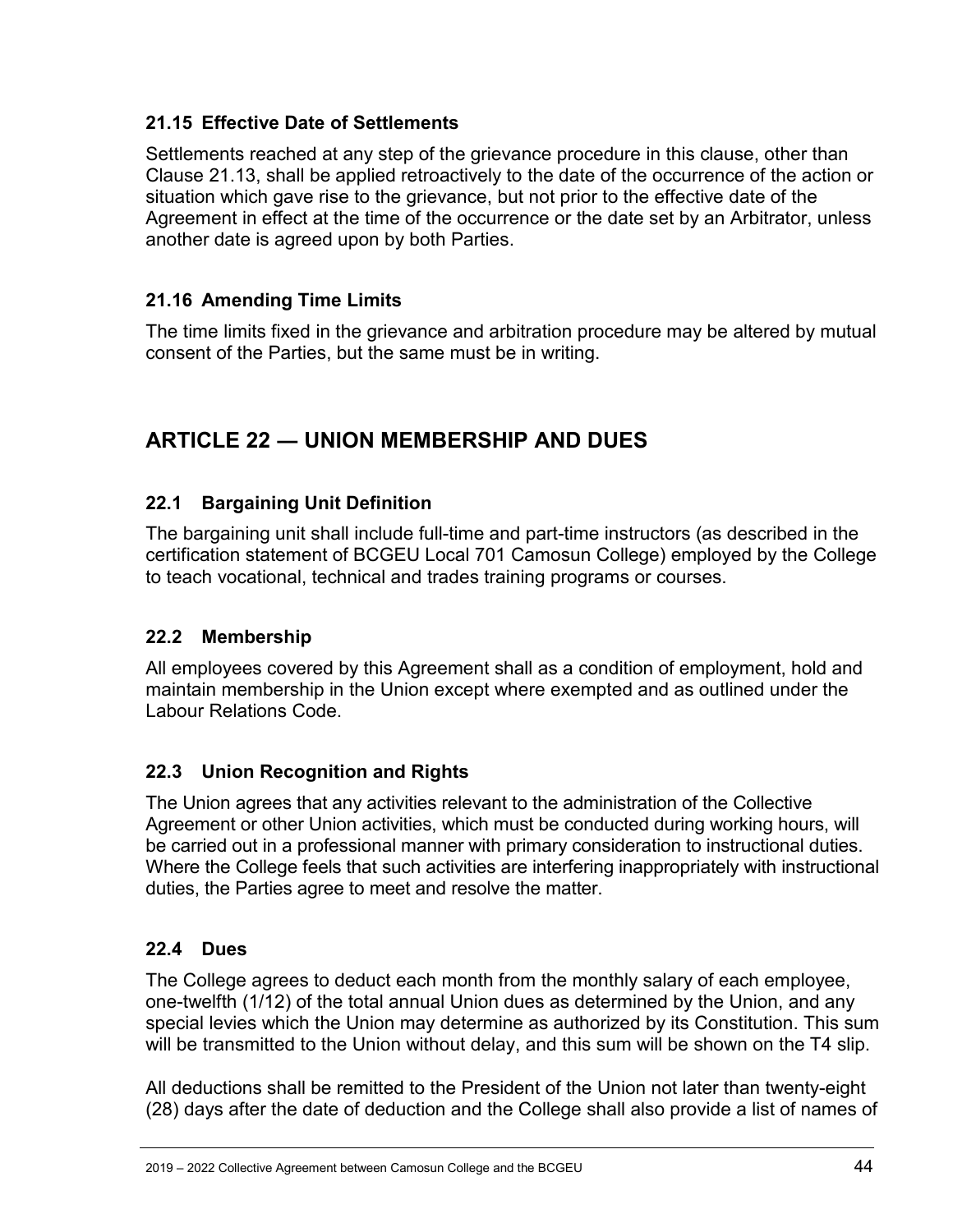those employees from whose salaries such deductions have been made together with the amounts deducted from each employee.

# <span id="page-44-0"></span>**ARTICLE 23 ― UNION RIGHTS**

#### <span id="page-44-1"></span>**23.1 Individual Agreements**

No employee, covered by this Agreement shall be required, or permitted, to make a written or oral agreement with the College, or its representatives, which may conflict with this Agreement.

#### <span id="page-44-2"></span>**23.2 Fair Treatment**

The College and the Union agree that there shall be no discrimination, restriction, or coercion exercised or practised with respect to any employee for reason of membership or activity in the Union.

### <span id="page-44-3"></span>**23.3 Leave for Union Business**

Leave for Union business will not affect employee's "non-contact time"*.* To facilitate the administration of this section when leave is granted, the employee will continue to be paid at the normal rate and the Union shall reimburse the College for salary and benefit costs. Leave of absence granted under this clause shall include sufficient travel time. The Union shall provide the College with reasonable notice prior to the commencement of leave under this clause. The College agrees that any of the leaves of absence identified below shall not be unreasonably withheld.

Approved leave of absence will be granted:

- (a) to an elected or appointed representative of the Union to attend conventions of the Union and bodies to which the Union is affiliated;
- (b) for elected or appointed representatives of the Union to attend to Union business which requires them to leave their general work area;
- (c) for employees who are representatives of the Union on a bargaining committee to attend meetings of the bargaining committee;
- (d) to employees called by the Union to appear as witnesses before an arbitration board;
- (e) for up to three employees on the bargaining committee of the Union to carry on negotiations with the College. In this case, the Union shall only be required to reimburse the College for salary and benefit costs if substitute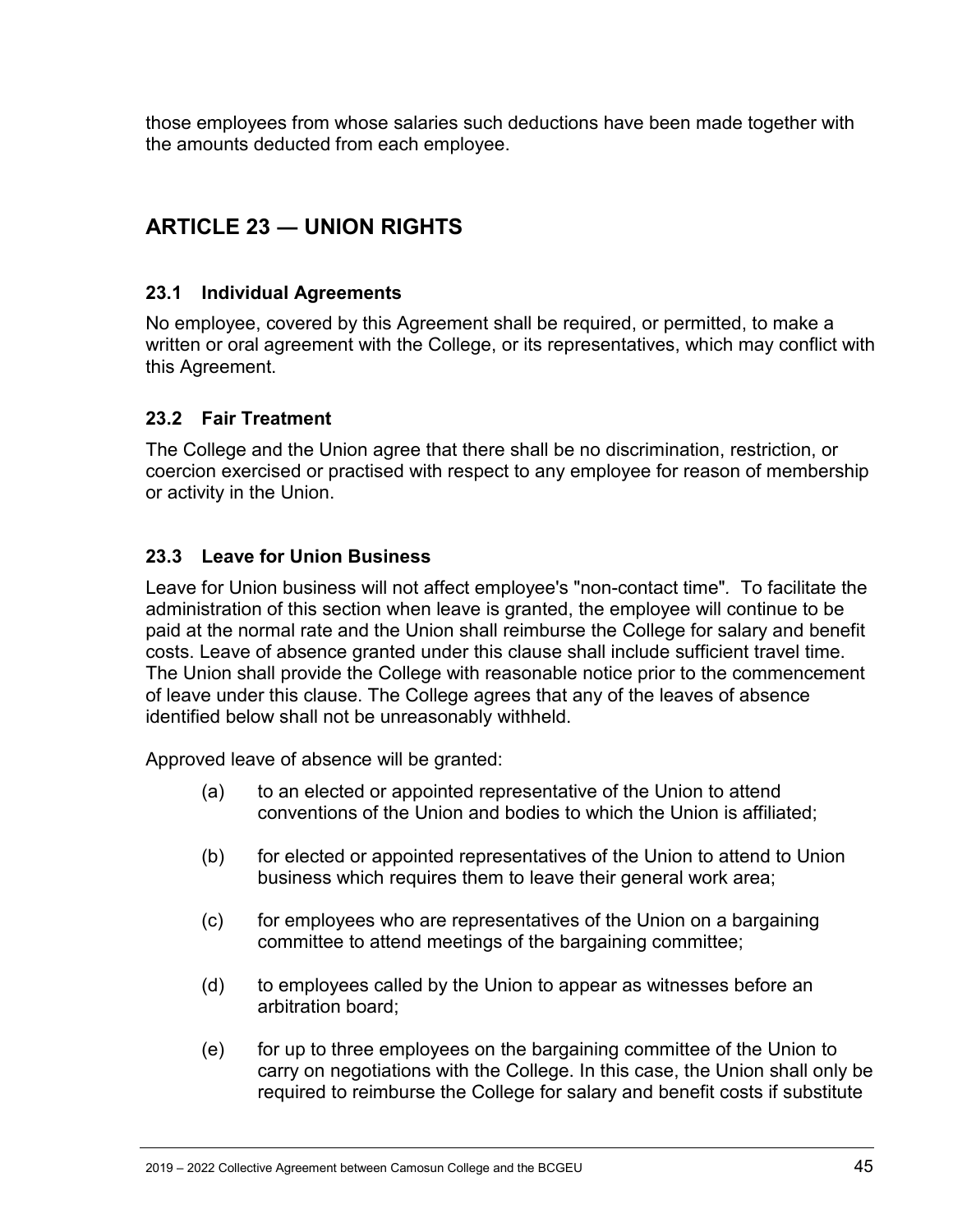instructors are required.

#### <span id="page-45-0"></span>**23.4 Picket Lines**

All employees covered by the Agreement shall have the right to refuse to cross a picket line arising out of a dispute as defined in the *Industrial Relations Act*. Any employee failing to report for duty shall be considered to be absent without pay.

# <span id="page-45-1"></span>**ARTICLE 24 ― SAFEGUARD AGAINST SALARY REDUCTIONS**

- (a) No person covered by this Agreement shall have their current rate of salary or allowance reduced by the application of this Agreement.
- (b) Notwithstanding Section 2 of the *Employment Standards Act* where this Agreement is silent the College agrees to apply the provisions of the *Employment Standards Act*.

# <span id="page-45-2"></span>**ARTICLE 25 ― USE OF TERMS**

Whenever the singular or masculine is used in the Agreement, it shall be considered as if the plural or feminine has been used where the context requires.

# <span id="page-45-3"></span>**ARTICLE 26 ― EMPLOYEE APPRAISAL**

#### <span id="page-45-4"></span>**26.1 Evaluation Reports**

- (a) Where a formal appraisal of an employee's performance is carried out, the employee shall be given sufficient opportunity after the interview to read and review the appraisal.
- (b) Provision shall be made on the evaluation form for an employee to sign it. The form shall provide for the employee's signature in two places, one indicating that the employee has read and accepts the appraisal, and the other indicating that the employee disagrees with the appraisal. The employee shall sign in one of the places provided. No employee may initiate a grievance regarding the contents of an evaluation report unless the signature indicates disagreement with the appraisal.
- (c) An employee shall, upon request, receive a copy of this evaluation report at the time of signing. An evaluation report shall not be changed after an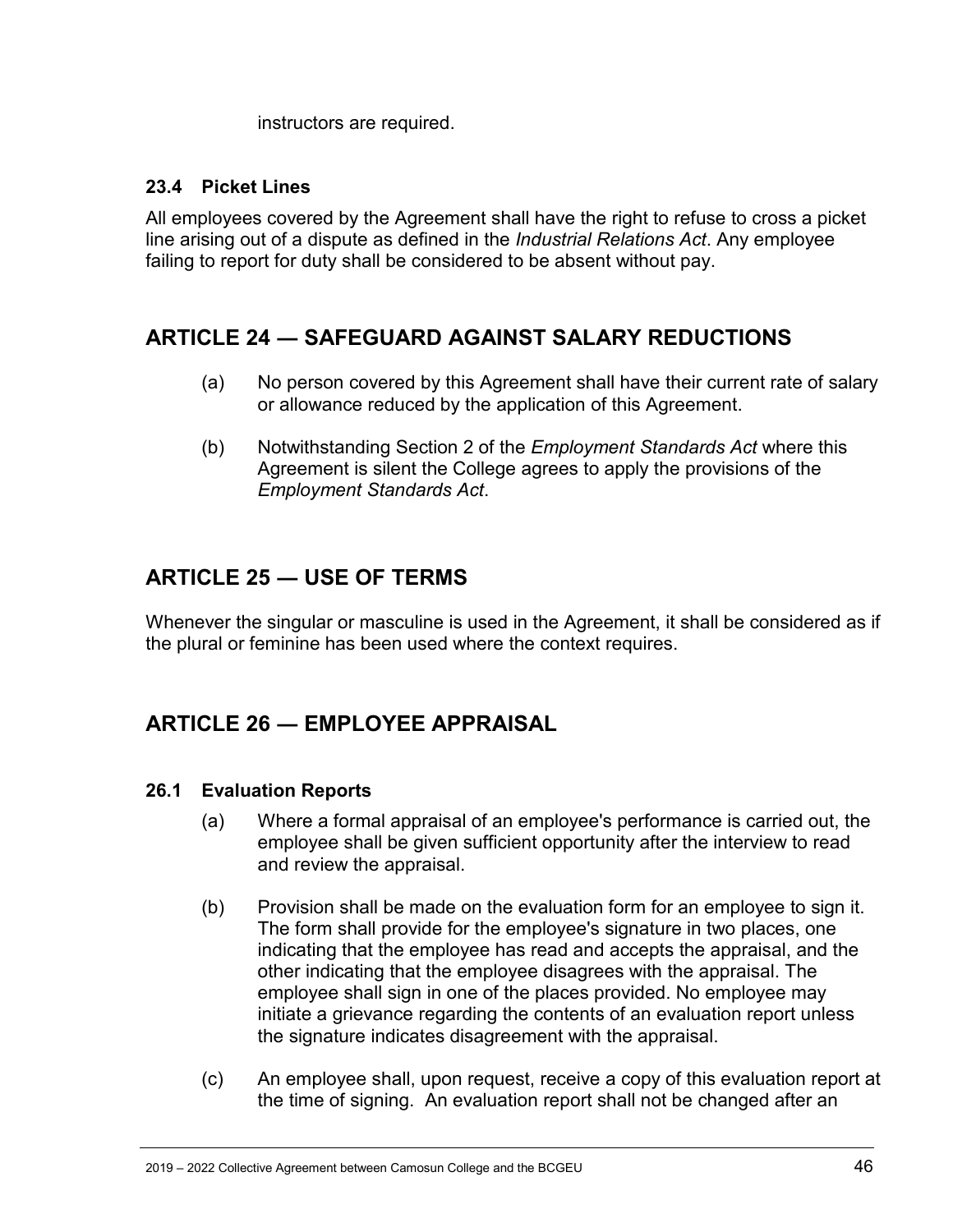employee has signed it, without the knowledge of the employee, and any such changes shall be subject to the grievance procedures of this Agreement.

(d) An employee shall have the right to request a formal appraisal, providing that at least six (6) months have elapsed since the last appraisal and that the Dean has agreed to the timing of the appraisal.

#### <span id="page-46-0"></span>**26.2 Distribution**

The completed appraisal shall be available only to the employee, the employee's Chair and Dean, the Vice President, Education, the President**,** and when appropriate to members of the College's Human Resources department. In the event of a dispute or legal action, the appraisal shall be available to the joint BCGEU Labour Management Committee, an arbitration board and the College's legal counsel.

#### <span id="page-46-1"></span>**26.3 Personnel Files**

- (a) The President of the Union or designate shall be entitled, upon the written authority of an employee, to review the employee's personnel file(s) maintained in the Human Resources Department Office.
- (b) With reasonable notice given the College, an employee shall be permitted to review their personnel file(s).
- (c) The College will not disclose or use for other than authorized purposes personnel file information without the employee's written consent, unless required by law.
- (d) The College shall take reasonable precautions to ensure the reliability and security of personnel files.
- (e) Personnel files shall include all files pertaining to the employee maintained by the Human Resources Office.

# <span id="page-46-2"></span>**ARTICLE 27 ― TECHNOLOGICAL CHANGE**

- (a) An employee shall be considered displaced by technological change when the employee's services are no longer required in the same capacity as a result of change in the method of operation or equipment.
- (b) The College agrees to take all reasonable steps so that an employee shall not lose employment because of technological change. Every reasonable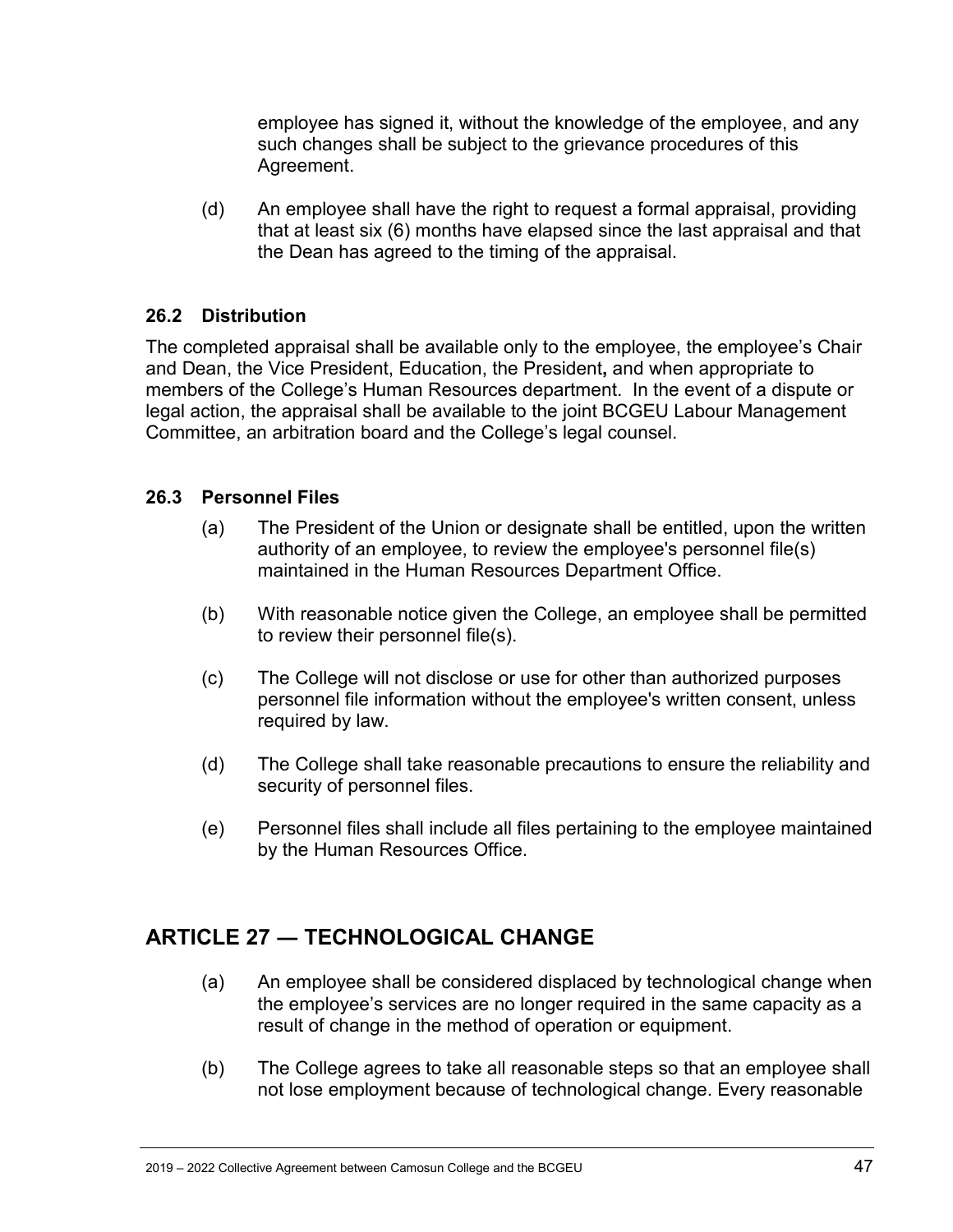effort will be made by the College to utilize normal turnover of employees, to the extent that it arises during the period in which changes occur, to absorb employees displaced because of such change or changes. However, when necessary to reduce staff, it will be done as outlined in Clause 3 of the Agreement.

(c) Where the introduction of a technological change substantially alters the method of presentation or the content of an existing course, faculty members who may have responsibility for the course shall be consulted before the intended change is implemented.

# <span id="page-47-0"></span>**ARTICLE 28 ― SENIORITY**

#### <span id="page-47-1"></span>**28.1 Accumulation of Seniority**

- (a) Service seniority shall be defined as the length of continuous service with the College since the last date of hiring plus the aggregate length of all periods of employment with the College after April 1, 1980, where no break in service exceeds two (2) years. Such service seniority shall include all continuous service with the Public Service of British Columbia prior to the Meld which took place October 1, 1975.
- (b) Seniority shall continue to accumulate when an employee is on training leave, in accordance with Clause 3.3(a) or where the employee has been approved for accrual of seniority under Clause 10.4.
- (c) Employees on maternity, adoption, or parental leave shall continue to accumulate seniority.
- (d) If a continuing employee terminates their employment as a result of a decision to raise a dependent child (children), and is reemployed, upon application the individual shall be credited with length of service accumulated at the time of termination. The following conditions shall apply:
	- (1) the employee must have been a continuing employee with at least three (3) years of service seniority at the time of termination;
	- (2) the resignation must indicate the reason for termination;
	- $(3)$  the break in service shall be for no longer than six  $(6)$  years; and during that time the employee must not have been engaged in remunerative employment for more than six (6) months;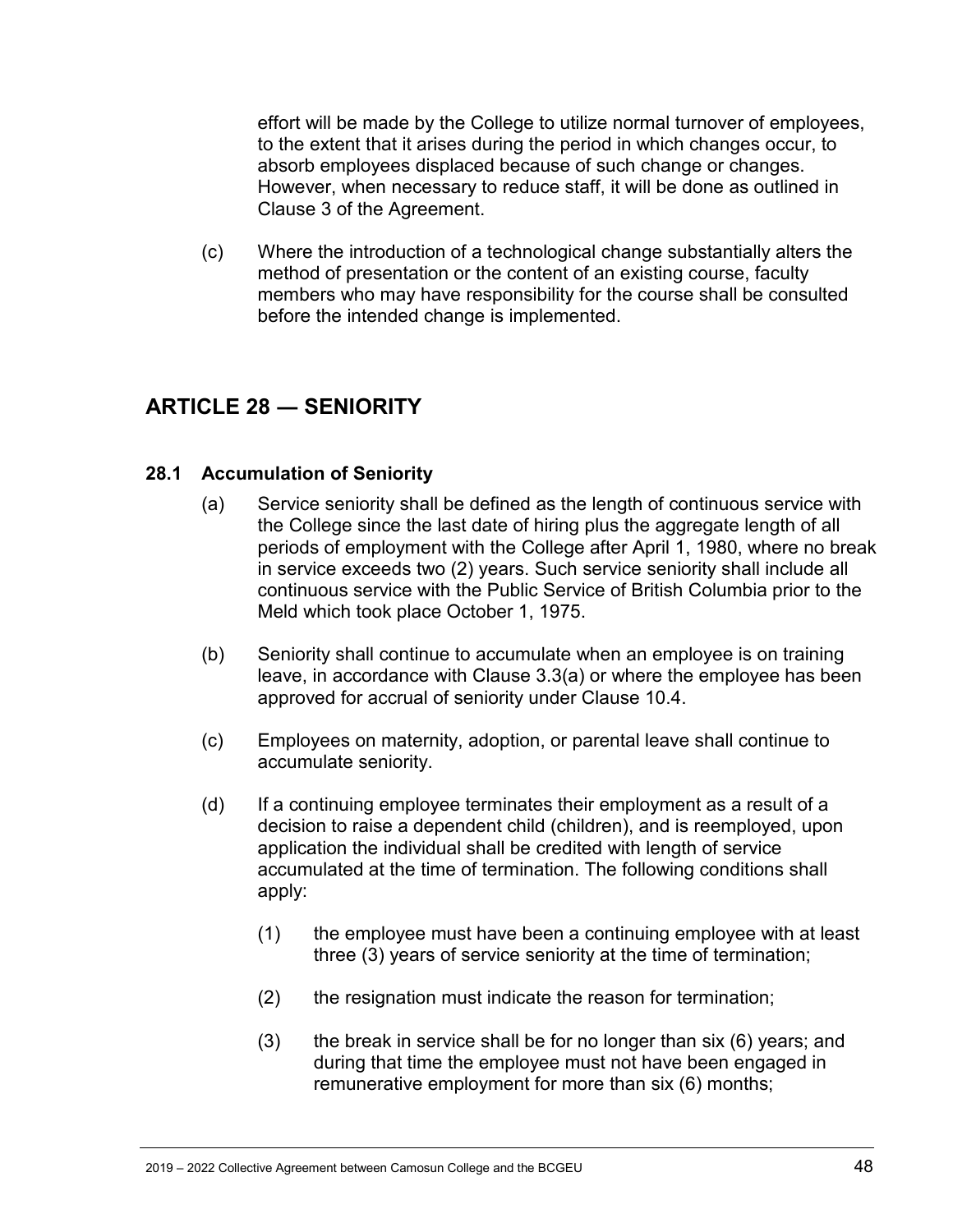- (4) the previous length of service shall not be reinstated until successful completion of the probationary period on reemployment.
- (e) A continuing employee who resigns from their position and within sixty (60) days is reemployed as a continuing employee, shall upon application be credited with length of service accumulated at time of termination.
- (f) The College shall publish by December  $1<sup>st</sup>$  of each year a seniority list of its continuing employees.

#### <span id="page-48-0"></span>**28.2 Loss of Seniority**

An employee shall lose seniority in the event of:

- (a) discharge for just cause;
- (b) voluntary termination of employment;
- (c) layoff and their recall period as outlined in Clause 3.5(a) has expired;
- (d) the employee is unavailable or declines two (2) offers of reemployment in which the duration and nature of work is similar to that which the employee carried out prior to layoff.

# <span id="page-48-1"></span>**ARTICLE 29 ― POST RETIREMENT EMPLOYMENT**

- (a) Following retirement from the College, a previous employee may be appointed to a post-retirement position in the employee's previous department with up to a 50% workload. With the approval of the appropriate Vice-President, the search to fill a specified post-retirement position may be restricted to retired faculty. The postretirement appointment shall be for a period of two years, unless otherwise agreed to by the Employer and the employee. Appointments may be extended subject to mutual agreement between the College and the employee.
- (b) Should an employee who has retired and who was in receipt of an early retirement incentive from the College be appointed to a post-retirement position prior to the period of time covered by the early retirement incentive, the employee shall repay the portion of the early retirement incentive covering the period of time subsequent to assuming the post-retirement position.
- (c) An employee with a post-retirement position shall have the same health and welfare benefit entitlement and rights under the Collective Agreement as continuing part time faculty members, except the post-retirement position does not provide the right to accumulate seniority, revert to a full-time position under Article 1.3(b); the right to a continuing position under Letter of Understanding #2, and layoff provisions under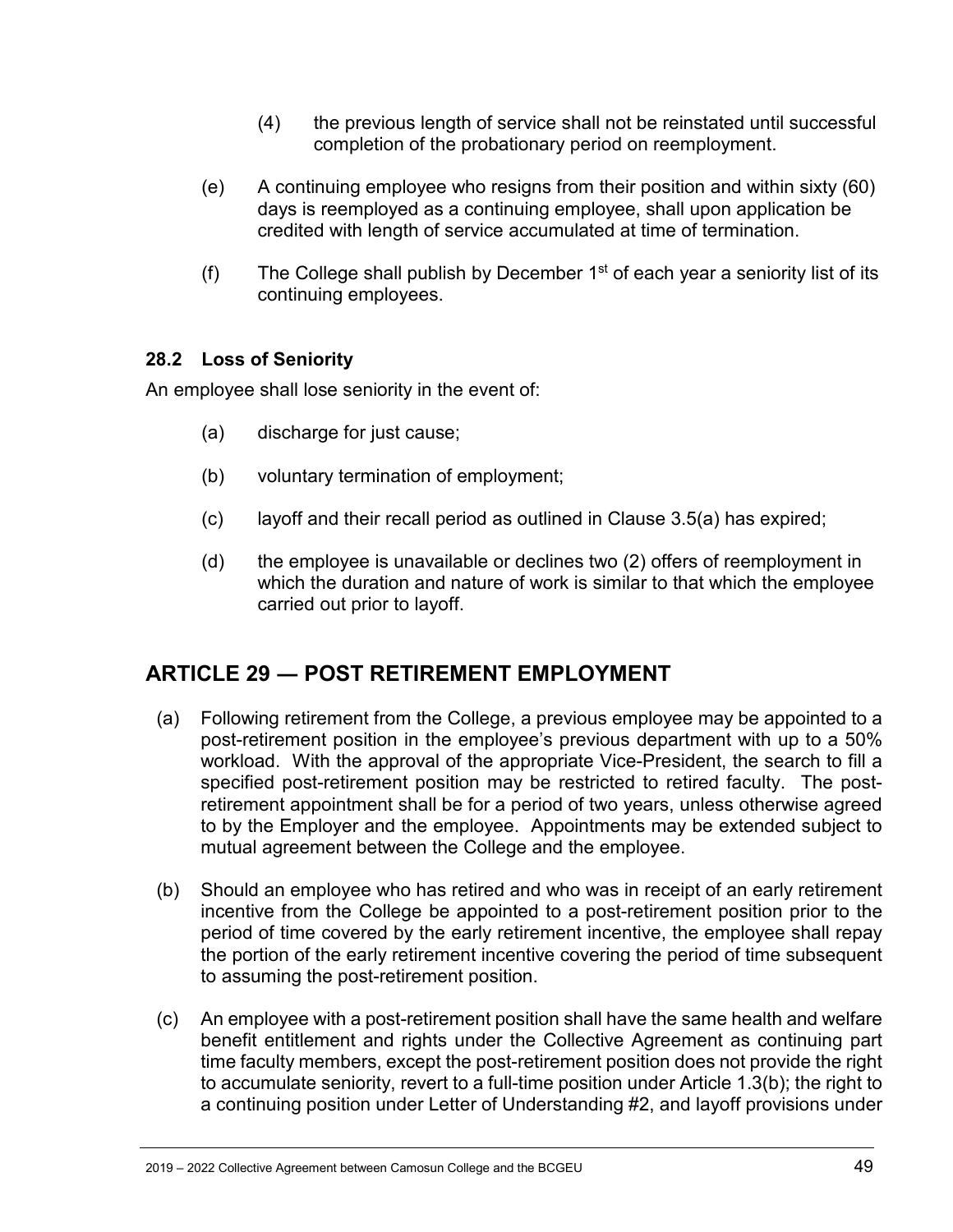Article 3.2, 3.3, 3.4, 3.5(a), and the obligation to donate or the right to withdraw from the Sick Leave bank under Article 15.3 or under Letter of Agreement #1 as it relates to Article 15.3.

- (d) If the appropriate Dean agrees, an employee covered by this Article may participate in approved professional development activities.
- (e) An amount equal to the College's contribution to the College Pension Plan for the workload of the post-retirement position will be paid by the College to an employee nominated RRSP. This contribution shall continue to the same age as College Pension Plan contributions are required to be made by the College on behalf of faculty members not covered by this Article. The contribution under this Article is not available to and will not be paid to an employee covered by this Article for whom the College is making contributions to the College Pension Plan.
- (f) If any provision of the Article conflicts with the terms of the College Pension Plan, then that provision will be deemed to be null and void and the parties will negotiate a provision to substitute for the provision rendered null and void which does not conflict with the College Pension Plan. All other provisions of this Article will remain in full force and effect.

# <span id="page-49-0"></span>**ARTICLE 30 ― COPIES OF COLLECTIVE AGREEMENT**

- (a) The Union and College agree to share equally the cost of producing copies of the Collective Agreement for distribution to all members. The document shall be printed by the College Print Shop.
- (b) The Parties jointly support the principles of environmental sustainability. To that end, the Parties agree that the number of hard copies of the 2019-2022 Collective Agreement that will be printed will be limited to 100. The Parties further agree to explore ways of reducing the impact on the environment related to printed copies of the Collective Agreement in their discussions at the Labour Management Committee.

# <span id="page-49-1"></span>**ARTICLE 31 ― TERM OF AGREEMENT**

#### <span id="page-49-2"></span>**31.1 Term**

This agreement shall be binding and remain in full force and effect from the first day of April, 2019 to and including March 31, 2022 and shall continue from year to year thereafter, unless either party exercises its rights to commence collective bargaining as provided for in the Statutes of the Province of British Columbia.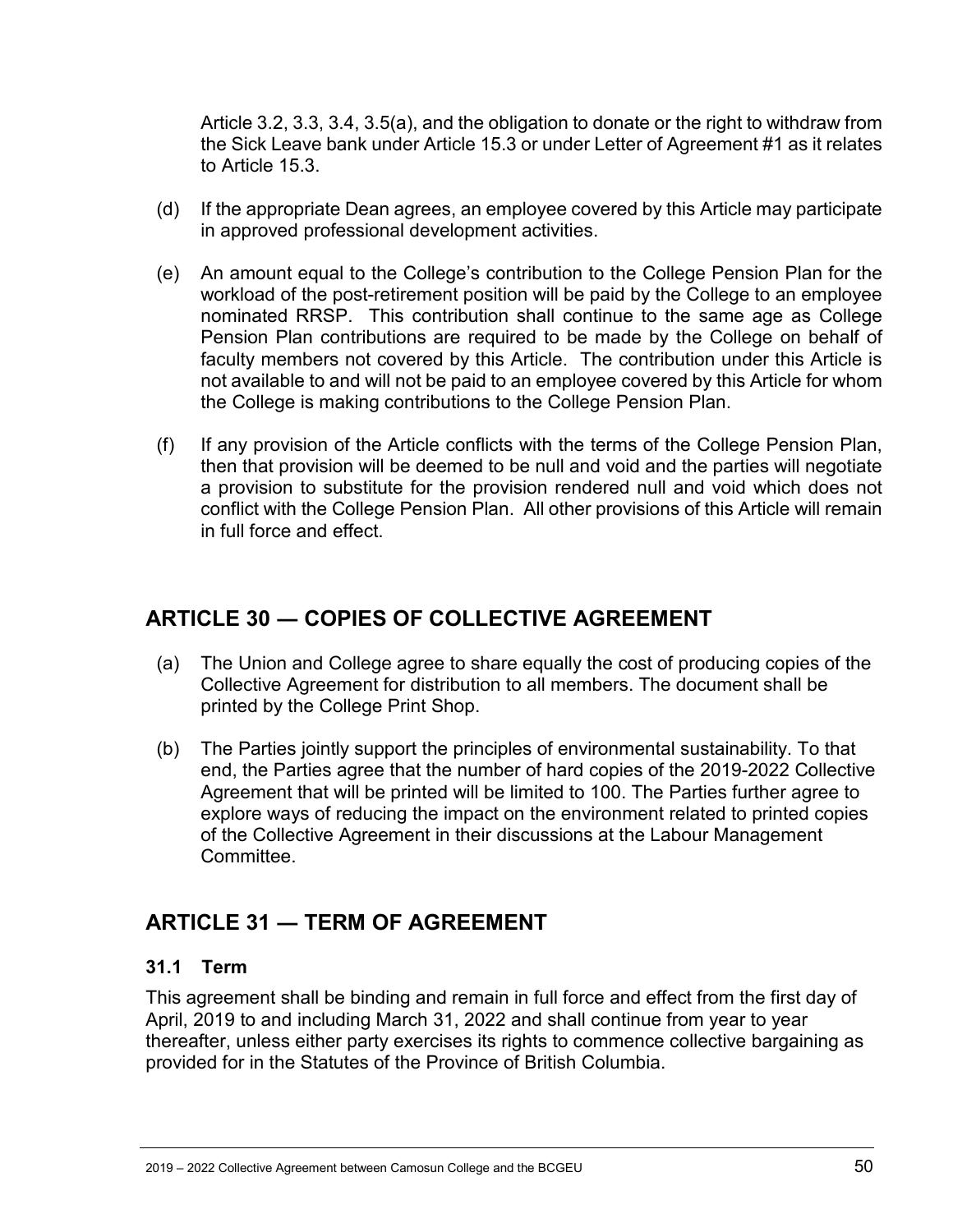#### <span id="page-50-0"></span>**31.2 Extension of Anniversary Date**

If negotiations extend beyond the anniversary date of the Agreement, both Parties shall adhere fully to the provisions of this Agreement during the period of bona fide collective bargaining.

#### <span id="page-50-1"></span>**31.3 Revisions to Agreement**

All revisions to the Agreement mutually agreed upon shall, unless otherwise specified, apply retroactively to the expiry date.

#### **SIGNED ON BEHALF OF:**

| <b>Camosun College</b>                        | <b>BCGEU</b>                                | <b>PSEA Board</b><br>of Directors |
|-----------------------------------------------|---------------------------------------------|-----------------------------------|
| <b>Sherri Bell</b><br>President               | <b>Stephanie Smith</b><br>President         | Michael Marchbank<br>Chair        |
| Date                                          | Date                                        | Date                              |
| <b>Barb Severyn</b><br>Executive Director, HR | Al Paterson<br><b>Bargaining Unit Chair</b> |                                   |
| Date                                          | Date                                        |                                   |
|                                               | Lori Strom<br><b>Staff Representative</b>   |                                   |

Date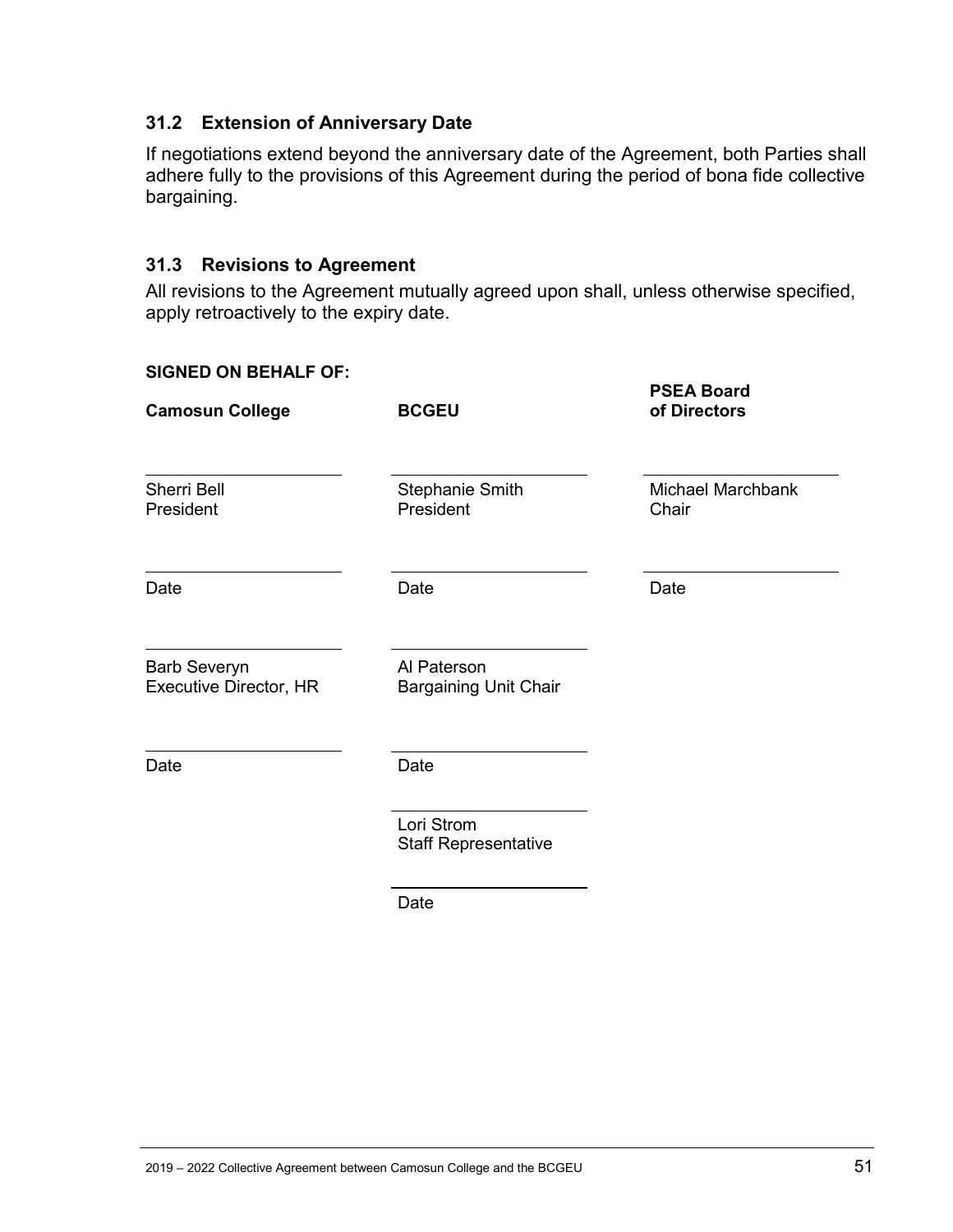# **APPENDIX A**

### **STANDARDS AND ETHICS COMMITTEE**

#### <span id="page-51-1"></span><span id="page-51-0"></span>**1. MEMBERSHIP**

The Committee shall consist of:

- (a) one (1) BCGEU member elected from the Lansdowne Campus;
- (b) five (5) BCGEU members elected from the Interurban Campus; and
- (c) two (2) of the following; one Dean or Associate Dean and one exempt staff member.

#### **2. TERMS OF OFFICE**

The members of the Committee shall serve from April 1 until the following March 31. Members may serve additional terms.

#### **3. CHAIRPERSON OF THE COMMITTEE**

The Chairperson shall be elected by the members of the Committee.

#### **4. DUTIES OF THE COMMITTEE**

- (a) To establish a Code of Standards and Ethics.
- (b) To direct the Director of Finance in the allocation of professional development funds subject to College policy and guidelines for funding limits and reporting procedures.
- (c) To review requests for additional sick leave and to make recommendations to Human Resources concerning withdrawals from the Sick Leave Bank.
- (d) Review utilization of the Sick Leave Bank and make recommendations to Human Resources by March 15 of each year on donations to the Bank in accordance with clause 15.3 (a).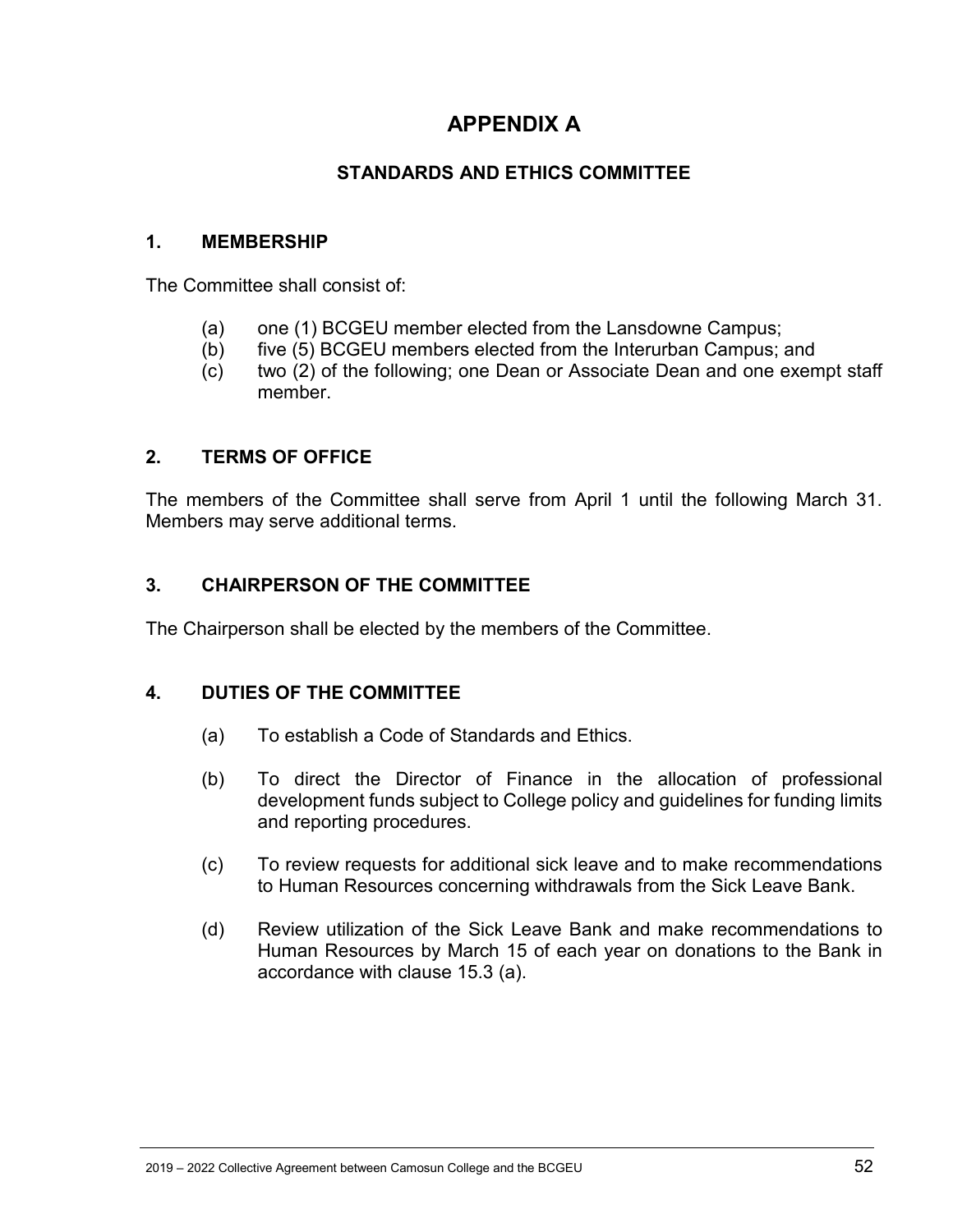# **APPENDIX B**

# **PROVINCIAL SALARY SCALE INCLUDING 2% STIPEND**

<span id="page-52-1"></span><span id="page-52-0"></span>

|                | Date of ratification | 01-Apr-20 | 01-Apr-21 |
|----------------|----------------------|-----------|-----------|
| <b>STEP</b>    | to                   | to        | to        |
|                | 31-Mar-20            | 31-Mar-21 | 31-Mar-22 |
| 1              | \$97,037             | \$98,978  | \$100,958 |
| $\overline{2}$ | \$90,903             | \$92,721  | \$94,575  |
| 3              | \$84,674             | \$86,367  | \$88,094  |
| 4              | \$81,212             | \$82,836  | \$84,493  |
| 5              | \$78,234             | \$79,799  | \$81,395  |
| 6              | \$75,263             | \$76,768  | \$78,303  |
| 7              | \$72,285             | \$73,731  | \$75,206  |
| 8              | \$69,313             | \$70,699  | \$72,133  |
| 9              | \$66,337             | \$67,664  | \$69,017  |
| 10             | \$63,361             | \$64,628  | \$65,921  |
| 11             | \$60,388             | \$61,596  | \$62,828  |

#### **BCGEU CHAIR STIPEND:**

|                      | Date of ratification | 01-Apr-20 | 01-Apr-21 |
|----------------------|----------------------|-----------|-----------|
| <b>Chair Stipend</b> | tΟ                   | to        | tΟ        |
|                      | 31-Mar-20            | 31-Mar-21 | 31-Mar-22 |
|                      | \$4.043              | \$4.124   | \$4,206   |

# **Step 2A equals:**

| <b>STEP</b> | Date of ratification<br>tΟ | 01-Apr-20<br>to | 01-Apr-21<br>tΟ |
|-------------|----------------------------|-----------------|-----------------|
|             | 31-Mar-20                  | 31-Mar-21       | 31-Mar-22       |
| 2Α          | \$90,388                   | \$92,196        | \$94,040        |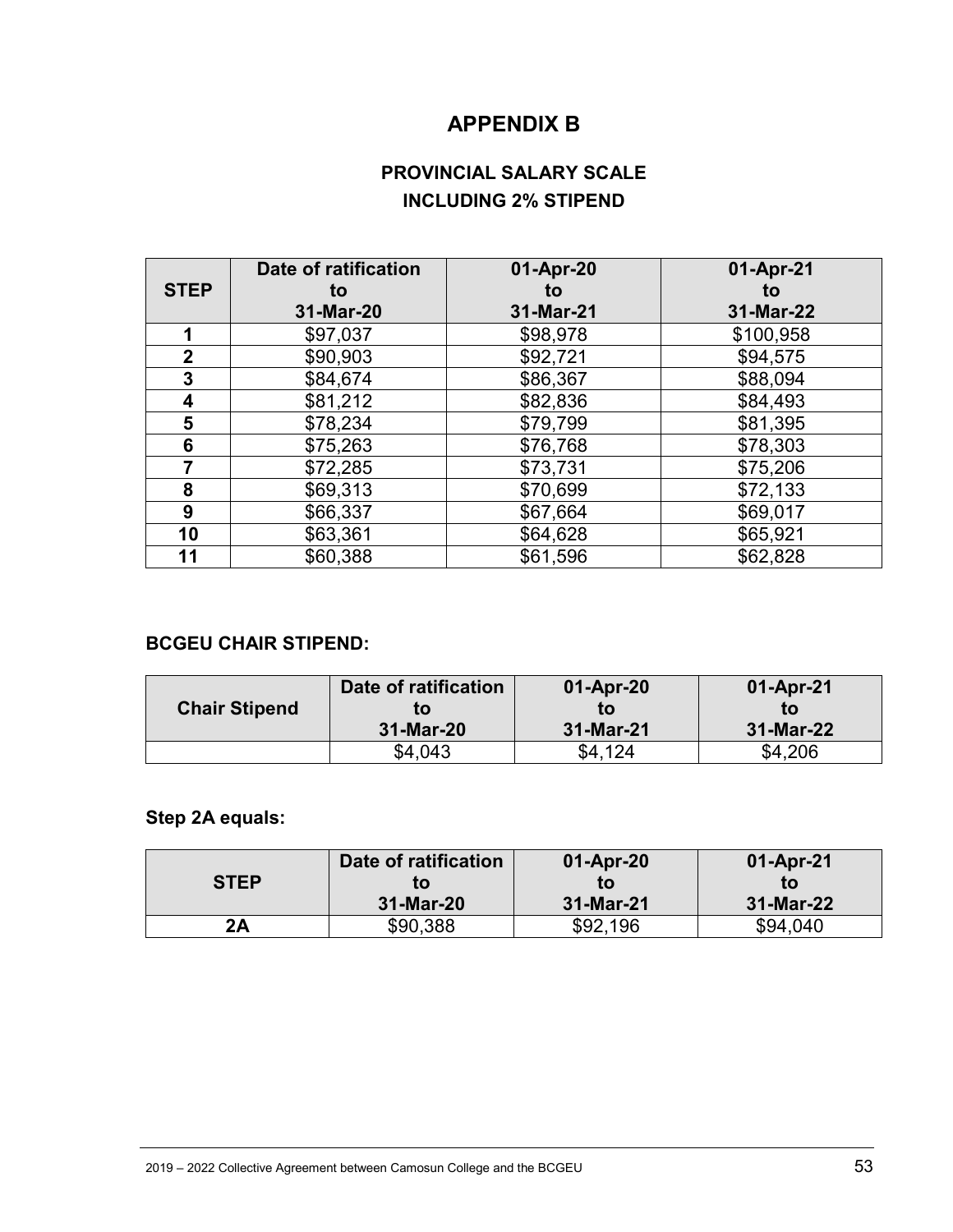# **APPENDIX C**

# **REDUCTION IN STAFF FLOWCHART**

<span id="page-53-2"></span><span id="page-53-1"></span><span id="page-53-0"></span>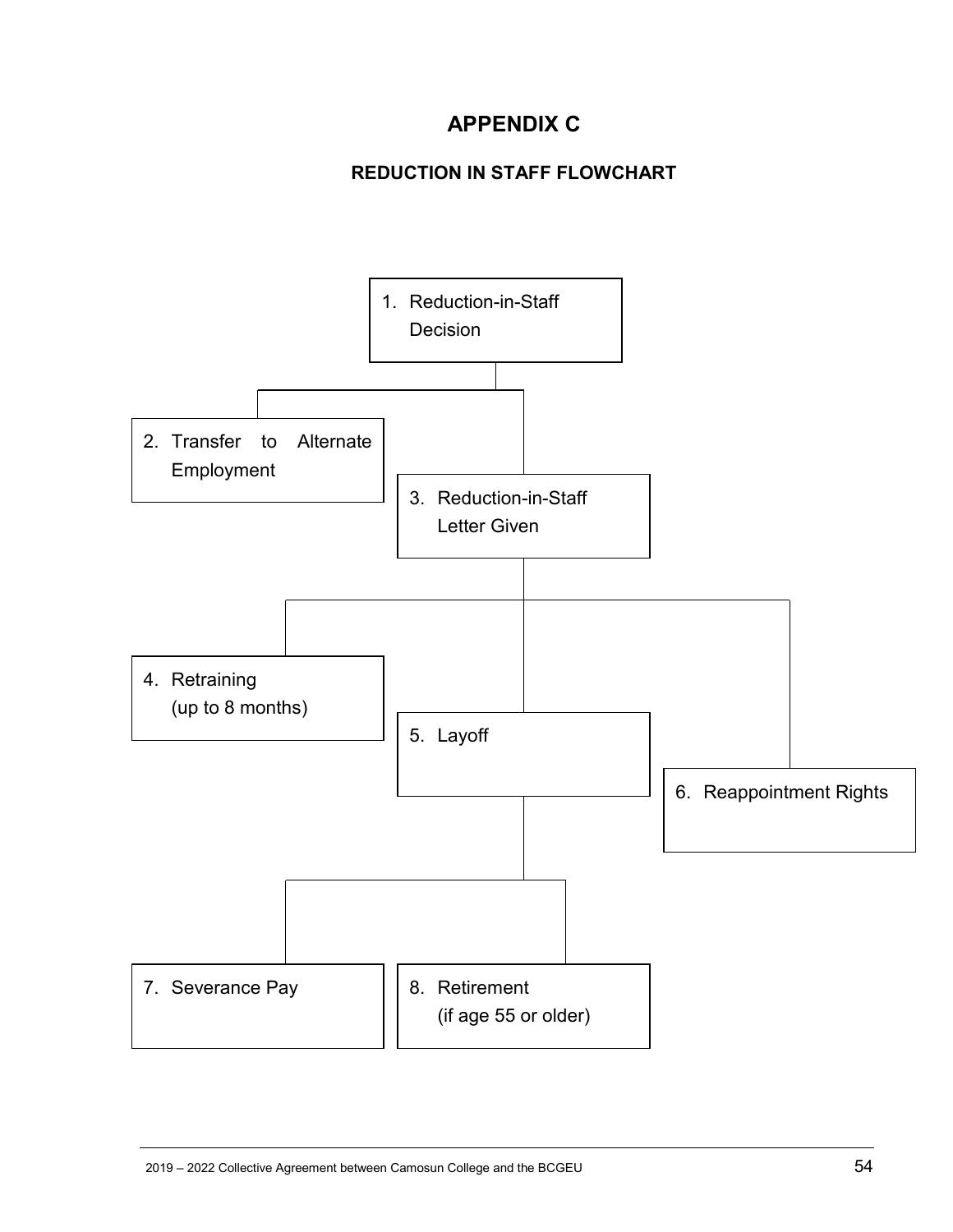#### **FLOWCHART ACTIVITY DESCRIPTION**

- 1. Reduction in staff due to changes in enrolment, deletion of a program, technological change or for budgetary reasons. [Clause 3.1] Individual is identified based on seniority within a department, discipline or specialty. [Clause 3.2]
- 2. Employee is transferred if there is an available position for which the employee is well qualified. [Clause 3.2(a)]

#### OR

- 3. Reduction in staff letter is sent by the President giving four (4) months of notice excluding annual holidays. [Clause 3.1] Letter specifies reasons for layoff.
- 4. Employee with at least five (5) years of service may receive up to eight (8) months of paid leave to retrain if there is an available position. [One currently unfilled or confirmed to become vacant within retraining period.] Program of retraining is developed in consultation with employee. [Clause 3.3(a)]

#### OR

- 5. If a retraining opportunity does not exist, employee is laid off at end of notice period.
- 6. A laid off employee may choose to retain recall rights for reappointment should suitable vacancies arise. Length of term of recall rights is governed by length of seniority. [Clause 3.5(a)]

#### OR

7. A laid off employee may choose to forfeit all recall rights and receive a severance payment of one-half  $\binom{1}{2}$  of one (1) month's salary for each fulltime equivalent year of service to a maximum of six (6) months of pay. [Clause 3.5(b)]

#### OR

8. An employee between the ages of 55 and 64 may choose to retire. In addition to pension benefits, the employee receives up to six (6) months pay as severance [Clause 3.5(b)], and a payout of one-half  $(\frac{1}{2})$  of accumulated sick leave entitlement. [Clause 15.2]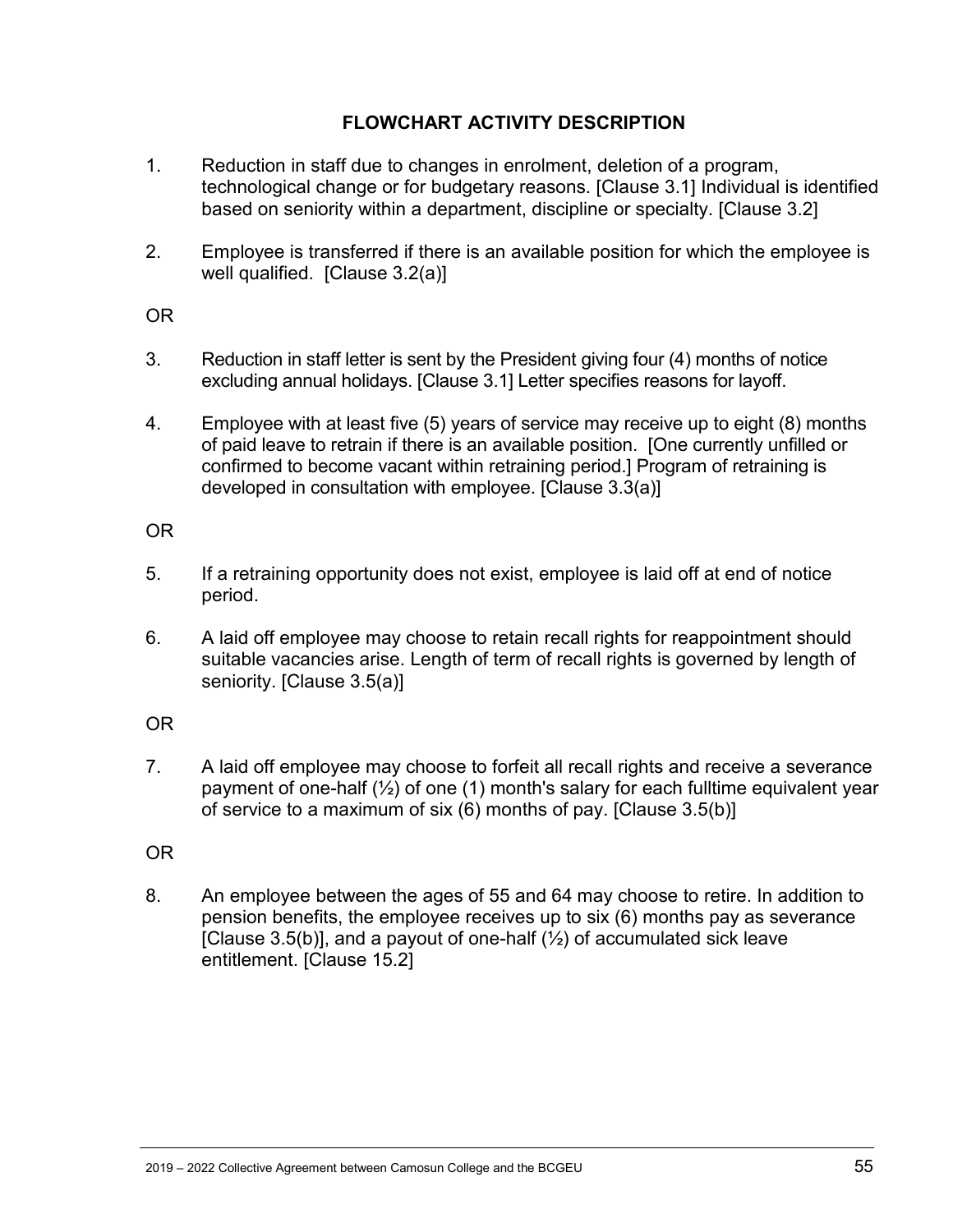# **APPENDIX D**

#### **ADVANCED PLACEMENT**

<span id="page-55-1"></span><span id="page-55-0"></span>A joint committee will process and review all applications related to Appendix D and shall forward their recommendation to the Vice President, Education. The committee will be comprised of the Bargaining Unit Chair, and another member to be selected by the Chair and two representatives from College administration all of whom shall be from the joint BCGEU Labour Management Committee.

This clause only applies to faculty already employed on a continuing appointment.

An employee will be eligible for an increment upon submission of one or more of the following:

- 1. Presentation of a transcript from a recognized College or University showing successful completion of the equivalent of one academic year of fulltime study relevant to the College role of the faculty member.
- 2. Presentation of documentation showing an accumulated total of four hundred twenty (420) hours of participation in relevant formal learning situations (classroom, laboratories...) in which some form of participant evaluation occurred.
- 3. Presentation of documentation showing a cumulated total of eight hundred forty (840) hours of work experience and/or private study relevant to the professional field of the faculty member.
- 4. Completion of another combination of study and/or research, and/or work experience which was preplanned and approved by a committee struck by the President which includes the appropriate Dean and a member of the faculty.
- 5. Presentation of documentation showing successful completion of a second Journeyperson's Certificate, earned following an indentured apprenticeship, or professional qualifications or Journeyperson's Certificate resulting from study/experience equivalent to either 1, 2 or 3 above, or prorated combination, in a trade area relevant to the professional field of the faculty member. This qualification must be sanctioned by a government licensing agency.

An increment will not be awarded under Clause 5.1(b) when the same activity or activities, which are to a large extent duplicated, have previously been applied in the determination of category or step placement.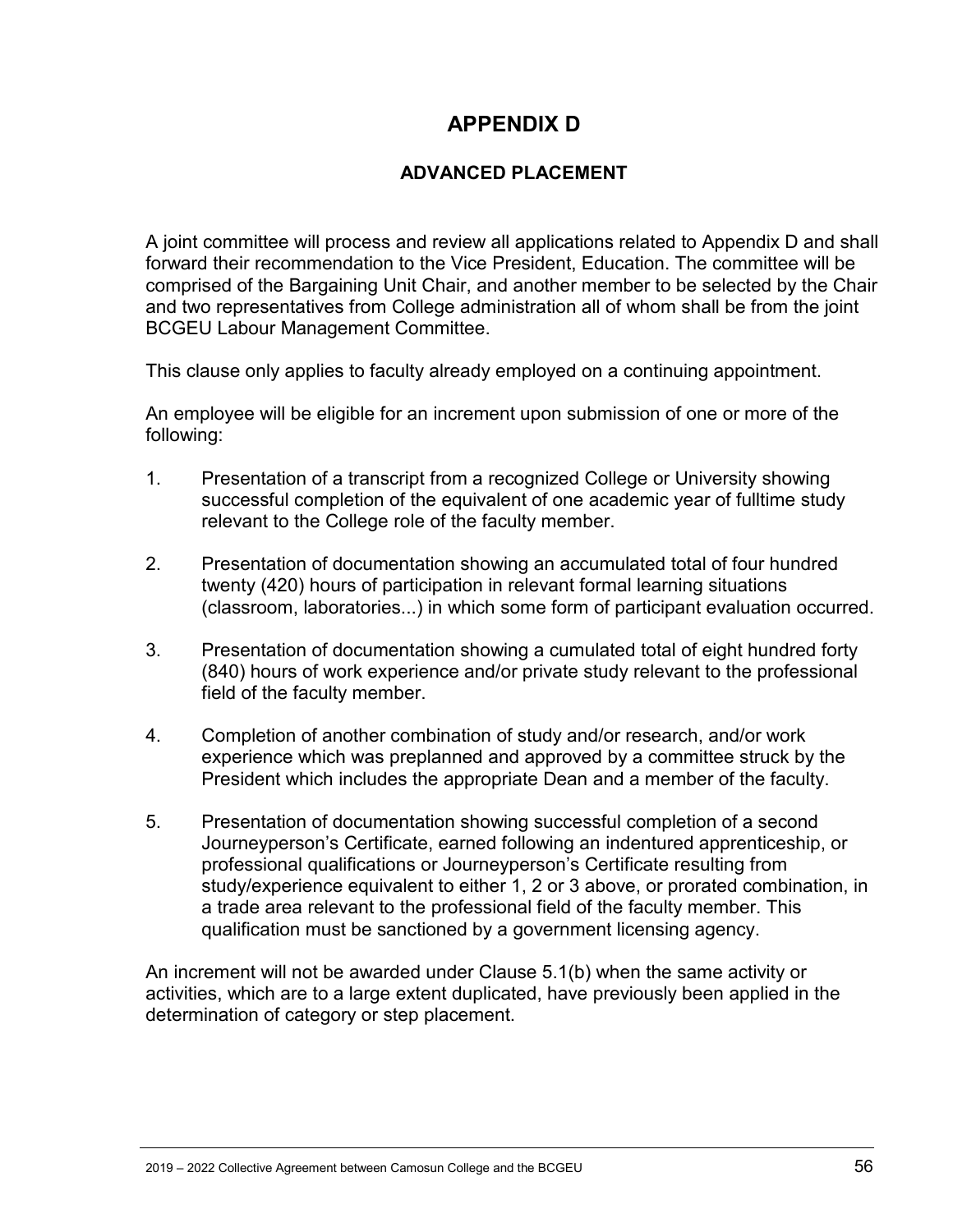### <span id="page-56-0"></span>**LETTER OF UNDERSTANDING #1**

between

#### CAMOSUN COLLEGE

and

#### B.C. GOVERNMENT AND SERVICE EMPLOYEES' UNION

### **Re: Family Illness (Clause 14.5) Compassionate Leave (Clause 14.6) and Sick Bank Donations (Clause 15.3)**

<span id="page-56-1"></span>It is hereby agreed that the maximum personal sick leave time that may be used for Family Illness and Compassionate Leave is five (5) days per year in total. It is further agreed that the donation to the Sick Bank may not exceed one (1) day per year. This will result in assurance of at least twelve (12) days of sick leave for an employee's own use out of an annual grant of eighteen (18) days.

It is further understood that where any employee requires further days for family illness or compassionate leave, up to the maximum number of days allowed within each of the relevant clauses, such extra days may be obtained through application to the Sick Leave Bank.

#### **SIGNED ON BEHALF OF:**

| <b>Camosun College</b>                               | <b>BCGEU</b>                                |
|------------------------------------------------------|---------------------------------------------|
| <b>Sherri Bell</b><br>President                      | Al Paterson<br><b>Bargaining Unit Chair</b> |
| Date                                                 | Date                                        |
| <b>Barb Severyn</b><br><b>Executive Director, HR</b> | Lori Strom<br><b>Staff Representative</b>   |
| Date                                                 | Date                                        |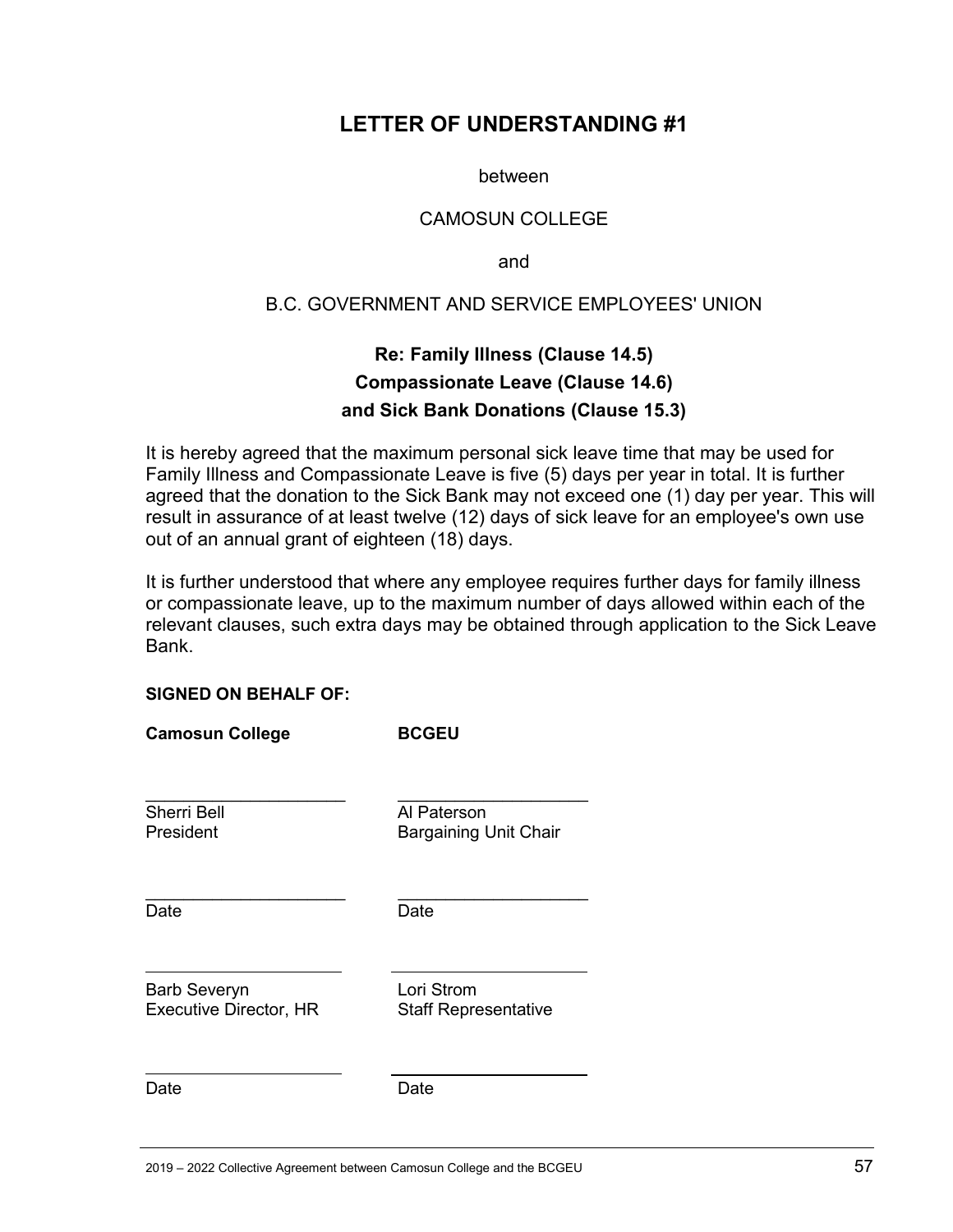# <span id="page-57-0"></span>**LETTER OF UNDERSTANDING #2**

between

#### CAMOSUN COLLEGE

#### and

#### B.C. GOVERNMENT AND SERVICE EMPLOYEES' UNION

#### **Re: Principles of Agreement**

# <span id="page-57-1"></span>**for the Implementation of Article 6 – Common Agreement (Regularization) between Camosun College and BCGEU Vocational Instructors: Regularization**

It is the desire of the Parties to facilitate conversion of eligible vocational instructors to regular appointment. Consequently, the Parties agree to this Letter of Understanding outlining the principles for regularization.

#### **Appointment Categories**

Employees shall be appointed to one of the following two appointment categories:

- 1. Continuing (full-time or part-time)
- 2. Term (non-regular)

#### **Conversion to a Regular Appointment**

- 1. A term (non-regular) employee shall be reviewed for conversion to a continuing appointment when:
	- a. An employee has worked at least two consecutive years at a workload of 50% or greater (18 full-time equivalent weeks or greater) in each of two consecutive years; or
	- b. An employee has performed a workload of at least 120% (at least 43 fulltime equivalent weeks) over at least two consecutive years; and
	- c. The employee has received a satisfactory evaluation. An employee will be deemed to have received a satisfactory evaluation if one has not been undertaken by the College;
- 2. The employee shall be converted if there is a reasonable expectation of an ongoing workload assignment for which the employee is qualified, of at least 50%, in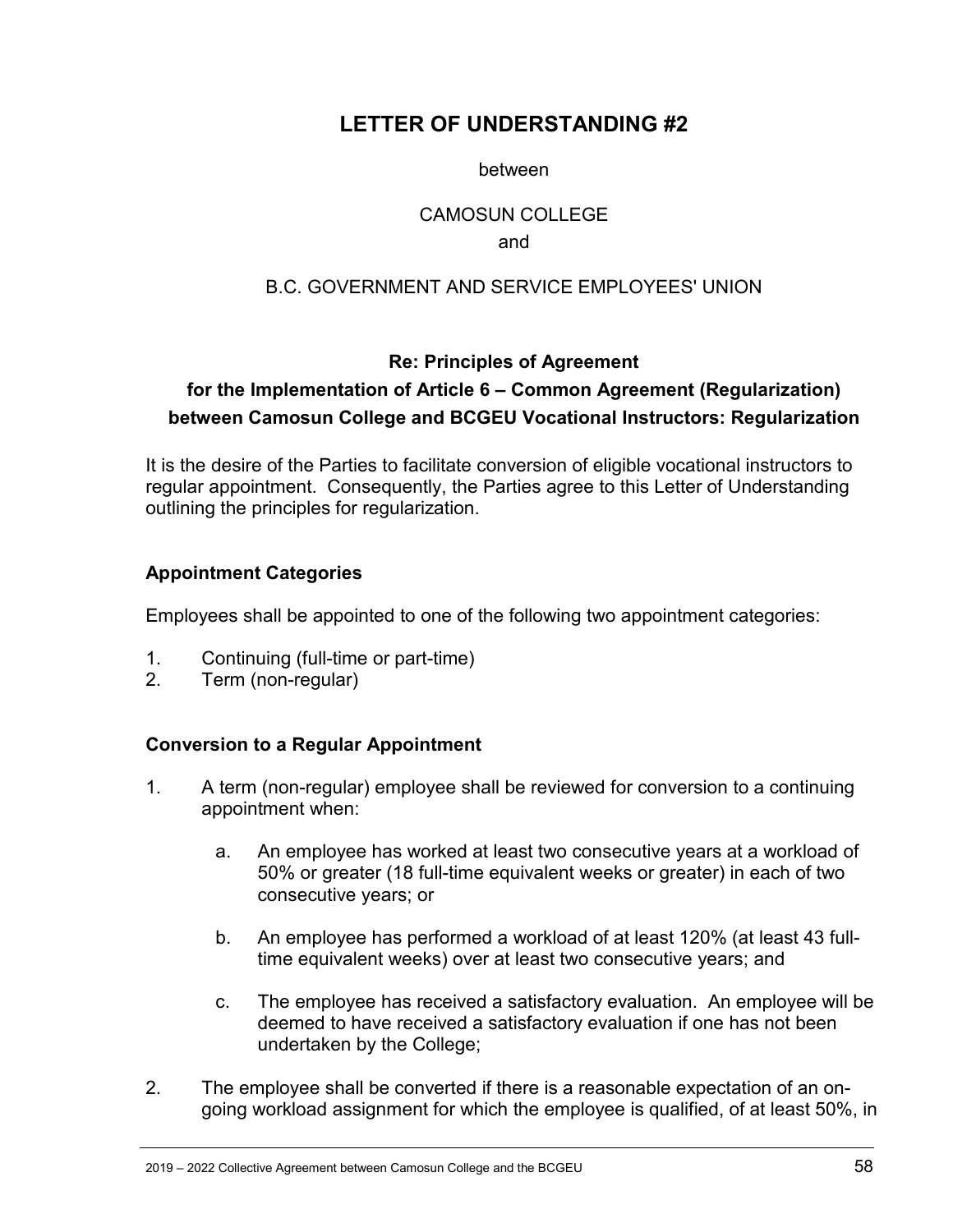the year immediately subsequent to that in which the conversion arises.

- 3. The employee's conversion to a Continuing appointment will become effective on the first day of the month following the date on which the employee meets the conversion criteria. Salary and College-paid benefits will begin on the date on which the available on-going workload begins.
- 4. Regularization will be a standing item on the joint BCGEU Labour Management Committee meeting agenda.

#### **SIGNED ON BEHALF OF:**

**Camosun College BCGEU**

Sherri Bell<br>President **Al Paterson**<br>President Bargaining L

Bargaining Unit Chair

Date Date

\_\_\_\_\_\_\_\_\_\_\_\_\_\_\_\_\_\_\_\_\_ \_\_\_\_\_\_\_\_\_\_\_\_\_\_\_\_\_\_\_\_

\_\_\_\_\_\_\_\_\_\_\_\_\_\_\_\_\_\_\_\_\_ \_\_\_\_\_\_\_\_\_\_\_\_\_\_\_\_\_\_\_\_

Barb Severyn Lori Strom<br>
Executive Director, HR
Executive Director, HR
Executive Director, HR

**Staff Representative** 

Date **Date** Date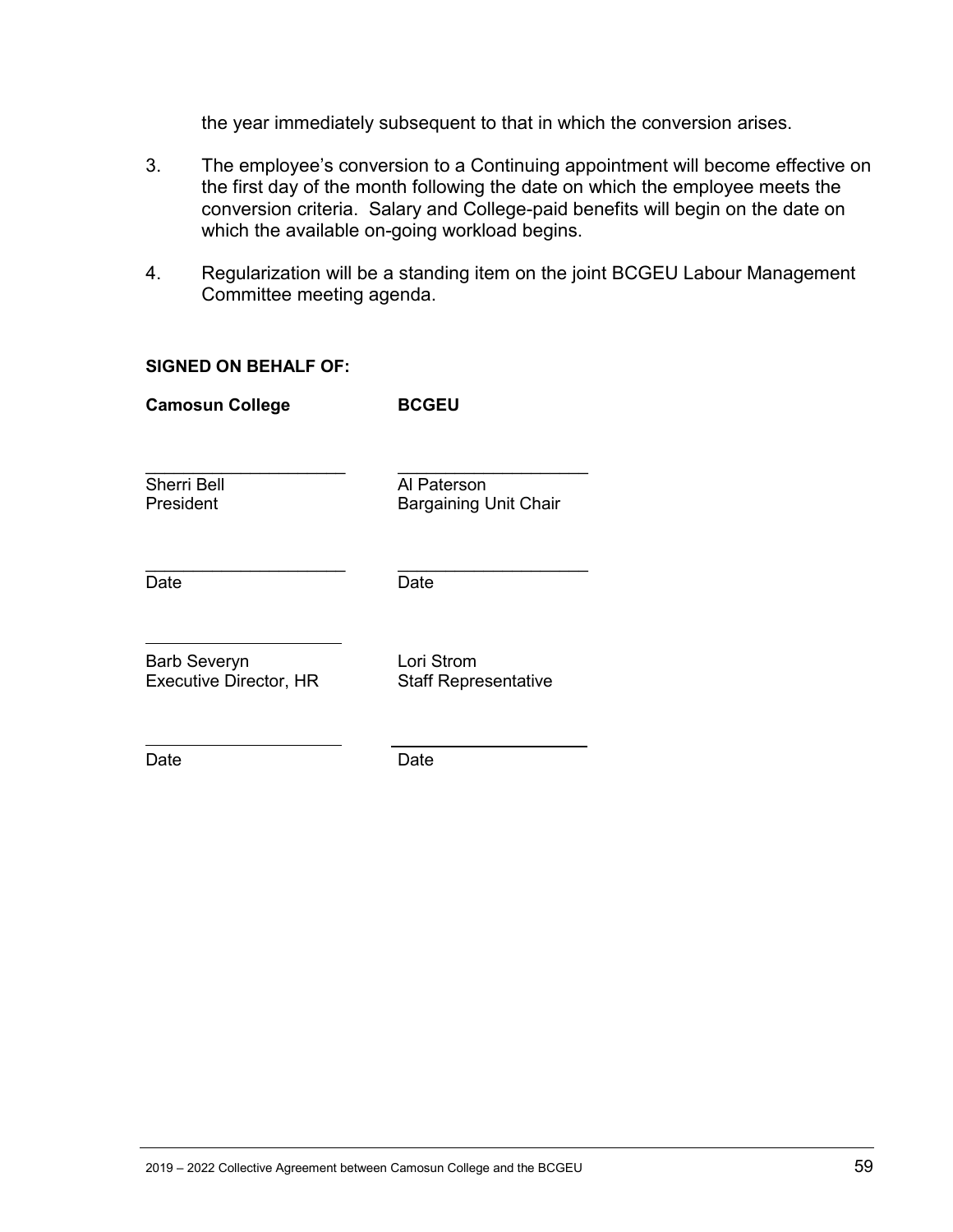### <span id="page-59-0"></span>**LETTER OF UNDERSTANDING #3**

between

#### CAMOSUN COLLEGE

and

#### B.C. GOVERNMENT AND SERVICE EMPLOYEES' UNION

#### **AS PER THE COMMON AGREEMENT**

#### <span id="page-59-1"></span>**Re: Article 14 – Maternity and Parental Leave and regarding Supplemental Employment Benefit Plan for Maternity and Parental Leave**

Effective April 1, 2002, when on maternity or parental leave, an employee will receive a supplemental payment added to Employment Insurance benefits as follows:

- (a) For the first two (2) weeks of maternity leave an employee shall receive one hundred percent (100%) of the employee's salary calculated on the employee's average base salary.
- (b) For a maximum of fifteen (15) additional weeks of maternity leave the employee shall receive an amount equal to the difference between the Employment Insurance benefits and ninety-five percent (95%) of the employee's salary calculated on the employee's average base salary.
- (c) For up to a maximum of thirty-five (35) weeks of parental leave, the biological mother shall receive an amount equal to the difference between the Employment Insurance benefits and eighty-five percent (85%) of the employee's salary calculated on the employee's average base salary.
- (d) For up to a maximum of thirty-seven (37) weeks of parental leave, the biological father or adoptive parent shall receive an amount equal to the difference between the Employment Insurance benefits and eighty-five percent (85%) of the employee's salary calculated on the employee's average base salary.
- (e) The average base salary for the purpose of (a) through (d) is the employee's average base salary for the twenty-six (26) weeks preceding the maternity or parental leave. If the employee has been on unpaid leave for part of the preceding twenty-six (26) weeks, then up to four (4) weeks of that unpaid leave will be subtracted from the twenty-six (26) weeks for the purpose of calculating the average base salary.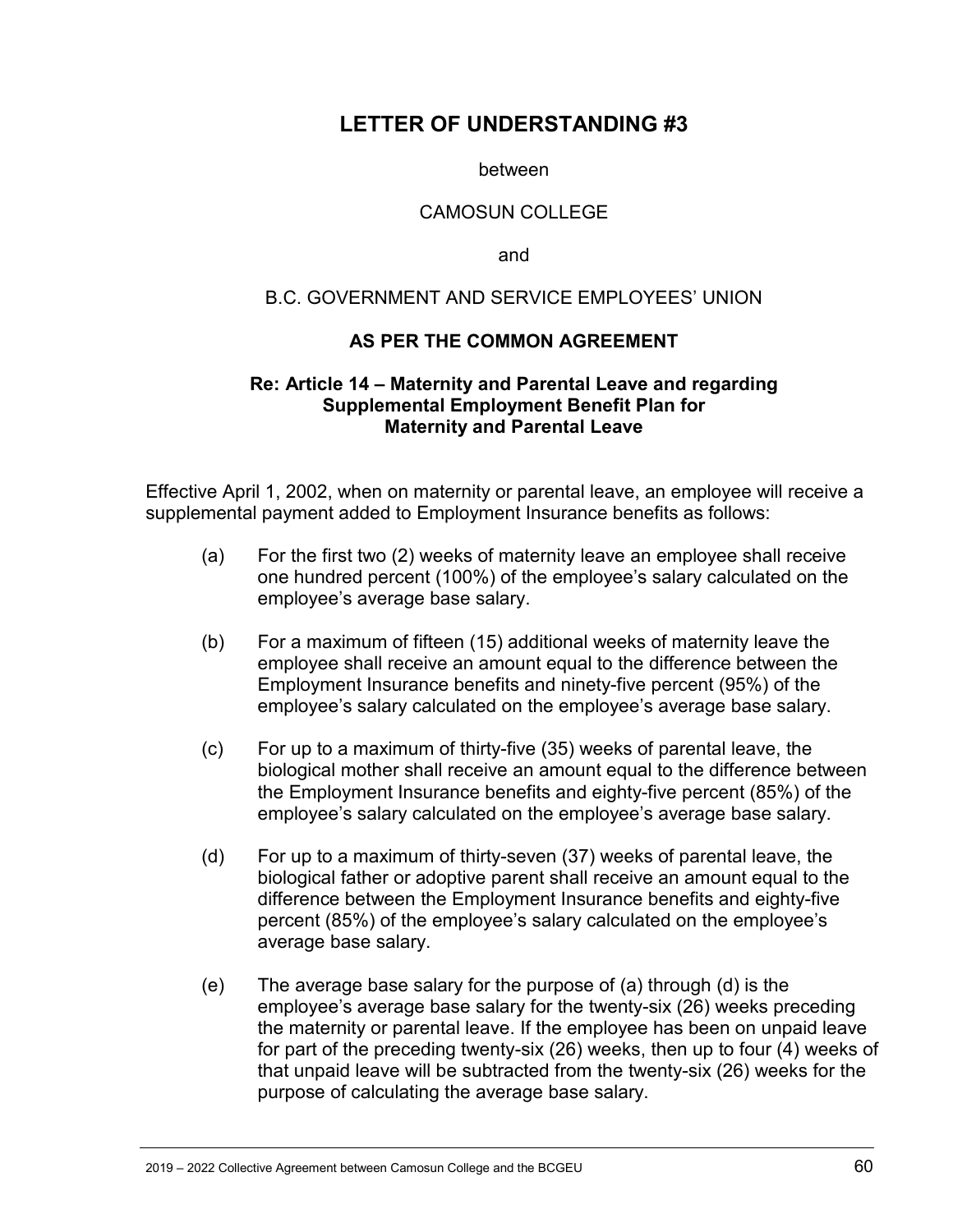An employee is not entitled to receive Supplemental Employment Benefits and disability benefits concurrently. To receive Supplemental Employment Benefits the employee shall provide the Employer with proof of application for and receipt of Employment Insurance benefits.

#### **SIGNED ON BEHALF OF:**

| <b>Camosun College</b>                               | <b>BCGEU</b>                                |
|------------------------------------------------------|---------------------------------------------|
| <b>Sherri Bell</b><br>President                      | Al Paterson<br><b>Bargaining Unit Chair</b> |
| Date                                                 | Date                                        |
| <b>Barb Severyn</b><br><b>Executive Director, HR</b> | Lori Strom<br><b>Staff Representative</b>   |
| Date                                                 | Date                                        |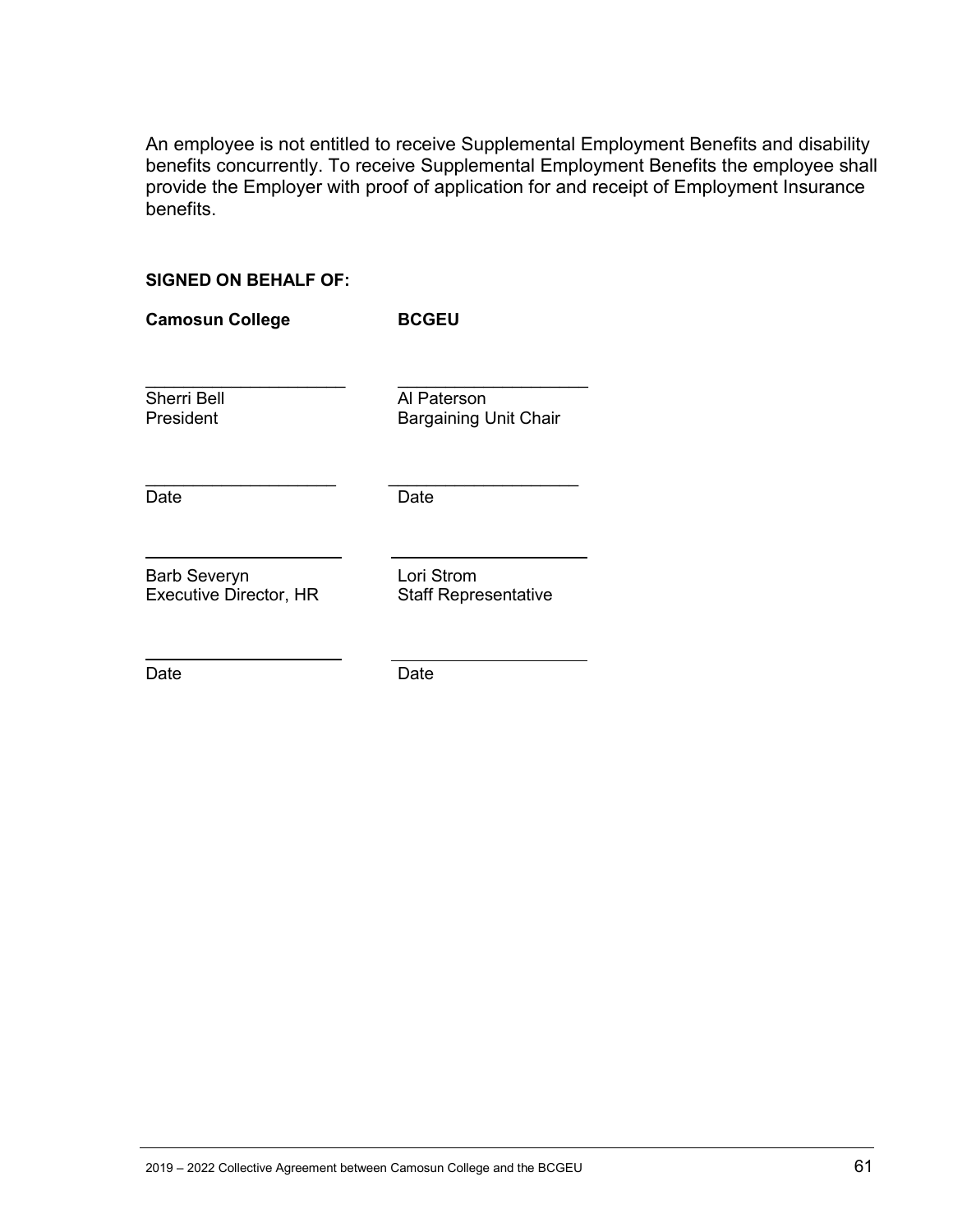# <span id="page-61-0"></span>**LETTER OF UNDERSTANDING #4** *(NEW)*

between

#### CAMOSUN COLLEGE

#### and

#### B.C. GOVERNMENT AND SERVICE EMPLOYEES' UNION

#### **Re: BCGEU Labour Management Committee**

<span id="page-61-1"></span>The Parties agree to establish a joint BCGEU Labour Management Committee (LMC) consisting of four (4) representatives of the College and four (4) representatives of the Union. Where appropriate, additional representatives may be invited to attend as resources, by mutual agreement.

Meetings of the LMC shall be held at least once every three (3) months, unless mutually agreed otherwise. A minimum of three (3) representatives from each party will constitute a quorum. LMC will set its own procedures and protocols. Decisions of LMC will be made by consensus. Decisions will be recorded in minutes and shall be reviewed and approved by the Parties.

The purpose of the LMC is to:

- (a) Provide a forum for discussion on matters related to the administration of the collective agreement and/or Common Agreement, with the exception of all grievances and the interpretation of the Common Agreement;
- (b) Develop strategies to reduce grievances and related costs; and
- (c) Review and make recommendations for funding from the Service Enhancement Fund in accordance with the Letter of Understanding on the Service Enhancement Fund.

In addition, in preparation for the Working Committee on Contact Time/Instructional Hours outlined in the Common Agreement (dated November 1, 2019), the Parties agree to gather, share, and discuss the following information, at LMC, in advance of the Committee's work:

- How are student hours of instruction scheduled and structured?
- How many contact hours are required for a student to successfully complete the program?
- If applicable, identify what the regulatory requirements are for a student to graduate in a program area.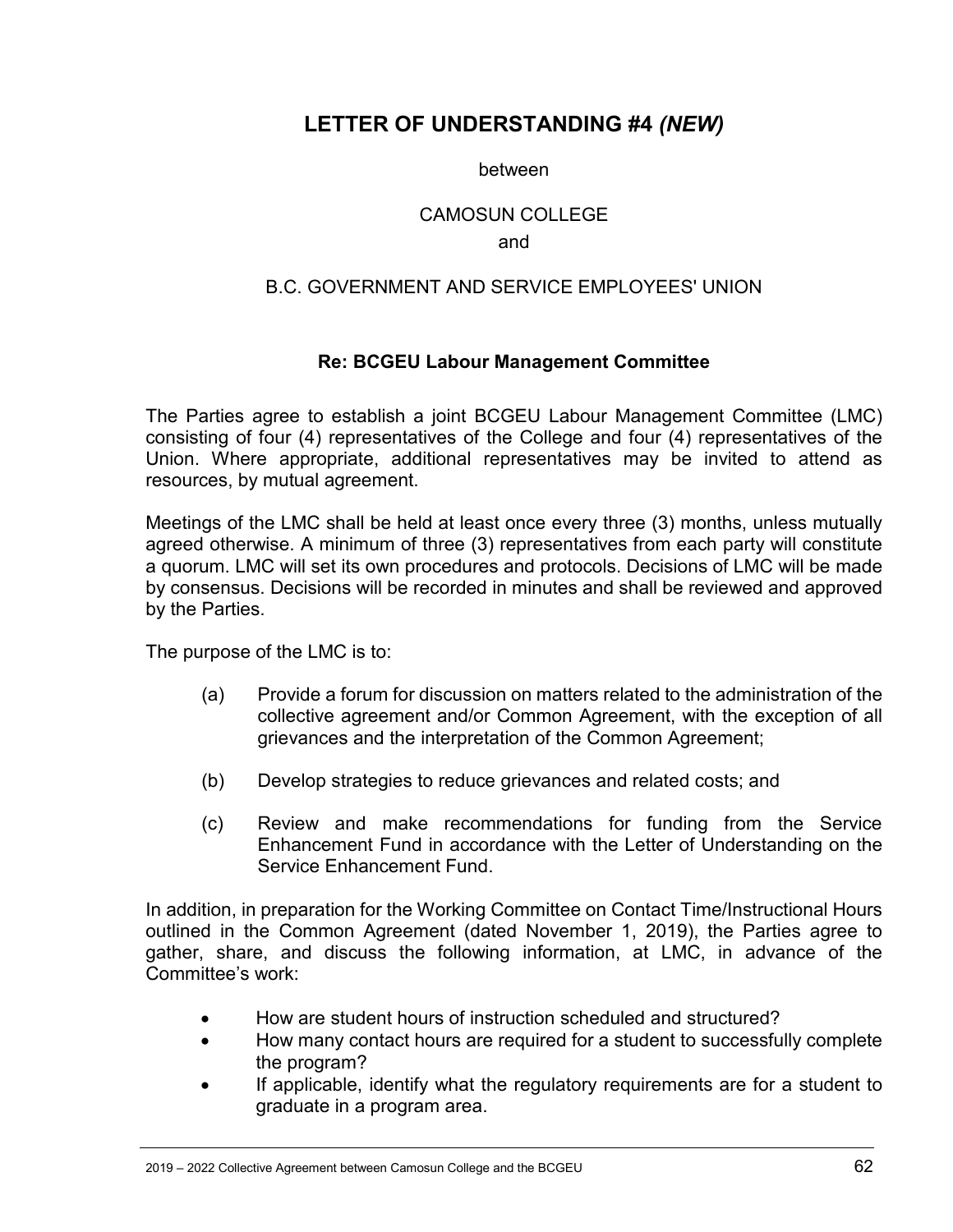- What adjustments might need to be incorporated if these regulatory requirements change?
- How contact time/instructional hours are scheduled for instructors in each program area. (i.e. how many contact hours/instructional hours are assigned?)
- Identify any current problems that exist with respect to the assignment of contact hours/instructional hours.
- What are the best practices in scheduling and assignment of contact hours/instructional hours.
- What practices will result in the best educational outcome for students?
- What are the different modes of delivering instruction to students and how are contact hours/instructional hours affected.

#### **SIGNED ON BEHALF OF:**

**Camosun College BCGEU**

| <b>DRIIIOSUII POIICAC</b>                            | ייני                                        |
|------------------------------------------------------|---------------------------------------------|
| <b>Sherri Bell</b><br>President                      | Al Paterson<br><b>Bargaining Unit Chair</b> |
| Date                                                 | Date                                        |
| <b>Barb Severyn</b><br><b>Executive Director, HR</b> | Lori Strom<br><b>Staff Representative</b>   |
| Date                                                 | Date                                        |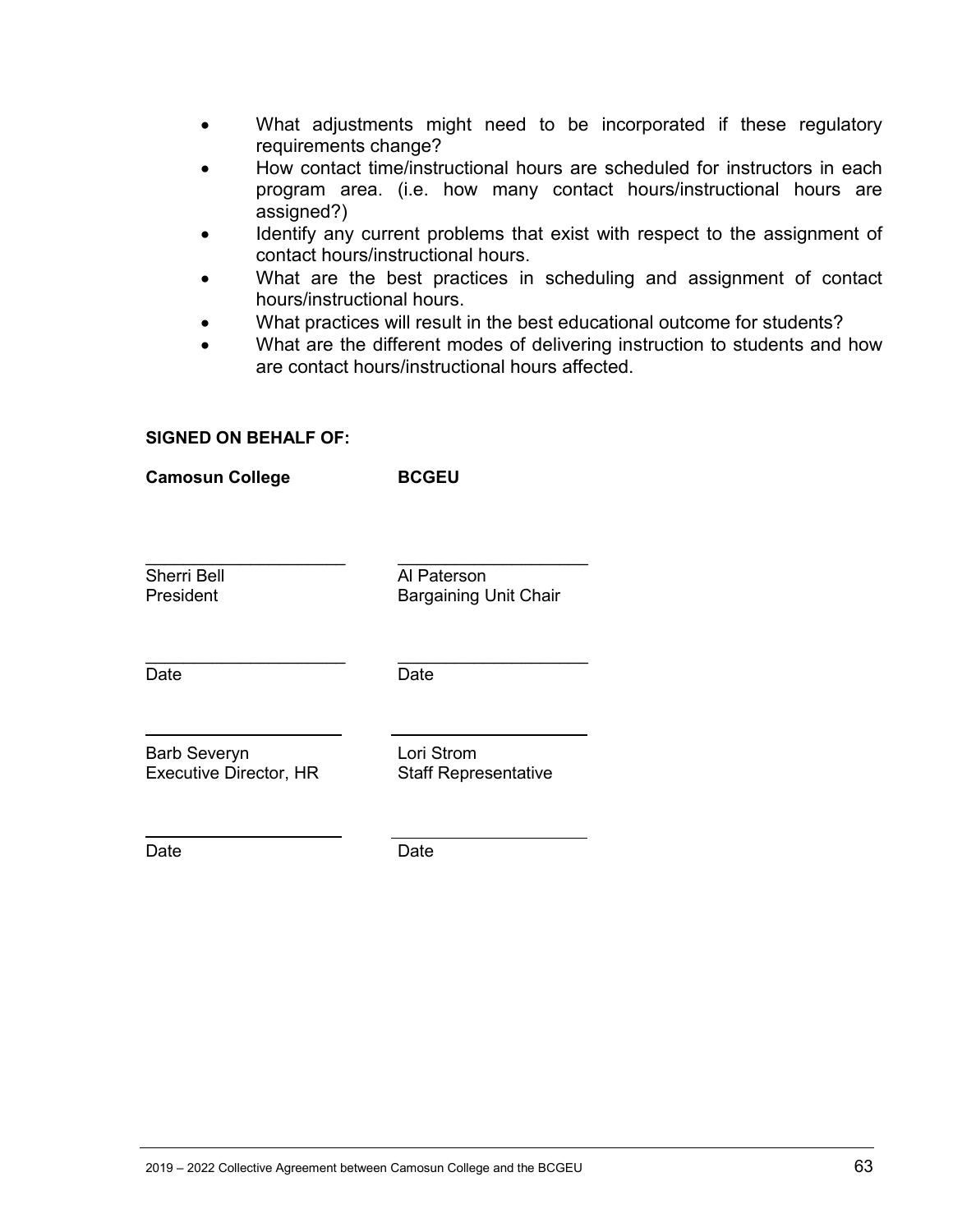# <span id="page-63-0"></span>**LETTER OF UNDERSTANDING #5** *(NEW)*

between

#### CAMOSUN COLLEGE

#### and

#### B.C. GOVERNMENT AND SERVICE EMPLOYEES' UNION

#### **Re: Service Enhancement Fund**

#### <span id="page-63-1"></span>TERMS OF REFERENCE

#### A. PURPOSE

The Parties agree to create a Service Enhancement Fund (the "Fund") to encourage, expand and support the:

- 1. development of online, distributed and/or blended course deliverables and resources which are relevant to student progression and accessibility within BCGEU programs which are not currently so engaged;
- 2. enhance the continued development and implementation of online, distributed and/or blended course deliverables and resources in areas in BCGEU programs that have already incorporated this approach into their delivery model;
- 3. lead the expansion of online, distributed and/or blended course deliverables and resources into areas such as dual credit offerings with K-12 system partners, remote Communities, and other trades/apprenticeship/technology programs;
- 4. development of instructor supports related to tangible classroom supports to improve the learning experiences of students, for example, creative application of technology, in-class cultural liaisons, training and awareness of positive mental health and the ability to develop enhancements to current programs, or create new programs that improve the level of success of the diverse student; and
- 5. development of student support initiatives to achieve greater levels of success with Camosun College programs, which might include peer support programs, numeracy and literacy supports, communications workshops, tutor supports, study skills enhancements and time management guidance.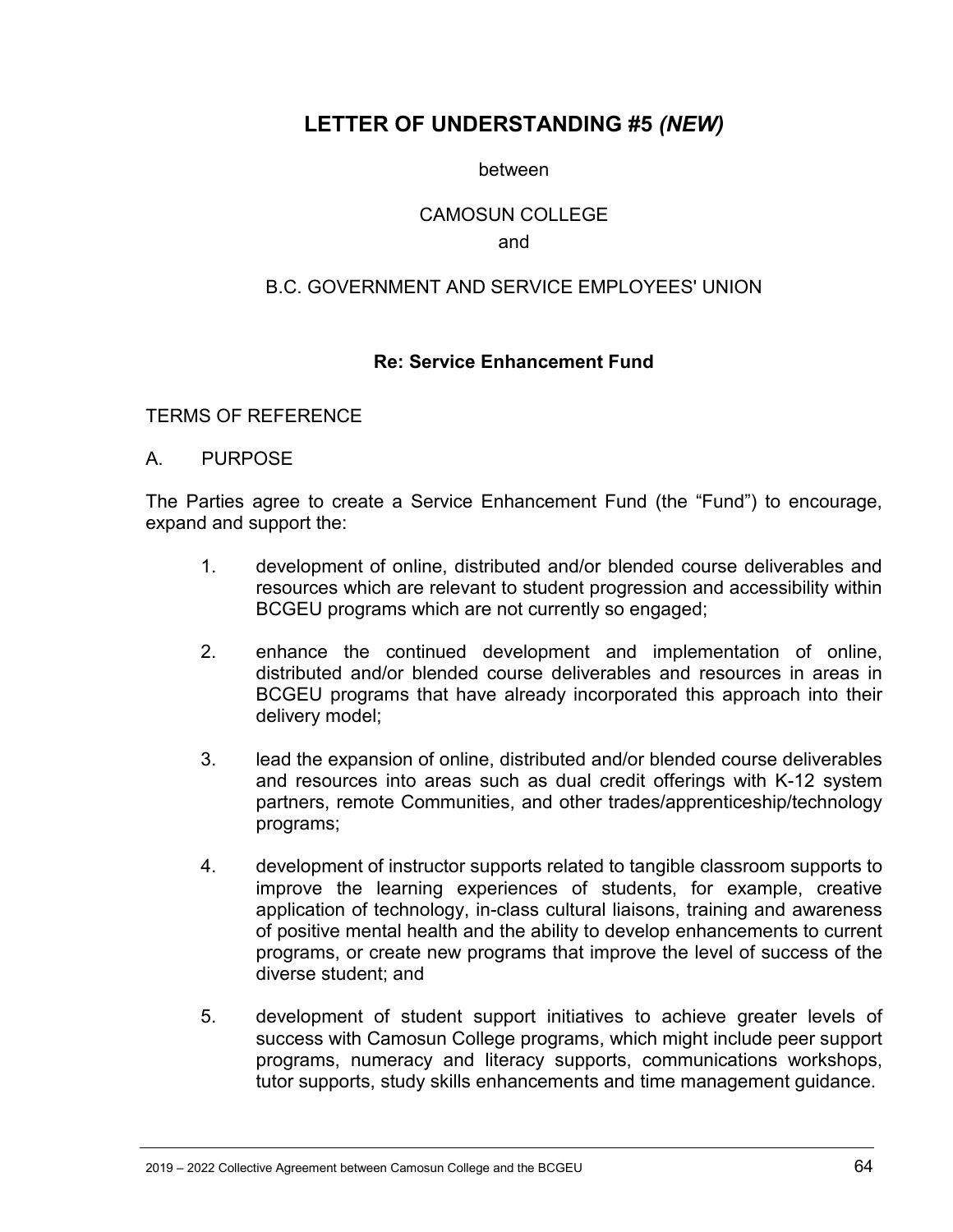#### B. FUNDS

The Fund will consist of amounts as follows:

Year 1: \$21,000 Year 2: \$47,000 Year 3: \$71,000 (ongoing)

Subject to the provisions of this LOU, the BCGEU Labour Management Committee may establish and publish guidelines for the administration of the Fund and may direct the Director of Finance in the allocation of funds subject to College policy and the guidelines. The Labour Management Committee shall review and approve applications. The parties agree that there will be no expenditures from the funds if committee members fail to reach consensus. Funds not allocated within a calendar year will be carried over for one year only.

#### **SIGNED ON BEHALF OF:**

| <b>Camosun College</b>                               | <b>BCGEU</b>                                |
|------------------------------------------------------|---------------------------------------------|
|                                                      |                                             |
| Sherri Bell<br>President                             | Al Paterson<br><b>Bargaining Unit Chair</b> |
| Date                                                 | Date                                        |
| <b>Barb Severyn</b><br><b>Executive Director, HR</b> | Lori Strom<br><b>Staff Representative</b>   |

Date Date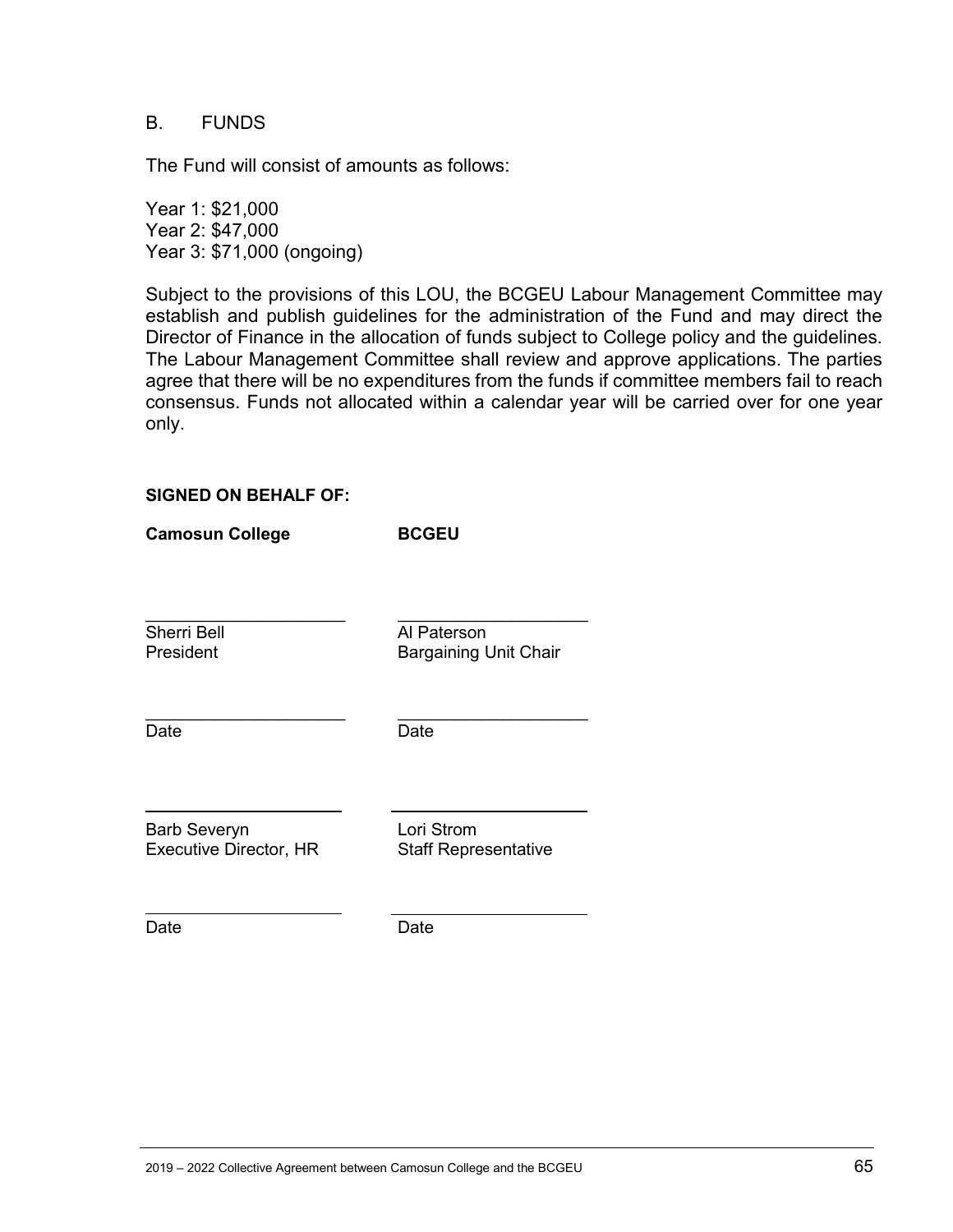### <span id="page-65-0"></span>**LETTER OF UNDERSTANDING #6** *(NEW)*

between

#### CAMOSUN COLLEGE

and

### B.C. GOVERNMENT AND SERVICE EMPLOYEES' UNION

#### **Re: Maternity and Parental Leave**

<span id="page-65-1"></span>Further to their discussion in the 2019 round of collective bargaining, the Parties agree to refer further discussion of the existing maternity and parental leave language to the Labour Management Committee with a view to develop replacement language that is aligned with existing legislation and eliminates duplication of language that exists in the common agreement. Any replacement language developed and agreed by the Labour Management Committee will be subject to approval and ratification by the Parties' principals.

#### **SIGNED ON BEHALF OF:**

**Camosun College BCGEU** \_\_\_\_\_\_\_\_\_\_\_\_\_\_\_\_\_\_\_\_\_ \_\_\_\_\_\_\_\_\_\_\_\_\_\_\_\_\_\_\_\_ Sherri Bell<br>President Bargaining L Bargaining Unit Chair \_\_\_\_\_\_\_\_\_\_\_\_\_\_\_\_\_\_\_\_\_ \_\_\_\_\_\_\_\_\_\_\_\_\_\_\_\_\_\_\_\_ Date Date Barb Severyn Lori Strom Executive Director, HR Staff Representative

Date Date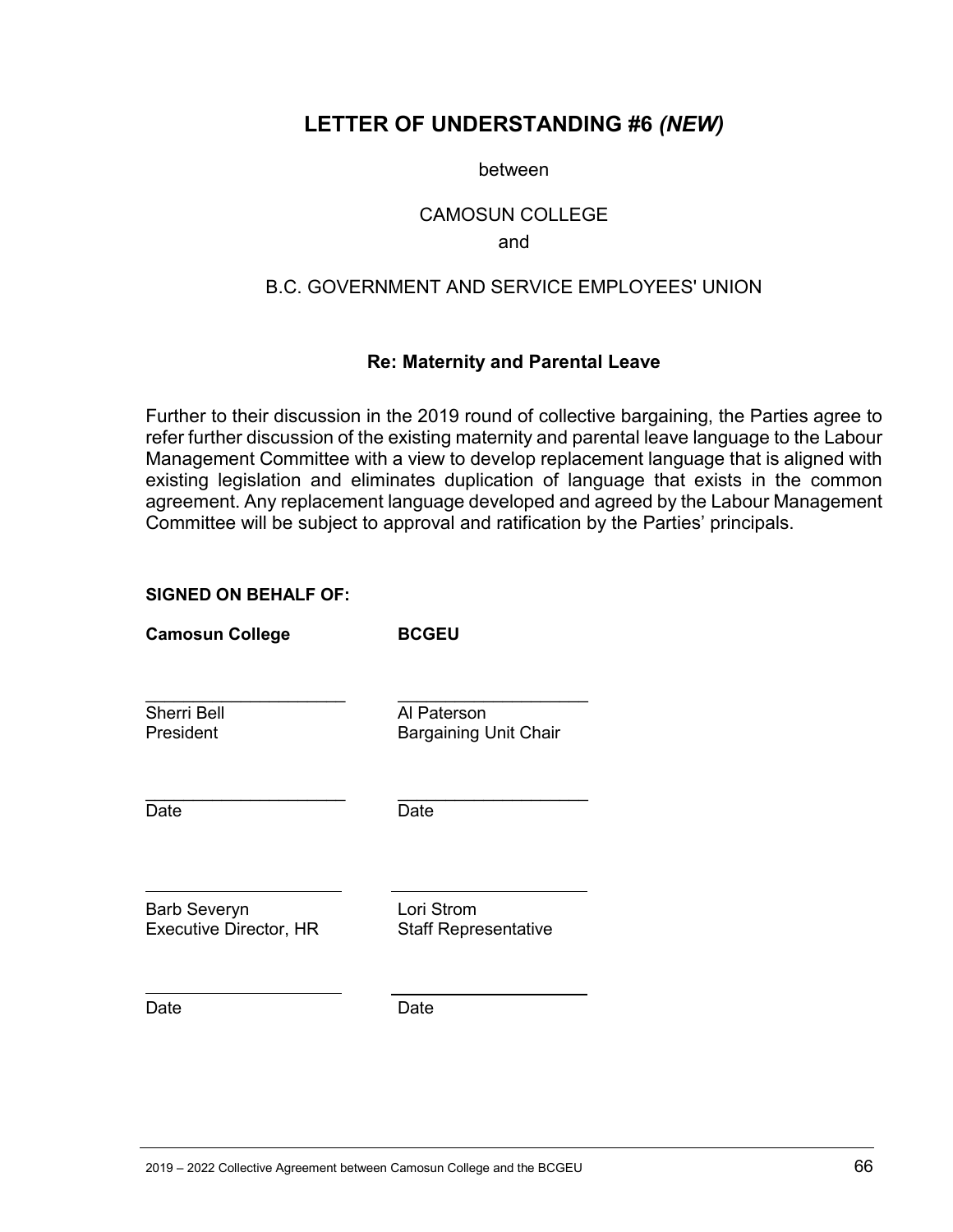# <span id="page-66-0"></span>**LETTER OF UNDERSTANDING #7** *(NEW)*

between

#### CAMOSUN COLLEGE and

#### <span id="page-66-1"></span>B.C. GOVERNMENT AND SERVICE EMPLOYEES' UNION

#### **Re: Article 17.2**

The Parties discussed the issue of benefits for employees working on term appointments that are four weeks or greater in length during the 2019 round of collective bargaining. In recognition of the issues raised by the Union, the Parties agree as follows:

- 1. The issue will be referred to the Labour Management Committee for further investigation.
- 2. The Parties agree to work together to define problems that may exist with these short term contracts with respect to benefits.
- 3. The Parties commit to work together to develop solution(s) for the defined problems by December 1, 2019.
- 4. The Parties also agree to consider administrative issues in the identification of problems and in the development of any solutions.
- 5. The Employer will produce reports each quarter of term employment of four weeks or greater and provide those to the Labour Management Committee and the Bargaining Unit Chair.